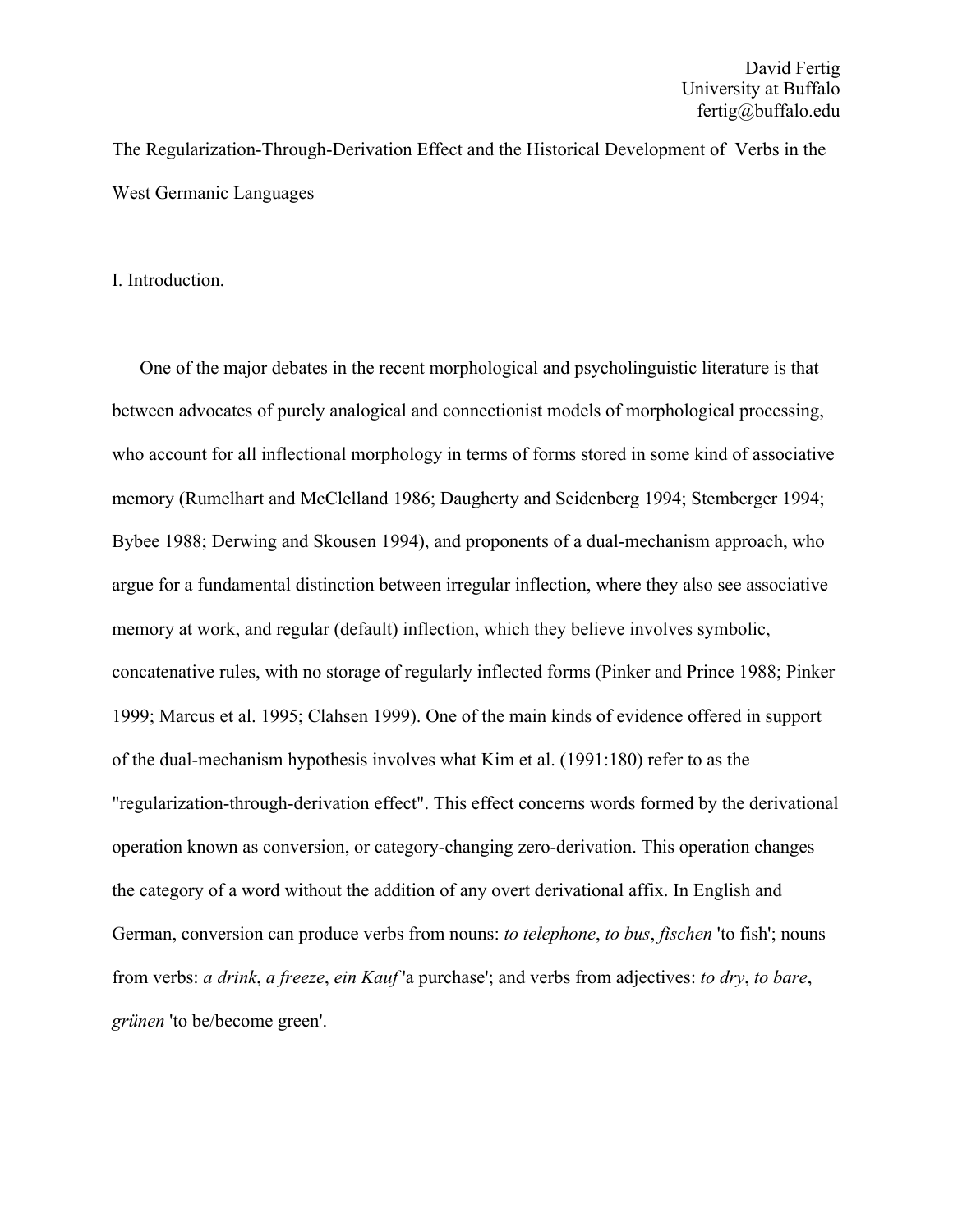Virtually every publication that supports the dual-mechanism hypothesis at least mentions the regularization-through-derivation phenomenon, and many discuss it in considerable detail (e.g. Kim et al. 1991; 1994; Pinker and Prince 1988:111-113; Pinker 1999:157-174; Marcus et al. 1995:201-204; Clahsen and Almazan 1998:188-191). The basic observation is that words formed by conversion are inflectionally regular. It is especially emphasized that this is true even when the phonological shape of a word might lead us to expect it to be irregular. Thus, for example, denominal or deadjectival verbs that are homophonous with existing strong verbs or that meet the conditions for membership in a strong class are nevertheless weak (regular), e.g. *braked* in spite of the homophonous strong verb *break*; *he kinged/\*kung my checkers piece* in spite of the fact that all non-derived verbs ending in *-ing* are irregular.

The goals of this study are twofold. First of all, to re-examine the historical regularizations and irregularizations in German verbs in light of the regularization-through-derivation effect. We will see that there are a number of cases where this effect does appear to have played a role in diachronic developments. In section 4., however, I closely examine the dual-mechanism account of the RTDE and consider the questions of whether that account really is the best way to account for the effect and, conversely, whether the RTDE truly constitutes evidence in support of the dual-mechanism model. We will see that there are actually a number of historical developments (and non-developments) among West Germanic verbs that represent apparent exceptions to the phonomenon.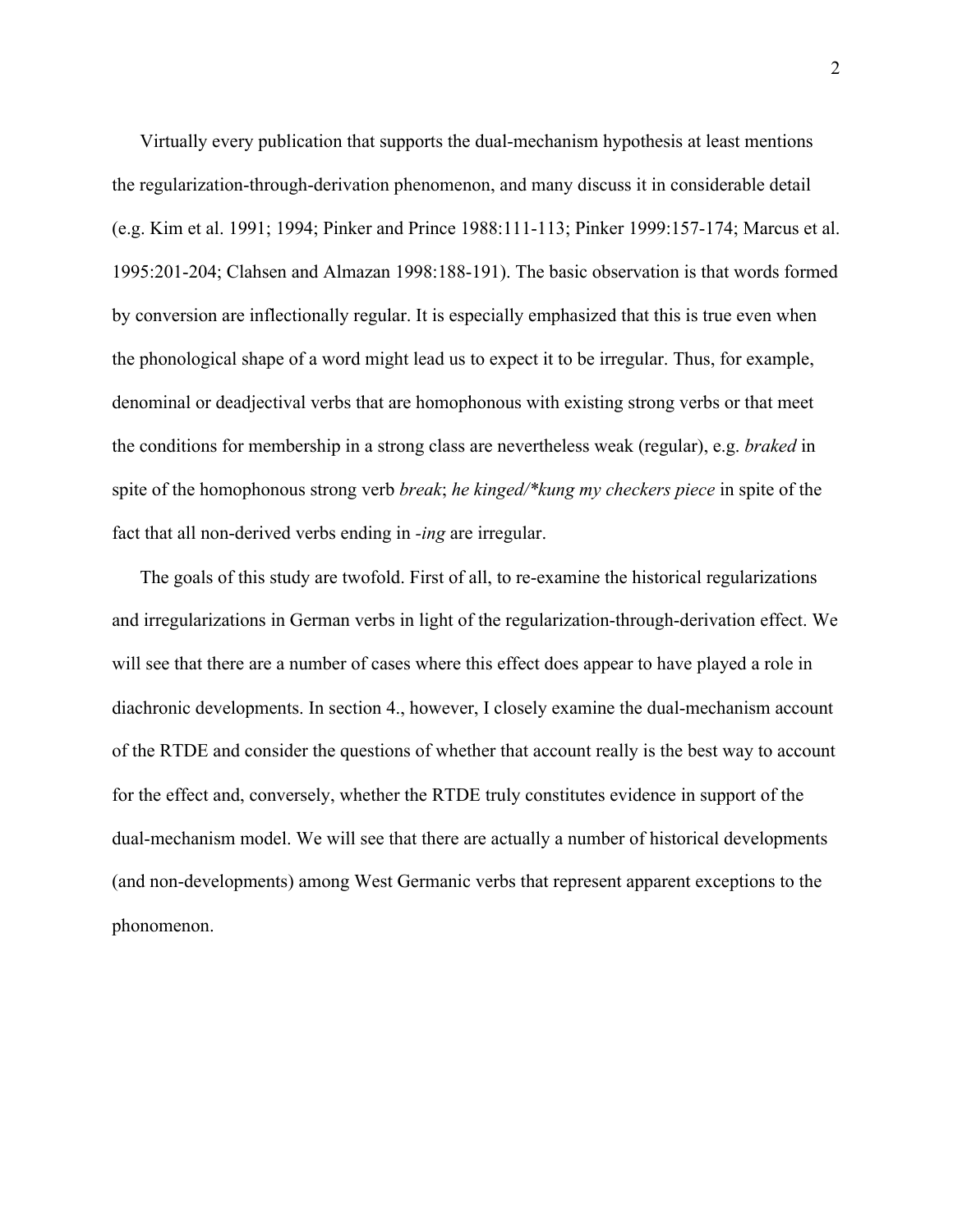2. Diachronic predictions of the RTDE

A number of diachronic predictions follow directly from the RTDE. In this study, I am primarily concerned with the following predictions:

1. If speakers reanalyze the derivational relation of an irregular verb to a homophonous (deverbal) noun or adjective and come to perceive the verb as zero-derived from the nominal, the verb must regularize. In section 3.1, I examine cases of historical regularization where such a noun or adjective is present, looking for independent evidence that a derivational reanalysis may have played a role in the regularization.

2. Irregularization of an originally denominal or deadjectival verb is only possible if the verb has first been reanalyzed as underived. In sec. 3.2, I examine several cases that appear to be consistent with this prediction. More problematic cases will be discussed in sec. 4.4.

# 3. Historical regularizations and irregularizations among the German verbs

This study will only consider strong-to-weak and weak-to-strong movement among German verbs. Regularizations and irregularizations involving preterite-present verbs, rückumlauting verbs, and other irregular patterns will not be addressed. The basic facts of the developments can sometimes be surprisingly controversial. Whereas irregularizations are usually relatively straightforward, the question of what should count as a regularization can be quite complex. There are tremendous discrepancies among existing studies (e.g. Hempen 1988; Kühne 1999; Bittner 1996; Paul 1956:203-46; Behaghel 1928:458-62) in the number of regularizations of originally strong verbs that they report, and even some cases that most existing studies agree on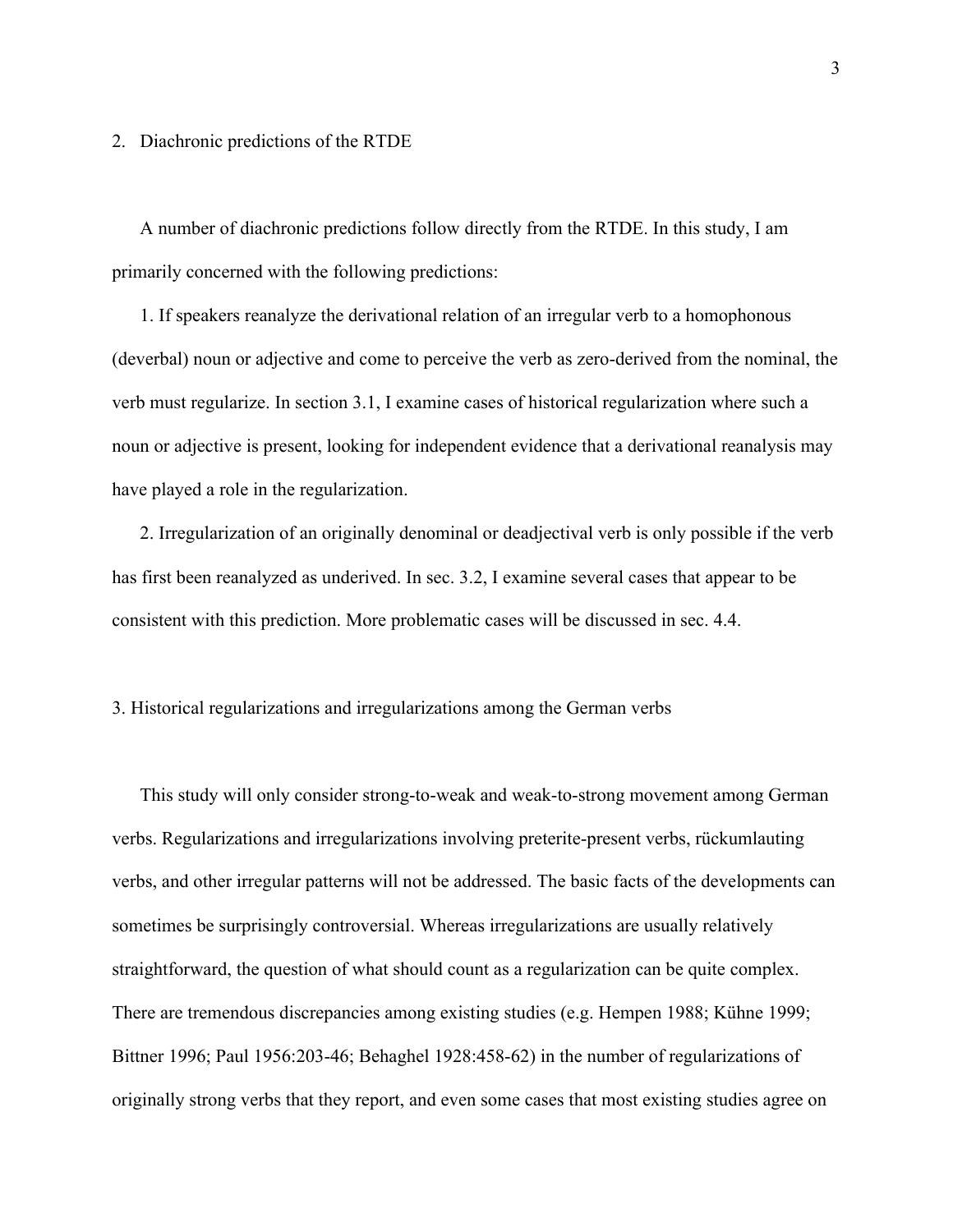can be legitimately questioned. Not all aspects of the question of what should count as a historical regularization will be addressed in this study, but some of the problematic issues will come up in the discussion below.

## 3.1. Regularizations

Among the hundreds of cases of (apparent) historical regularization of German verbs, the ones that are most relevant for our purposes are those where there is evidence that the regularization coincided with a reanalysis of the verb as denominal or deadjectival. There are several cases where etymologists specifically mention such a reanalysis. The noun *Reihe* 'row, series' was originally derived from the once strong verb *reihen* 'to thread, string beads'. Pfeifer (1993) cites reanalysis of the direction of this derivation as a possible cause of the regularization of the verb: "[...] im Nhd. setzt sich schwache Flexion durch, vielleicht weil das Verb als denominative Ableitung empfunden wird".<sup>i</sup> Similarly, Kluge (1975) argues that the originally strong verb *bleuen* 'to beat' came to be perceived as derived from the adjective *blau* 'blue', with which it is etymologically unrelated, and to have the sense 'to beat until (black and) blue'. Some regard the frequent spelling *bläuen* as orthographic evidence for the reanalysis. Drosdowski (1963) claims that the originally underived strong verb *(er)grimmen* 'to become angry', which underwent regularization beginning in the 14th c., was reanalyzed as derived from the adjective *grimm* 'angry' or the noun *Grimm* 'fury'. Synchronically, there is little doubt that this verb is now perceived as deadjectival or denominal.

In a few other cases, there is phonological evidence of reanalysis. The strong verb *rächen* 'to avenge, take revenge' (< OHG *(w)rehhan*) originally had a short vowel, while the related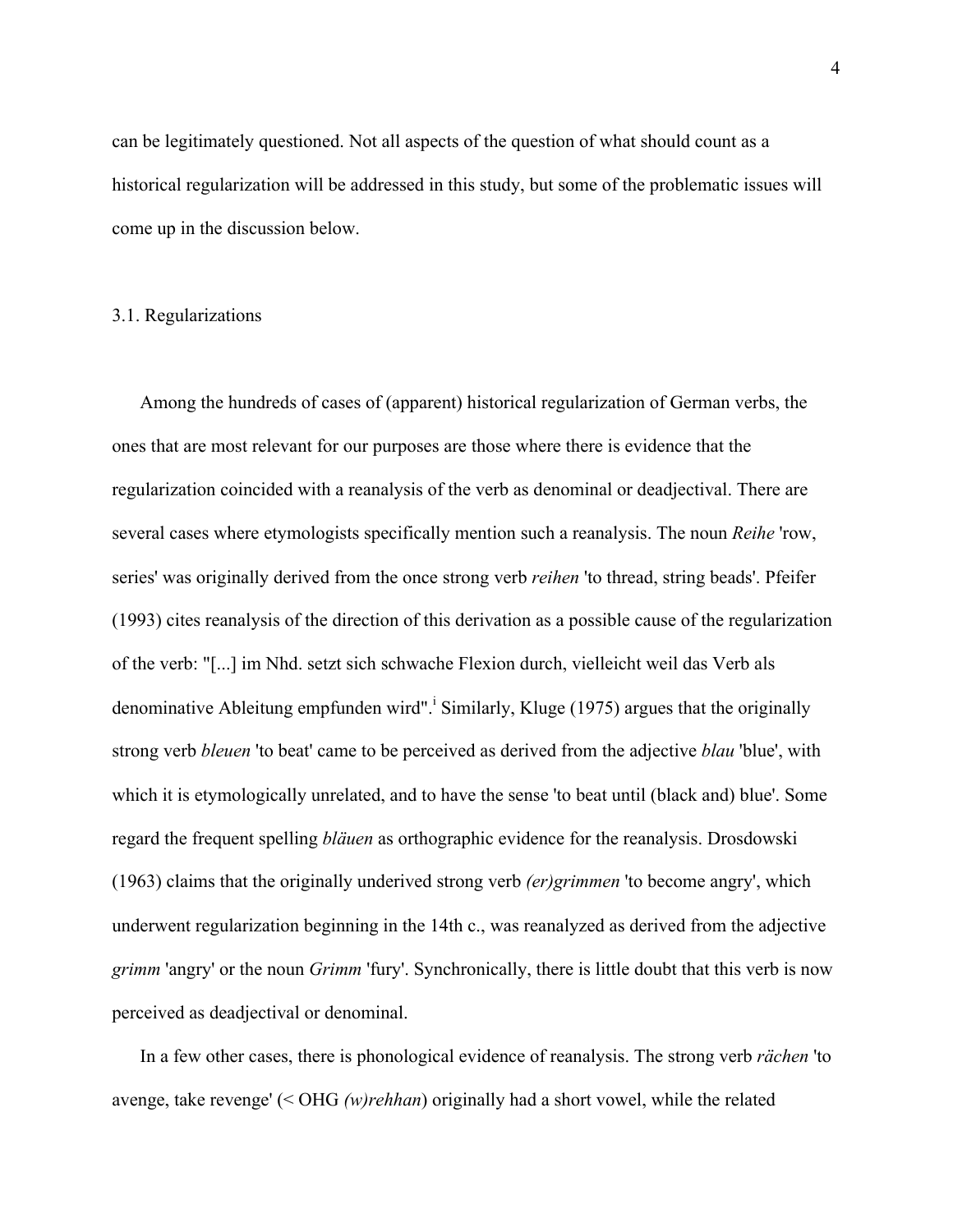deverbal noun *Rache* 'revenge' (< OHG *(w)rāhha*) had a long vowel reflecting lengthened-grade ablaut, parallel to *sprechen* - *Sprache*. Since short vowels are not normally lengthened in German before *ch* (< Gmc. *k*; compare *brechen*, *sprechen*, and *stechen* from the same strong class as *rächen*), the long vowel in modern standard *rächen* can only be attributed to a reanalysis of the verb as derived from the noun, with the relation between the vowels reanalyzed as umlaut. The historically unjustified spelling with *ä* also supports the case for this reanalysis (cf. *quälen*, *wägen*, *gären*).<sup>ii</sup> In Dutch, on the other hand, the lengthening of the vowel in the open syllable of the cognate *wreken* was phonologically regular, allowing the direction of derivation between this verb and the noun *wraak* to remain ambiguous, while the verb also continued to rhyme with other strong verbs of the same class: *spreken*, *breken*, *steken*. Perhaps this ambiguity has played a role in the continued survival of the strong participle *gewroken* (beside the weak preterite *wreekte*).

In the case of *keimen* 'to sprout, germinate', the OHG strong verb was *kīnen*. The -*m-* in the modern verb comes from the noun *Keim* 'shoot (of a plant), germ' (Pfeifer 1993). When the phonological influence of the related noun on the verb is so blatant, it is questionable whether the modern weak verb should really be regarded as a continuation of the original strong verb at all, but many scholars do treat it as such (Hempen 1988; Kühne 1999).

In other cases, the evidence for a reanalysis of the verb as denominal is of a semantic nature. In medieval German, the basic meaning of the then-strong verb *schwären* (< MHG *swern* < OHG *sweran*) was 'to hurt (intrans.)' and that of the deverbal noun *Schwäre* (< OHG *swero*) was 'pain'. In modern German, the noun has come to mean 'festering sore', and Wahrig (1980) defines the now-regularized verb in terms of the noun: "eine Schwäre bilden" ("to form a festering sore"). Similarly, the original meaning of *schroten* was 'to cut, chop' and the derived noun *Schrot*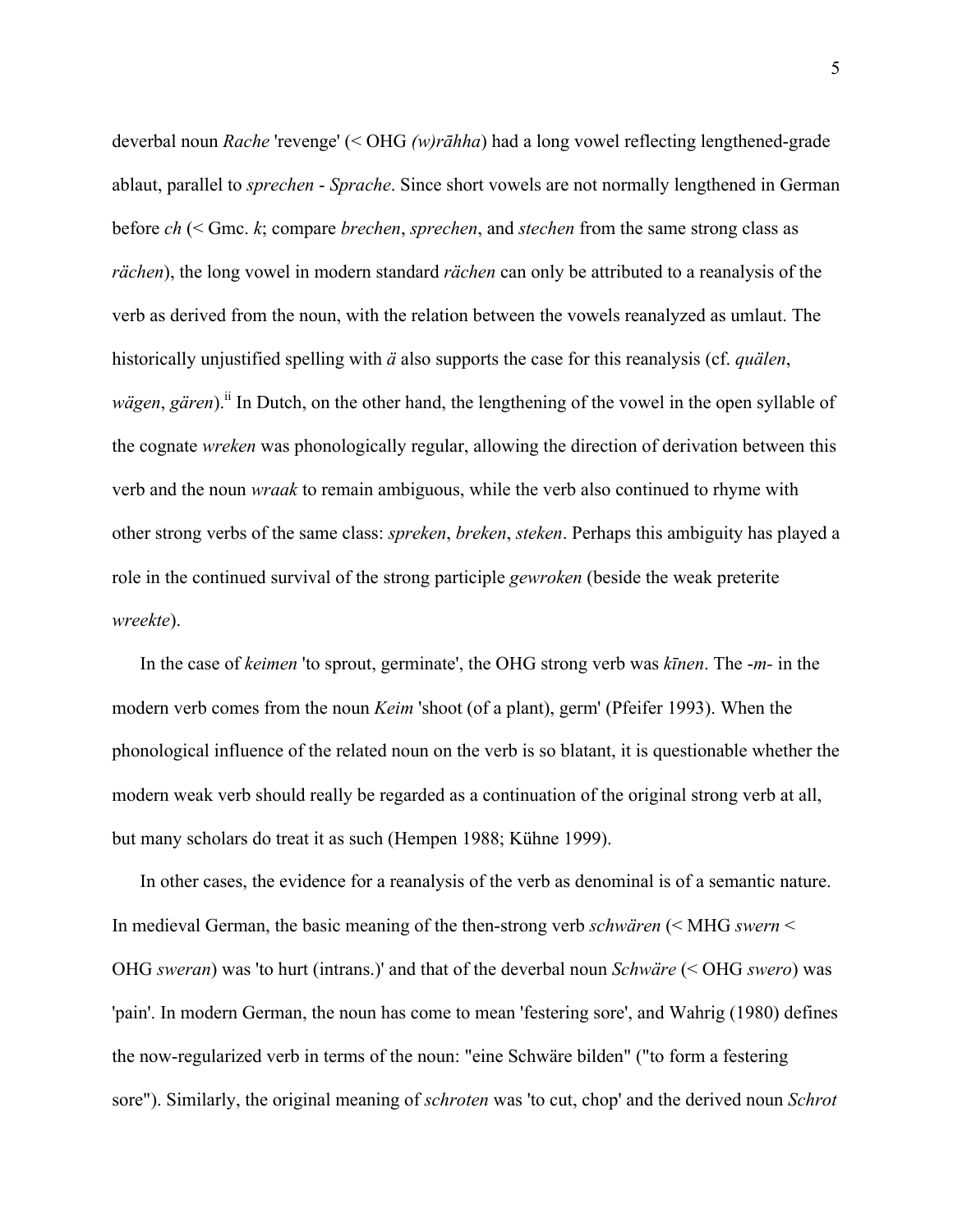had the expected deverbal meaning 'a cut, a blow'. The noun developed the secondary objective meaning 'that which has been cut', and today it has the strictly objective meaning 'coarse meal (from grain)' while the now-regularized verb has developed the denominal meaning 'to grind coarsely', i.e. 'to turn into *Schrot*' (Pfeifer 1993). Other cases of regularization where this kind of semantically motivated reanalysis of direction of derivation is possible but harder to demonstrate because of the complexity of the semantic changes include: *bannen* 'to cast a spell on', previously also 'to excommunicate'; and *drillen* 'to drill'.

An interesting case is the verb *pflegen*. In its most common modern sense 'to care for, look after, maintain', this verb could be construed as derived from the originally deverbal noun *Pflege* 'care, maintenance'. In this sense the verb is always regularized., but in the somewhat grammaticalized sense 'to do something habitually', which bears no semantic relationship to the noun, the original strong forms sometimes still occur (Pfeifer 1993; Kühne 1999).

A number of cases that are commonly treated as regularization in the literature actually involve a weak verb that was originally a denominal (or deadjectival) verb, related to the original strong verb through two steps of derivation:  $V_{strong} \rightarrow N \rightarrow V_{weak}$  (cf. Kim et al.'s 1991 account of the baseball verb 'to fly [out]'). Where the original strong verb has been lost from the language but the denominal weak verb still survives, sometimes having undergone semantic broadening to include the meanings of the lost strong verb, the end result can look very much like regularization. Examples of this type of development include *reuen* (with the more common prefixed form *bereuen*) 'to regret'. The weak denominal verb *(h)riuwōn*/*(h)riuwēn*, derived from the deverbal noun *(h)riuwa*, already co-existed with the original strong verb *(h)riuwan* in OHG (Pfeifer 1993). Similarly, the modern weak verb *wellen* 'to make/be wavy' is descended from the OHG weak denominal *wellōn*, derived from OHG *wella* 'wave', a deverbal formation from the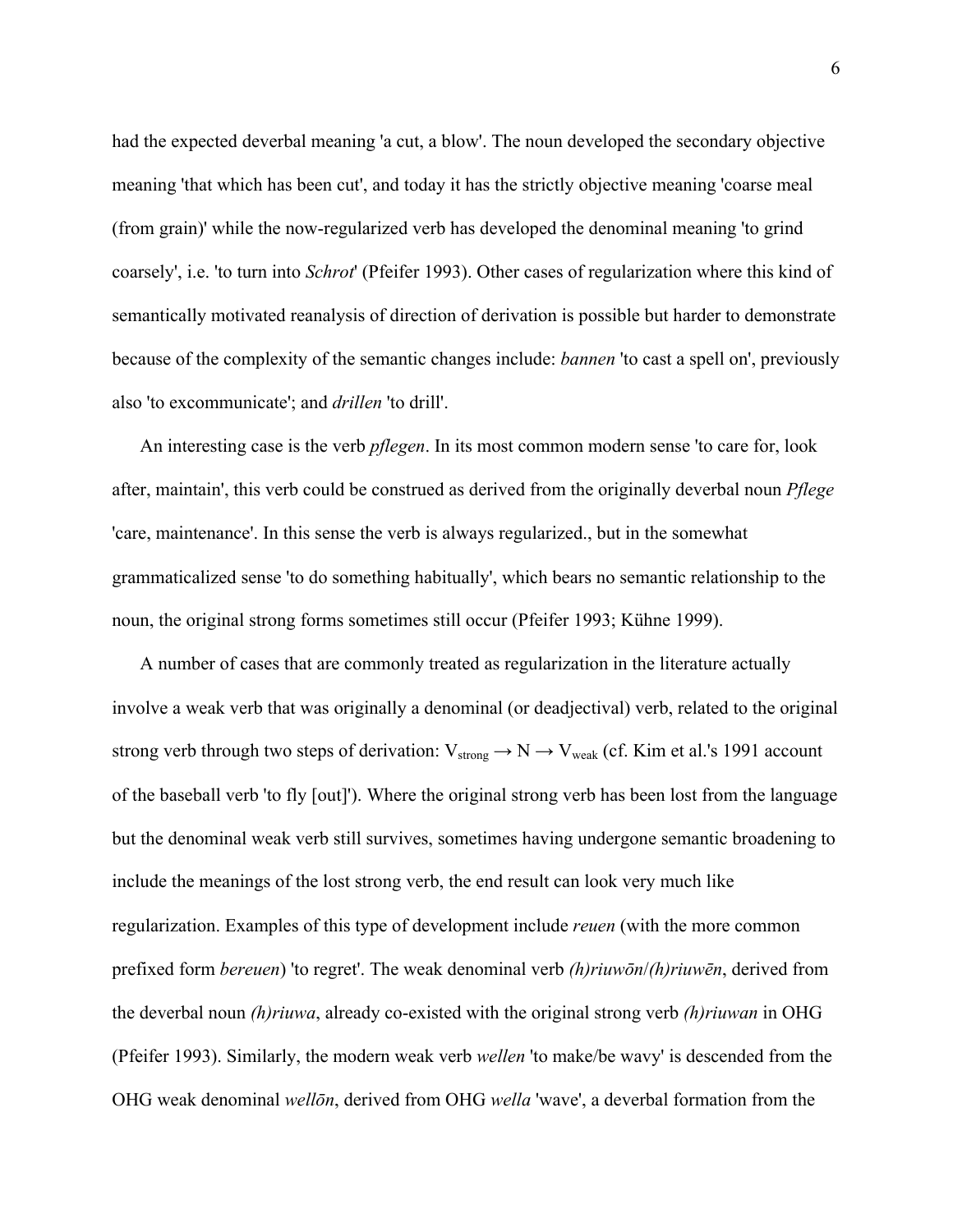OHG strong verb *wellan* 'to turn, roll' (Pfeifer 1993; cf. Kluge 1975). In the case of *bauen* 'to build, (previously) to plant', Seebold (1970) notes that semantic considerations point to a denominal origin for the weak verb that had already largely replaced the original strong verb by the beginning of the OHG period. The history of the verb *walzen* 'to roll (a street, steel, etc.) with a roller' is rather controversial. Synchronically, there is little doubt that the modern weak verb is a denominal from *Walze* 'roller', and this may be its historical origin as well (Pfeifer 1993; Seebold 1970). Others believe that the modern weak verb is descended directly from the OHG strong verb *walzan*, in which case it would be an instance of the kind of reanalysis described in sec. xxx (Kluge 1975; Drosdowski 1963). Etymologists explicitly mention the liklihood of denominal origins for a number of other modern weak verbs that have frequently been treated as regularizations of earlier strong verbs by other scholars. These include *rechen* 'to rake' (Pfeifer 1993; Drosdowski 1963), *fluchen* 'to curse' (Seebold 1970) and the participial adjective *gesinnt* ' minded, -disposed' (Pfeifer 1993; Drosdowski 1963).

The modern weak verb *quälen* 'to torment' is the product of a combination of derivation and reanalysis. The weak verb was originally an OHG causative *quellen* derived directly from the intransitive strong verb *quelan* 'to suffer'. The modern spelling with *ä*, however, suggests that it has been reanalyzed as a denominal from *Qual* 'torment', which was also originally derived from the now-extinct strong verb (Pfeifer 1993). $\rm{^{III}}$ 

In the case of *(be)neiden* 'to envy', which appears on many lists of originally strong verbs that have become regularized in the modern standard, the strong forms are actually a temporary medieval innovation. Originally, there was only the underived OHG noun *nīd* and the denominal weak verb *nīdōn* (Pfeifer 1993; Seebold 1970).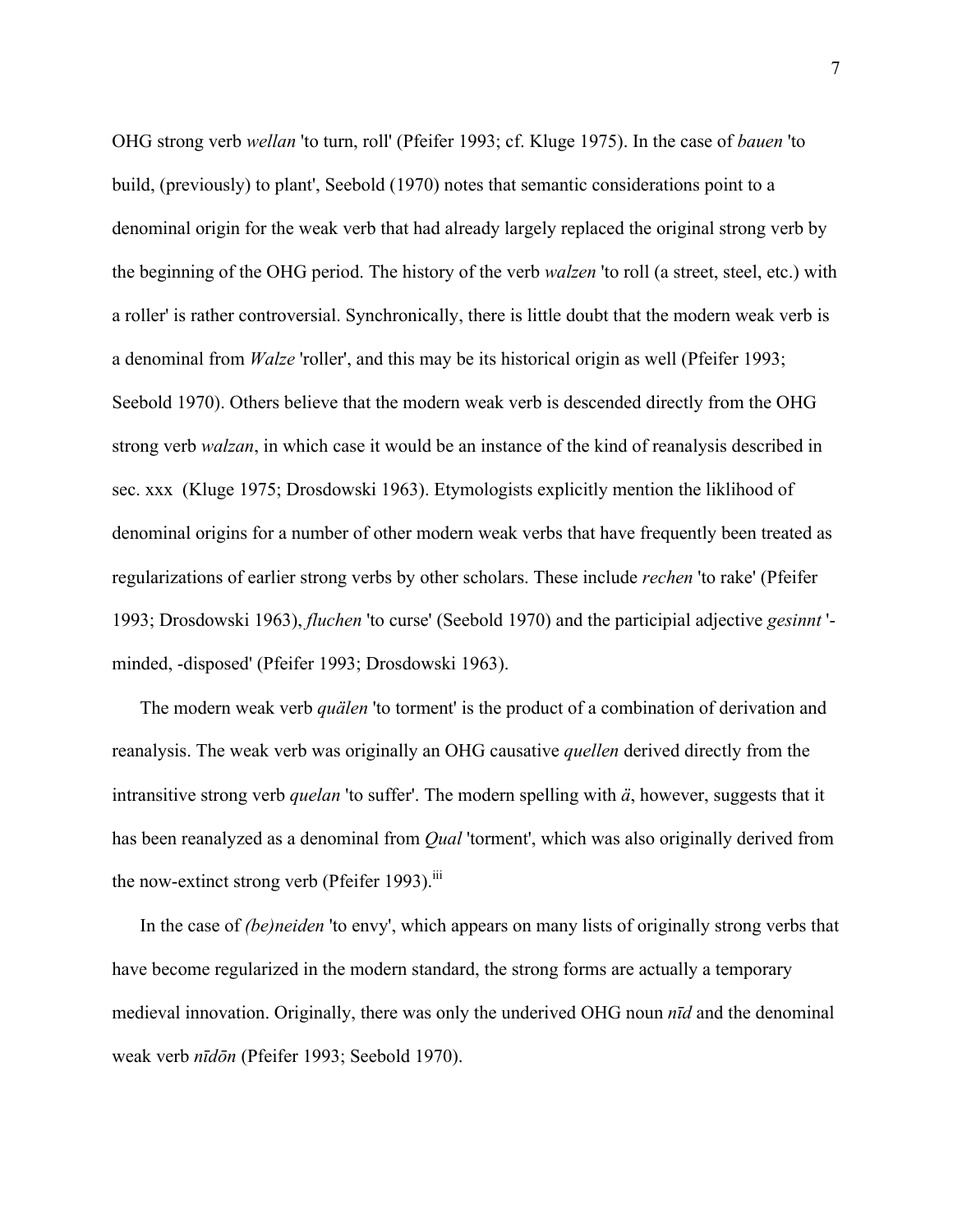Several other verbs with attested weak forms that are usually regarded as products of historical regularization are also (at least partially) descended from OHG weak verbs that existed alongside the original strong verbs. Some of these may well have a history similar to that of *reuen* and *wellen* since there is a deverbal noun from which the weak verbs could be derived, but I can find no confirmation of this derivation. The only one of these cases that is weak in the modern standard is *falten* 'to fold' (OHG: str. vb. *faldan*; noun *fald*; wk. verb *faldōn*). The others are strong in the modern standard but frequently weak in the dialects and/or in medieval and Early Modern German: *schreien* 'to scream' (OHG: str. vb. *scrīan*; noun *screi*; wk. verb *giscreiōn*); *hauen* 'to beat, hew' (OHG: str. vb. *houwan*; noun *houwa*; wk. vb. *houwōn*); *rufen* 'to call' (OHG: str.vb. *(h)ruofan*; noun *(h)ruof*; wk. vb. *(h)ruofen*) (Pfeifer 1993; Seebold 1970).

## 3.2. Irregularization

Among the handful of originally denominal and deadjectival verbs that have undergone irregularization and become strong verbs in the history of German, there are several cases where the semantic connection between the verb and the underlying noun or adjective became opaque before the irregularization occurred, consistent with what we would expect based on the regularization-through-derivation phenomenon. The originally weak verb *weisen* was derived from the adjective *weise* 'wise' and originally meant 'to make wise' but had come to mean 'to show' and undoubtedly lost any connection with the adjective in the minds of speakers long before it underwent irregularization in the 16th c. (Pfeifer 1993; Fertig 2000:113-114). *Dingen*, which still shows variation between innovative strong and original weak forms in the modern standard, is derived from the noun *Ding*. The relevant OHG meaning of the noun was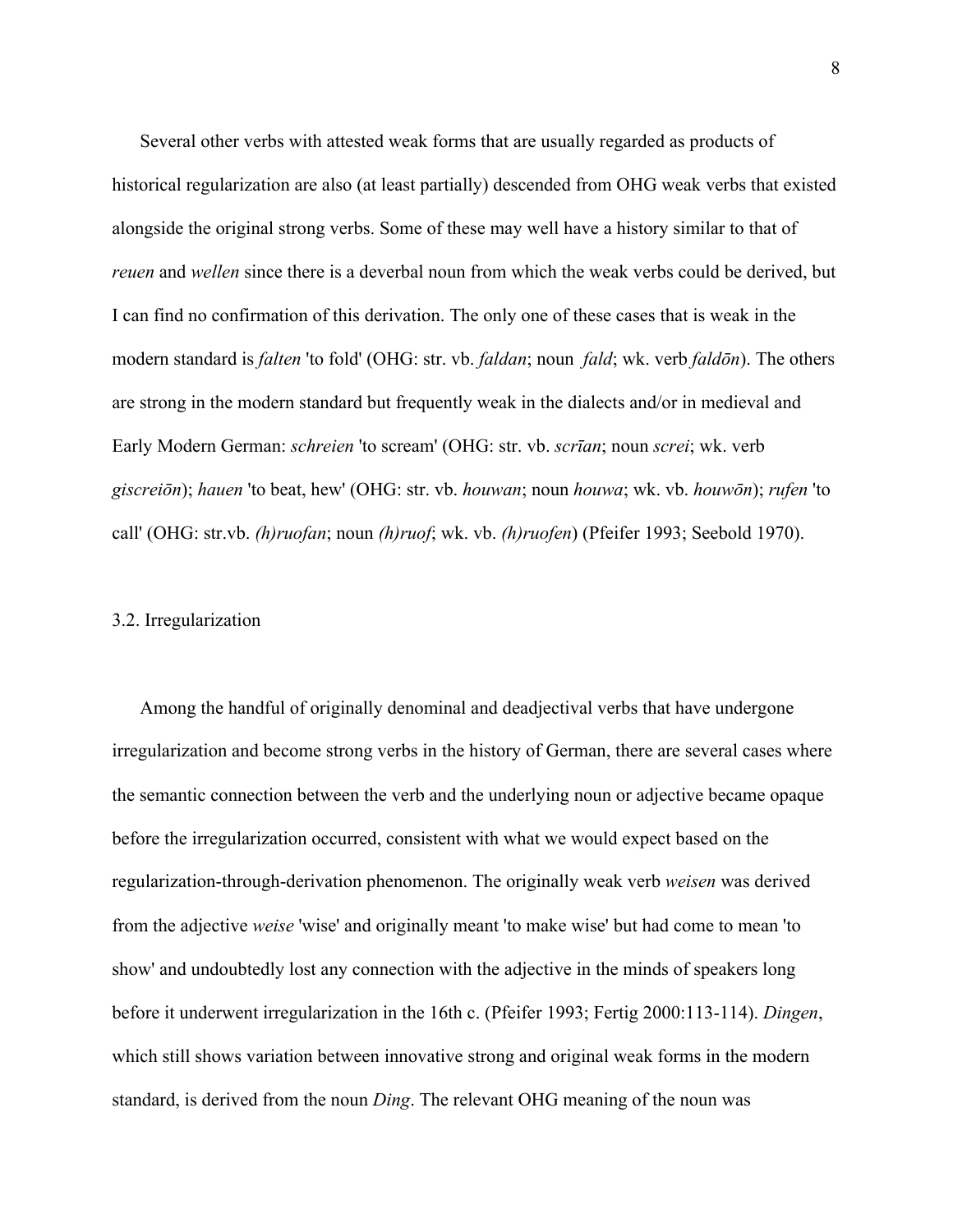'(Germanic) judicial assembly', and *dingen* meant to hold this assembly. Long before irregularization occurred, however, the noun had developed the basic meaning 'thing' and the verb had come to mean 'negotiate, hire'.

The Yiddish and Dutch cognates of *weisen* and *dingen* have also been irregularized. Some Dutch dialects also show irregularization of *erven* 'to inherit' (Haeringen 1940:250). Unlike in German, where the cognate verb *erben* is still transparently derived from the noun *Erbe* 'inheritance' and remains consistently regular, the meaning of the underlying Dutch noun *erf* has undergone narrowing to 'piece of real estate (house  $+$  yard)' and the semantic connection to the derived verb is thus no longer obvious.

The verb *preisen* 'to praise' is derived from *Preis*, a loanword from Old French. The basic meaning of the noun was 'praise' in MHG, but it had shifted to 'price, prize' before irregularization occurred in the late medieval and Early Modern period (Kluge 1975; Pfeifer 1993). Parallel semantic change in the noun and irregularization of the verb have occurred in Dutch (Haeringen 1940:249).

*Schinden* 'to mistreat' is cognate with the English verb 'to skin' (actually a borrowing from Old Norse). The German verb still had its original meaning when it became strong in MHG, but the cognate of the English/Norse noun 'skin' had been lost from German. Similarly, the verb *weihen* 'to consecrate, ordain, make holy' was derived in proto-Germanic from the adjective (OHG) *wīh* 'holy'. The verb remained transparently deadjectival and invariably regular throughout the Middle Ages (Kühne 1999). Although it is still weak in the standard language, it has been irregularized (participle: *gewiehen*) in many dialects following the disappearance of the adjective from the language beginning in the 16th c. (Drosdowski et al. 1963; Pfeifer 1993; Jutz 1925:298; Kranzmayer 1981:281; Schatz 1897:176; DWB). Yet another similar case is found in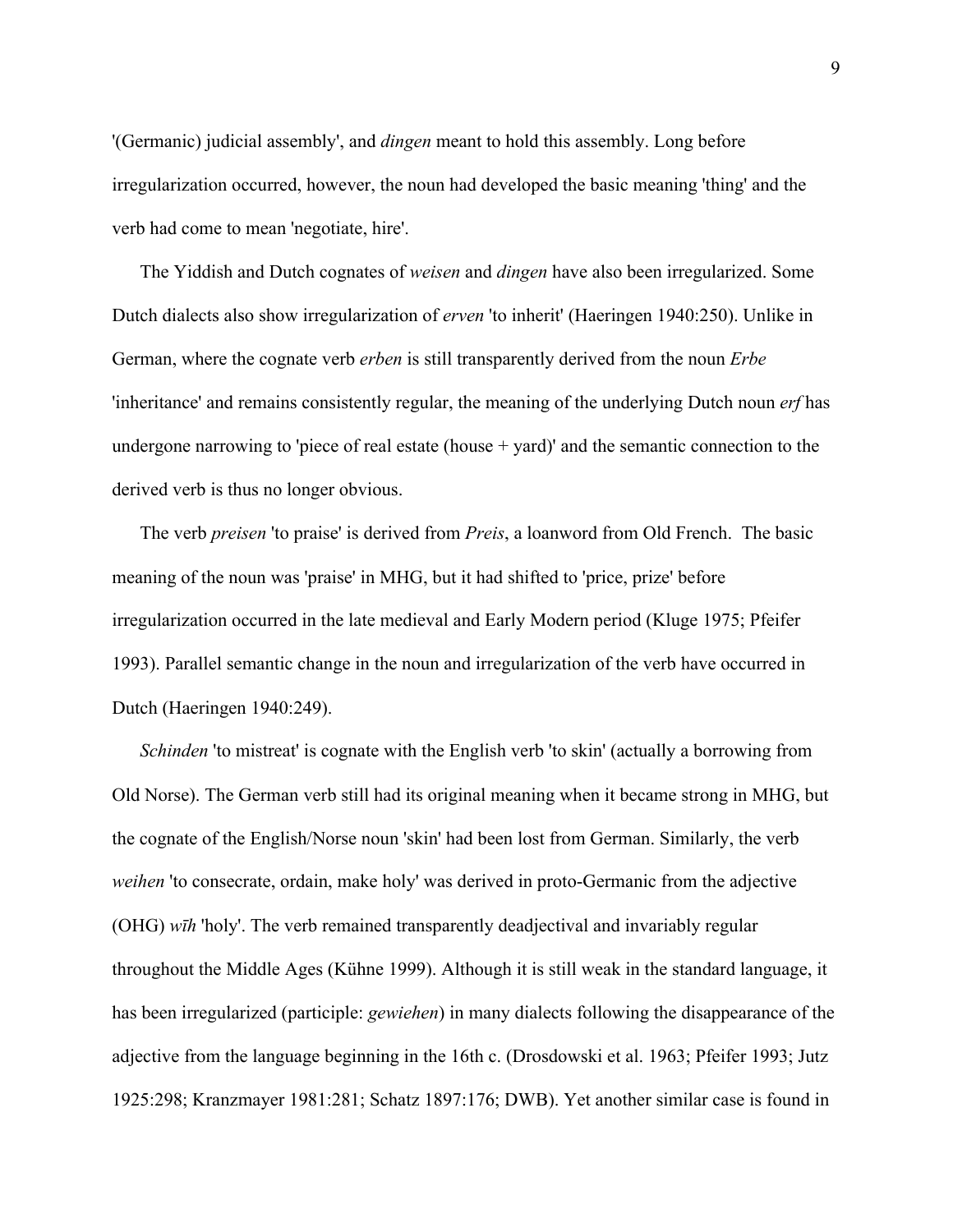Yiddish and Dutch where the cognates of *schenken* 'to give (as a gift)' have been irregularized. The originally underlying adjective, reconstructed as Germanic *\*skanka-* 'tilted', was lost long ago.iv Irregularization of Yiddish *meldn*, cognate with German/Dutch *melden*, 'to declare, report' presumably also occurred only after the underlying noun, still attested in MHG *melde*, had been lost.

In some cases, the nature of the semantic relationship between a basic noun and a denominal verb was apparently always such that the direction of derivation was subject to reanalysis. The verb *klagen* 'complain, wail, sue', for example, was originally derived from the noun *Klage* 'complaint, lament, lawsuit'. Since the noun has something close to a prototypical deverbal meaning, however, the direction of derivation could easily be reanalyzed at any time, as it arguably has been in dialects where *klagen* has become strong: *klagen-klug-geklagen* (Weldner 1991:124, 126).

An interesting combination of semantic and phonological developments opened the door to irregularization in the verb *fragen* 'to ask'. This verb is generally weak in the standard language, but irregularized strong forms like *frug* - *gefragen* have been in widespread use throughout the modern period (Drosdowski 1984:133; Schirmunski 1962:507-508; Kühne 1999). The semantic relationship to the noun underlying this historically denominal verb, *Frage* 'question', is still transparent, but the original strong verb from which this noun was derived was lost from German in prehistoric times. The weak denominal verb subsequently took over the meanings of the lost strong verb, allowing the directionality of its relationship to the noun to be reanalyzed. These semantic developments occurred very early, but irregularization was not possible at that time on phonological grounds. The weak verb was derived from the ablauting noun OHG *fra:ga*. The long vowel of the derived verb did not fit the pattern for the class-VI strong verbs until open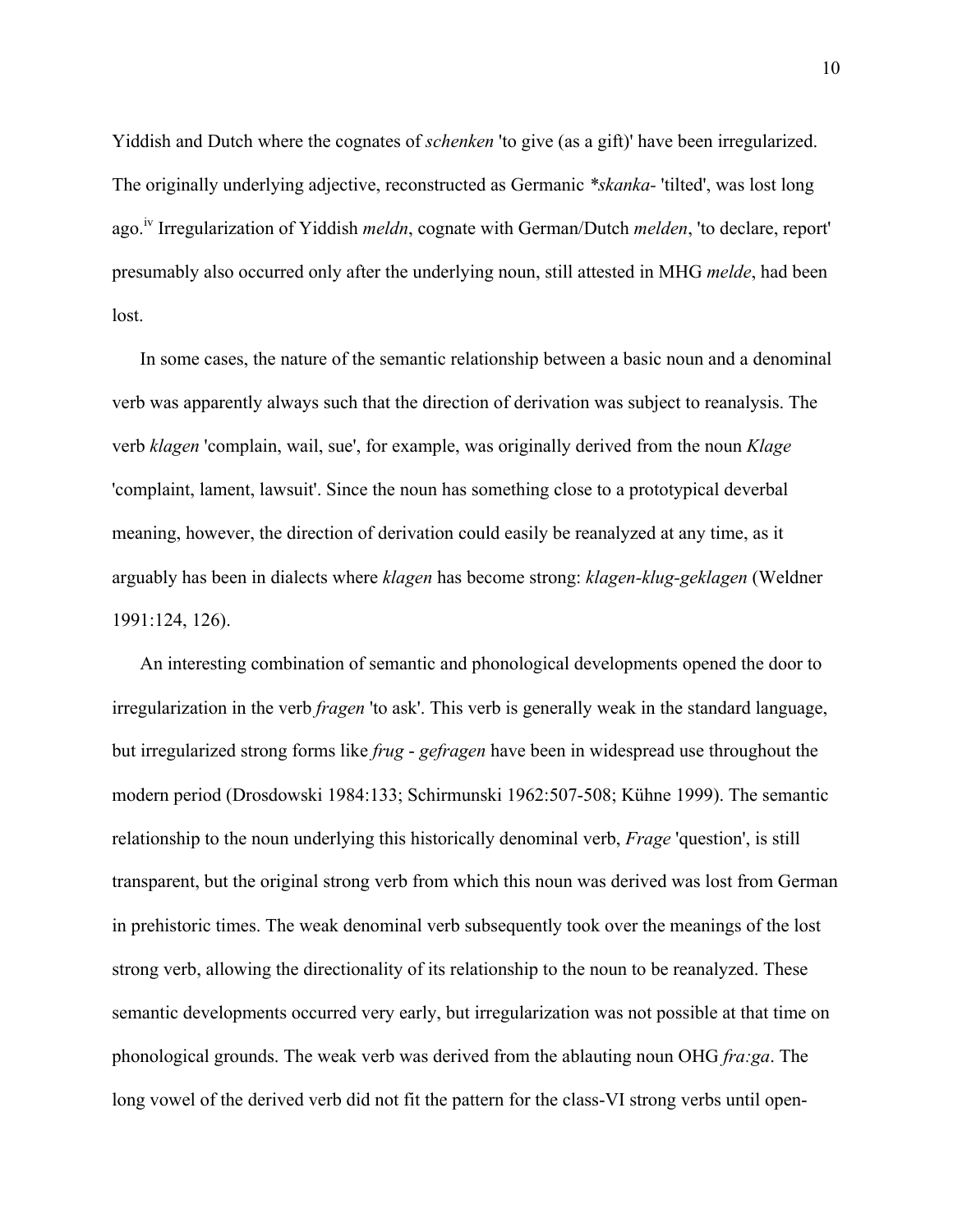syllable lengthening occurred in the late Middle Ages. The leveling of the Verner's law alternation in *schlagen* (previously *schlahen*) in the 16th c. perhaps further promoted the irregularization of *fragen* by providing an additional rhyming model (along with *tragen*) in Class VI (see Fertig 2000:93). The irregularization of *klagen*, along with *jagen* and *sagen*, in some dialects provides further evidence of the attractive force of this pattern (Weldner 1991:124, 126; cf. also Schatz 1897:176). The relevant semantic and phonological developments, with the exception of the leveling of the Verner's Law alternation in *schlagen*, also occurred in Dutch, where *vragen* and (in some meanings) *jagen* have been irregularized in the preterite (*vroeg(-)*/*joeg*) but have retained the original weak past participle (*gevraagd*/*gejaagd*). In some varieties of Dutch, the same development is found in *klagen* (Haeseryn 1997; Haeringen 1940).

Another case of interaction between phonological and semantic factors can be seen in the irregularization of *wünschen* 'to wish', which is always weak in the standard but is strong or shows variation between the original weak and innovative strong forms in many dialects (Schirmunski 1962:506; Roedder 1936:136; Durrell and Davies 1990:234; Schatz 1897:176) as well as in Yiddish (Weinreich 1968; Mark 1978). This verb was created as a denominal from *Wunsch* 'wish'. Semantically, reanalysis of the direction of derivation would presumably have been possible all along for this noun-verb pair since the noun has the typical deverbal meaning 'an instance of wishing'. This reanalysis was unlikely, however, in earlier tiimes (and remains unlikely in standard German) on phonological grounds since the noun had the "underived" vowel *u* while the verb has its umlauted counterpart *ü*. Furthermore, the form *wünschen*, with *ü*, is not a very good match for the prototypical shape of the present stem of any of the strong verb classes. In most German dialects and in Yiddish, however, front rounded vowels undergo unrounding: *ü* > *i*. The form *winschen*, with *i* followed by a nasal + consonant cluster, fits well into the pattern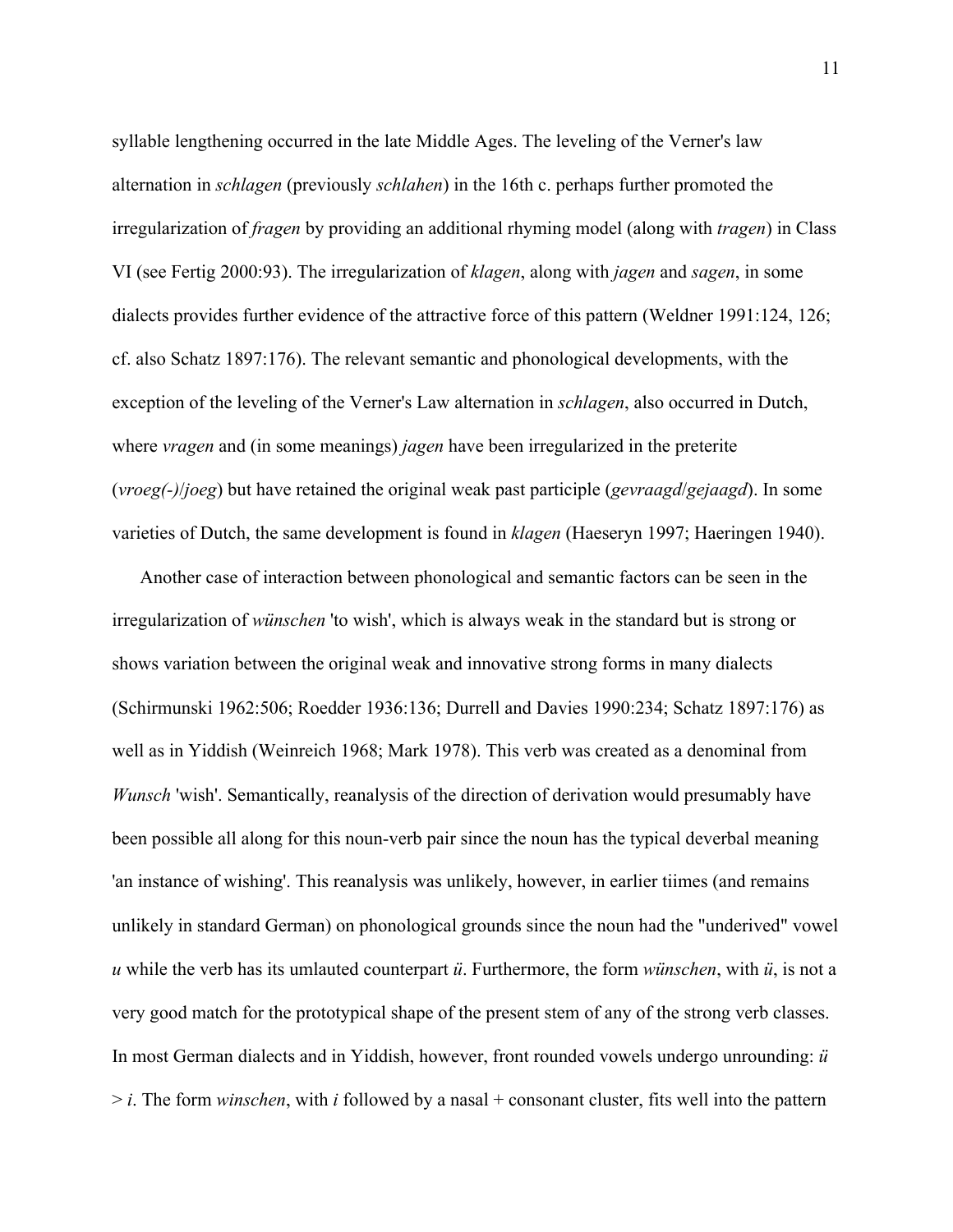of one of the largest strong classes, which includes verbs like *singen* 'to sing', *trinken* 'to drink', and *finden* 'to find'. The strong participles of the cognates of standard German *zünden* 'to light (a fire)' in many dialects and in Yiddish presumably also reflect this process of unrounding followed by irregularization, rather than continuation of the MHG intransitive strong verb *zinden* (Rowley 1990:432; Schatz 1897:176; Weinreich 1968; Pfeifer 1993). Moreover, the noun *Wunsch* looks like a typical ablauting deverbal for this class; compare *Fund* '(a) find' from *finden*, *Bund* 'association' from *binden* 'to bind', *Schwund* '(a) decrease' from *schwinden* 'to dwindle', *Schwung* 'swinging motion, curve' from *schwingen* 'to swing, oscillate'.

#### 4. Reconsidering the dual-mechanism account of the RTDE

The standard account of the RTDE found in the dual-mechanism literature starts with the claim that irregular inflection cannot be a property of a morphologically complex word as a whole. It can only be a property of a single morpheme (root or affix). If words derived by conversion are morphologically complex, i.e. if they have internal derivational structure, this would mean that such words could not have the irregular inflection that their phonological shape might lead us to expect. In the case of zero-derived denominal verbs, for example, irregular verbal inflection could not be linked to the underlying root because it is a noun, and it could not be linked to the derived verb as a whole because it is morphologically complex.

Dual-mechanism advocates use the regularization-through-derivation phenomenon to make several different points, which are generally not clearly distinguished in the literature. First of all, this is one of many types of evidence presented to support the crucial argument that the determination of inflectional properties cannot be reduced to a mere question of phonetic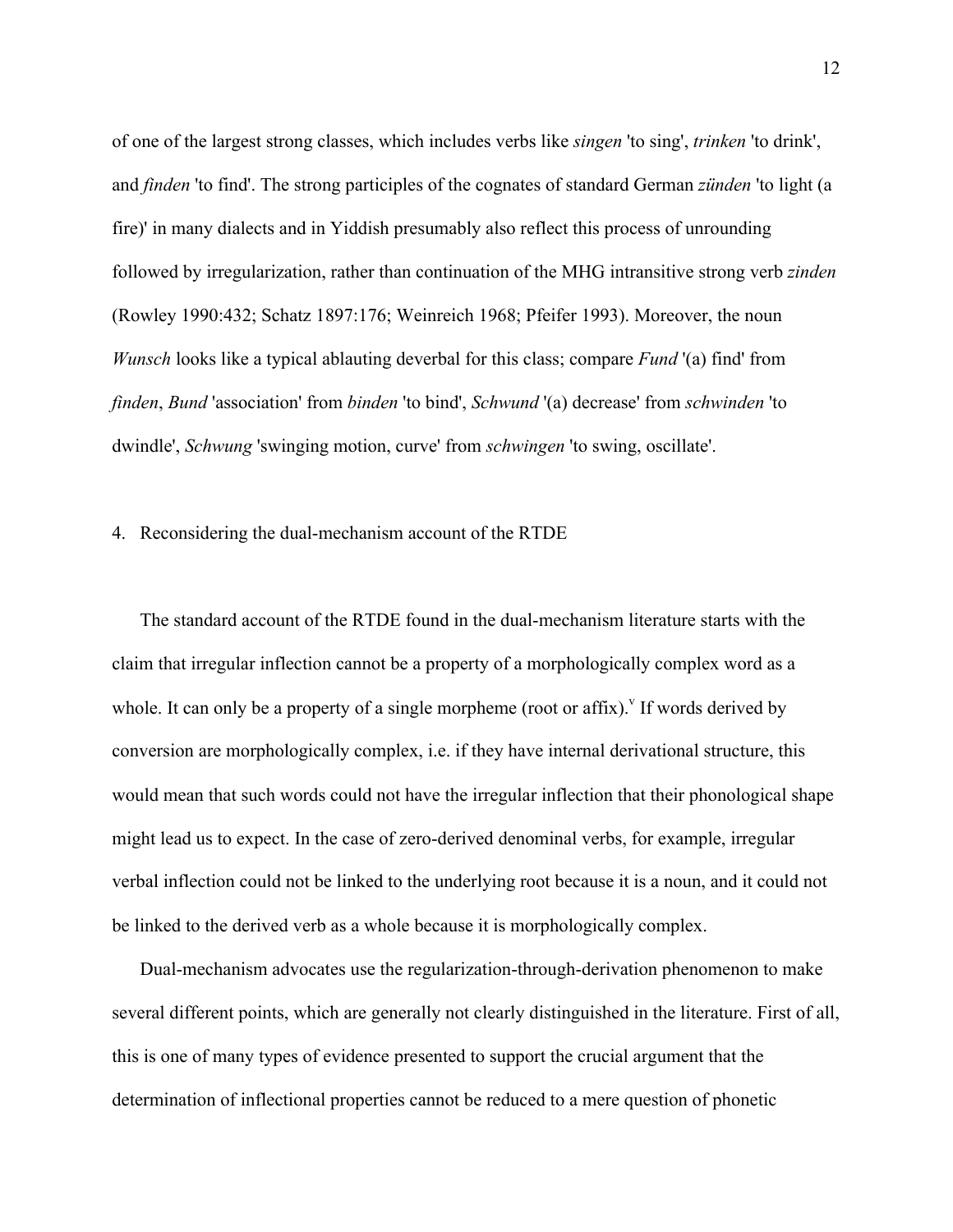similarity, as was attempted, for example in Rumelhart and McClelland's (1986) original connectionist model. In particular, the evidence shows that lexical items are real. I regard this issue as settled. The RTDE evidence is one important kind of demonstration that two verbs can be homophonous, and in some cases even semantically very similar, and yet have different inflectional properties, simply because they are, in fact, two distinct lexical items. Speakers' awareness that one of the verbs in question is derived from a noun (which in some cases may itself be derived from the other verb) can be the basis for them knowing that they are dealing with two distinct lexical items.

Given the proposals of some connectionists regarding purely distributed representations, demonstrating the reality of lexical items is a very important achievement, but it is ultimately tangential to the dual-mechanism debate itself. After all, dual-mechanism advocates themselves believe that all *irregular* inflection is handled by a single, analogical mechanism, and lexical items with localist representations are clearly necessary even within this analogical component (e.g. to handle homophonous verbs that follow different irregular patterns, such as English *ring* and *wring*, cf. Kim et al. 1991:177; Kim et al. 1994:177-178; Pinker and Prince 1988; 1994; Prasada and Pinker 1993; Derwing and Skousen 1994:197; Stemberger 1994; Bauer 2001:89).

Thus, to count as evidence for the dual-mechanism hypothesis (i.e. to support the claim that regular, default inflection is not handled by the same analogical mechanism as irregular inflection but instead involves concatenative rules), the RTDE clearly must do more than simply prove the reality of lexical items and the inadequacy of pure distributed phonological representation. The remaining points that dual-mechanism advocates try to make with the RTDE evidence are intertwined in a curious way. On the one hand, they argue that the RTDE can only be accounted for by positing explicit derivational structure. To make the connection to the dual-

13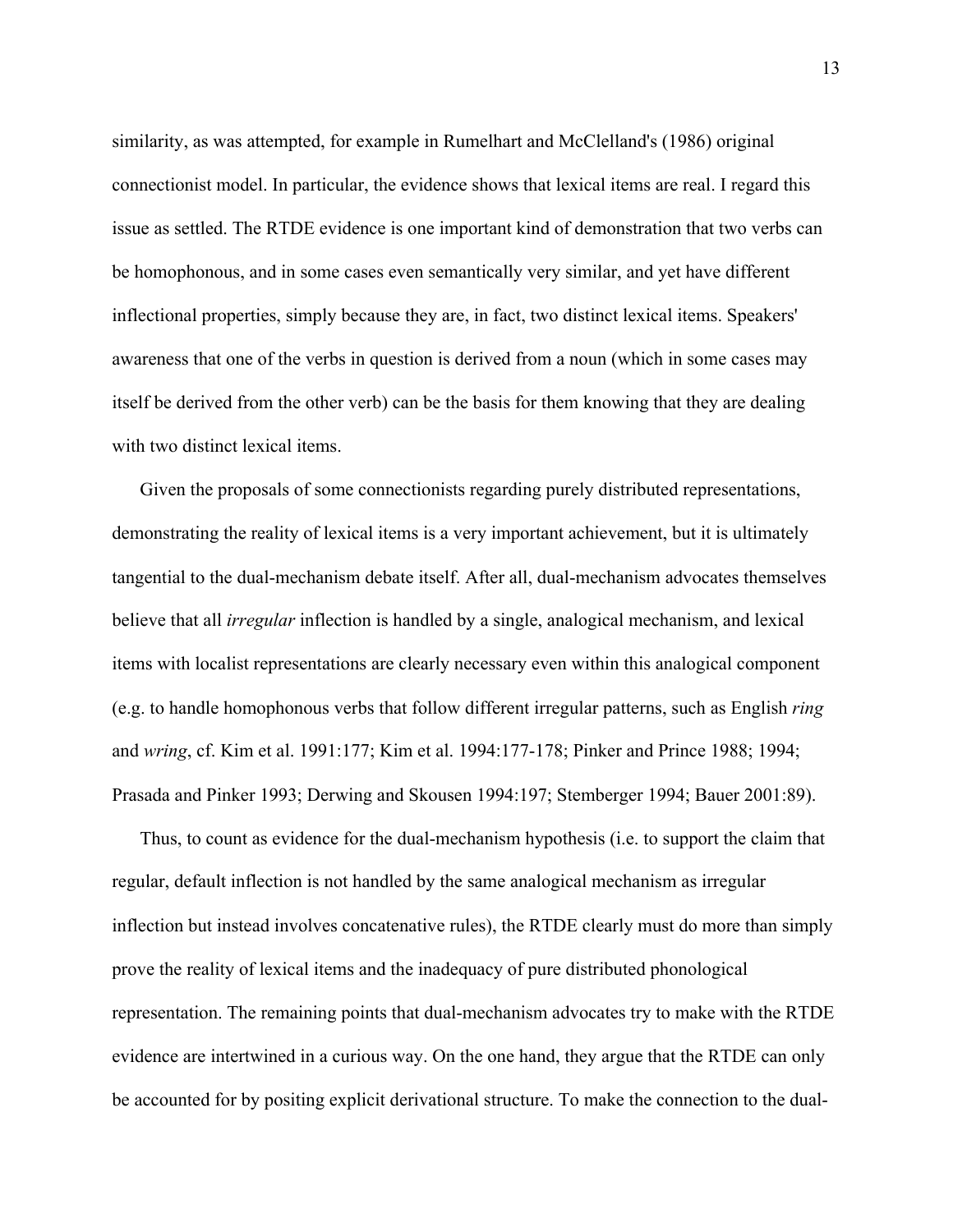mechanism hypothesis, they then adopt a theory that treats conversion as a special kind of derivational operation, fundamentally different from operations involving affixation, and argue that it is this special nature of conversion that forces words formed in this way to resort to default inflection.

There are a number of problems with this line of argument:

1) The particular theory of conversion adopted is not widely accepted among generative morphologists. I will argue that it is also not entirely coherent.

2) Other formal theories of conversion account for the RTDE evidence equally well, but if we adopt any of these accounts, the RTDE becomes irrelevant to the dual-mechanism debate (i.e. to the question of whether "default" inflection is fundamentally different from irregular inflection).

3) Some prominent generative morphologists, notably Lieber, have questioned whether conversion really involves explicit derivational structure at all. Ironically, it may be by accepting this position that we can make the strongest case for regarding the RTDE as support for some kind of dual-mechanism hypothesis.

I will discuss each of these points in turn in the sections below.

## 4.1. Williams on conversion

Most dual-mechanism proponents adopt the account of zero-derivation proposed by Williams (1981), according to which the conversion of a word from one category to another without the addition of any affix involves explicit derivational structure, but this structure is of a fundamentally different kind from that found in normal affixal derivation. An overt affix (usually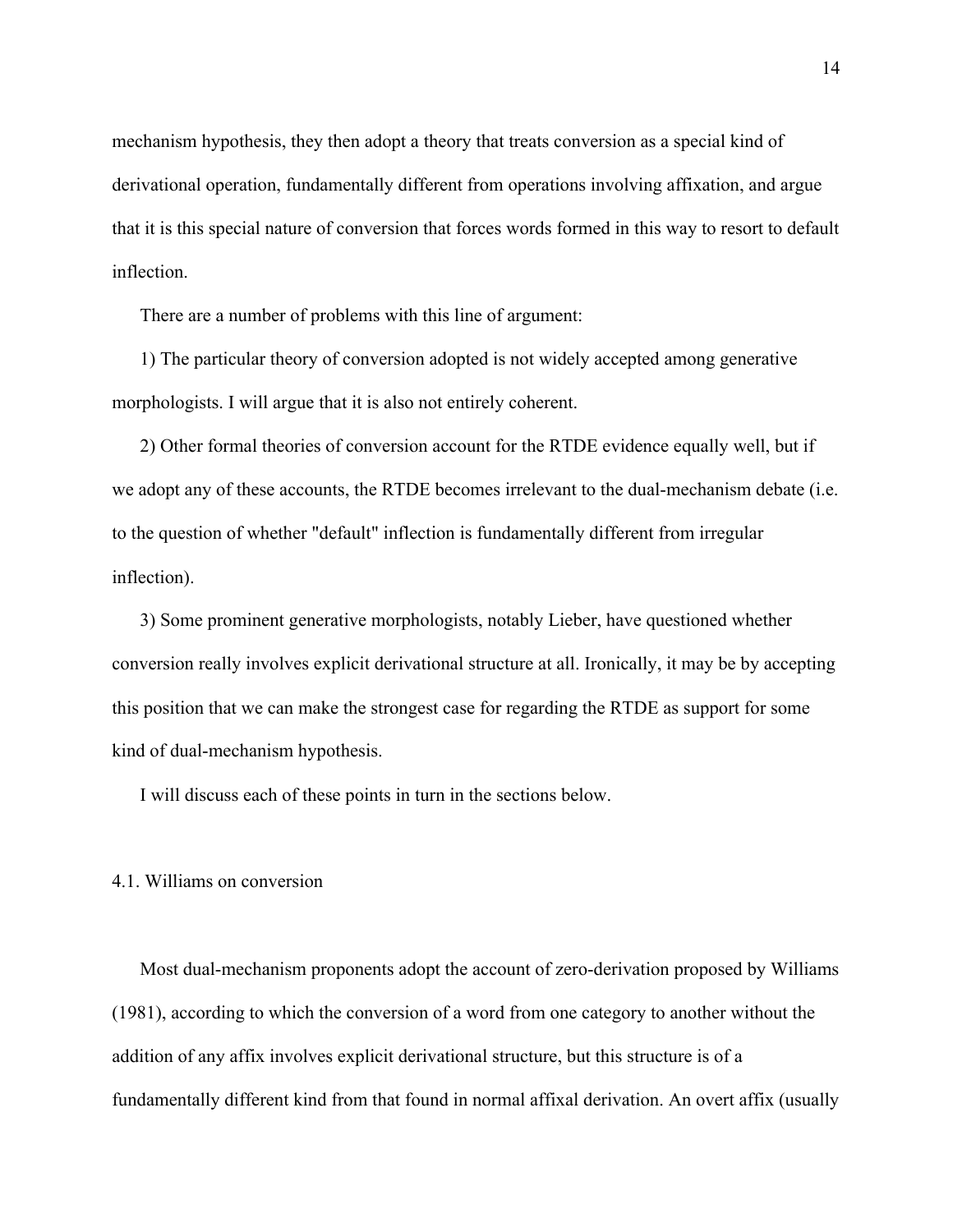a suffix in the Germanic languages) can serve as the head of a derived word and thus determine its lexical category (N, V, A, etc.) and its inflectional properties. When a word is converted from one lexical category to another without the addition of any affix, however, the derived word is, according to this theory, "headless" or "exocentric", and consequently there is no morpheme with which inflectional properties could be associated. In the absence of a "head", the derived word must be inflected according to the regular pattern by default (Kim et al. 1991; 1994; Pinker and Prince 1988:111-113; 1994:335-336; Marcus et al. 1995:201-204; Prasada and Pinker 1993:46; Pinker 1991:533; 1999:157-174).

Most morphologists, however, to the extent that they regard conversion as involving explicit morphological structure at all, subscribe to theories that treat zero-derivation as fundamentally the same as affixal derivation (cf. Spencer 1991). These approaches fall into two classes, corresponding to the well-known distinction between item-and-arrangement and item-andprocess morphology (Hockett 1954; Blevins 1999). The item-and-arrangement approach says that zero-derivation actually does involve an affix. The affix happens to have no phonological substance, but in other respects it functions like a phonologically overt affix (Marchand 1969; Olsen 1990; Kiparsky 1982a:135; 1983; Neeleman and Schipper 1993). In particular it can serve as the head of derived words and thus determine their lexical category and inflectional properties. Hale and Keyser's (1993) account of X→V conversion in terms of syntactic (head-tohead) movement is a variation on this null-suffix-as-head approach (cf. Lieber 1998; Farrell 1998). For the item-and-process approach to zero-derivation (Aronoff 1976; Anderson 1992; Beard 1995; 1998), on the other hand, affixation is not fundamental to any kind of derivation. Derivation involves performing an operation on a stem. In some cases, this operation determines the syntactic, semantic, inflectional, or other properties of the derived word, but the issue of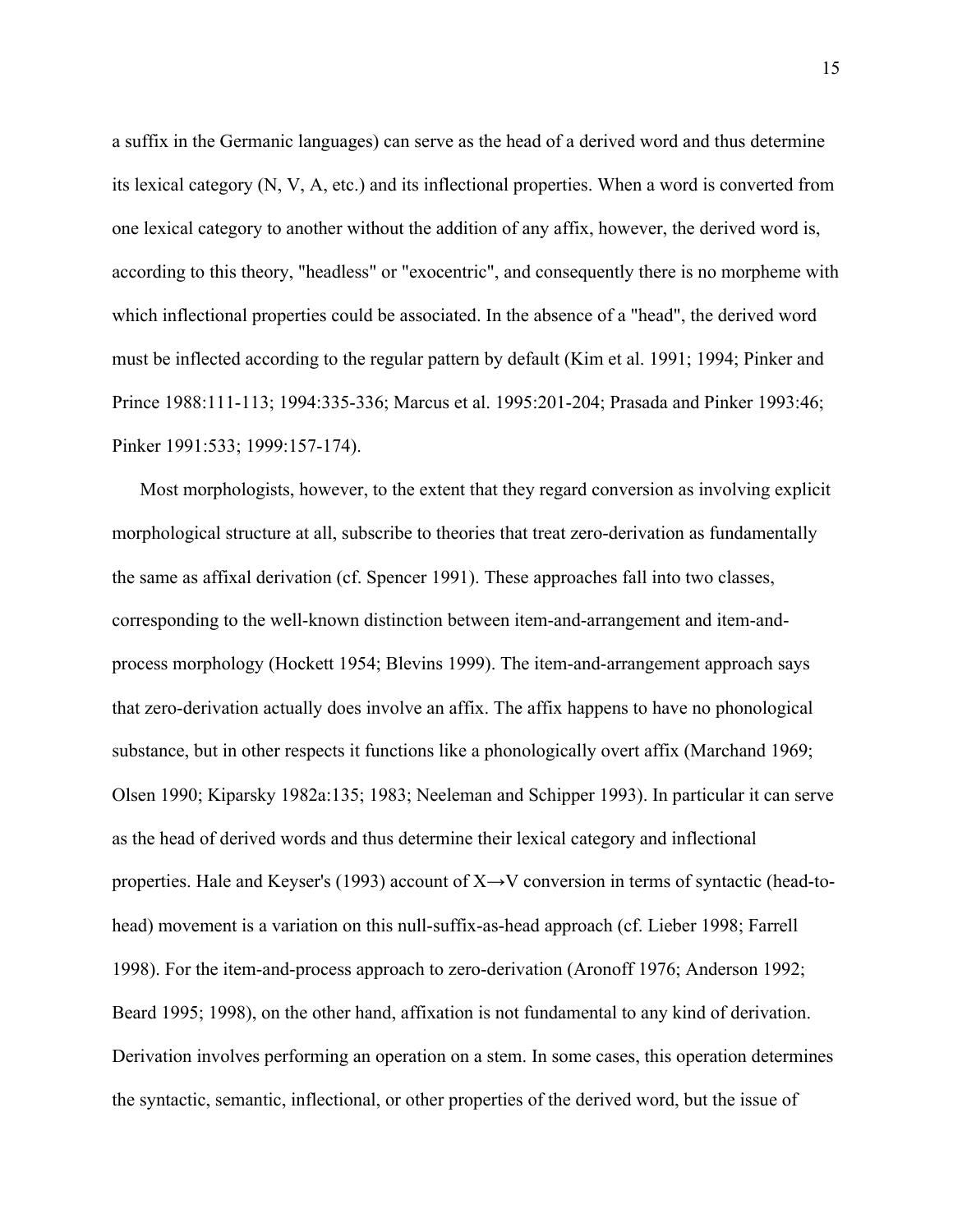whether it determines any of these properties is entirely independent of the phonological component -- or lack thereof -- of the operation. $\overline{v}$ <sup>vi</sup>

Lieber (1990:188; cf. 1981:172) calls the null-affix-as-head approach "a more or less ironclad assumption of both traditional and current work on morphology". While this is somewhat overstated, it is certainly true that the alternative theories, taken together, have many more proponents than Williams's headless-derivation theory. A number of generative morphologists offer specific arguments against a headless account of conversion (Neeleman and Schipper 1993; Beard 1998:62; Lieber 1992:157-158). Dual-mechanism proponents offer no substantial arguments in favor of the headless-derivation approach over the alternatives. They do often argue that headlessness, or more generally the absence of a canonical lexical morpheme of the appropriate category, gives us a uniform explanation for a number of different circumstances where consistent regular inflection is supposedly found (Kim et al. 1994:203; Pinker 1999:159- 167; Marcus et al. 1995:199-206). From the narrow perspective of the dual-mechanism hypothesis, there might thus appear to be an Ockham's-Razor argument in favor of the notion of headlessness, but from the perspective of morphological theory, the Razor clearly cuts the other way. Positing a special kind of formal morphological operation just to account for conversion complicates the theory quite considerably and, many would argue, unnecessarily (Olsen 1990; Lieber 1981:181; cf. also Hahn and Nakisa 2000). Note also that some of the other phenomena in question are amenable to the same kinds of alternative formal accounts as the RTDE. A number of linguists have proposed a null-suffix-as-head account of exocentric compounds for example (Kiparsky 1982b:10; Bergenholtz and Mugdan 2000:444-445). Indefrey (1999) argues much more generally that the inflectional properties of each of the non-canonical word types identified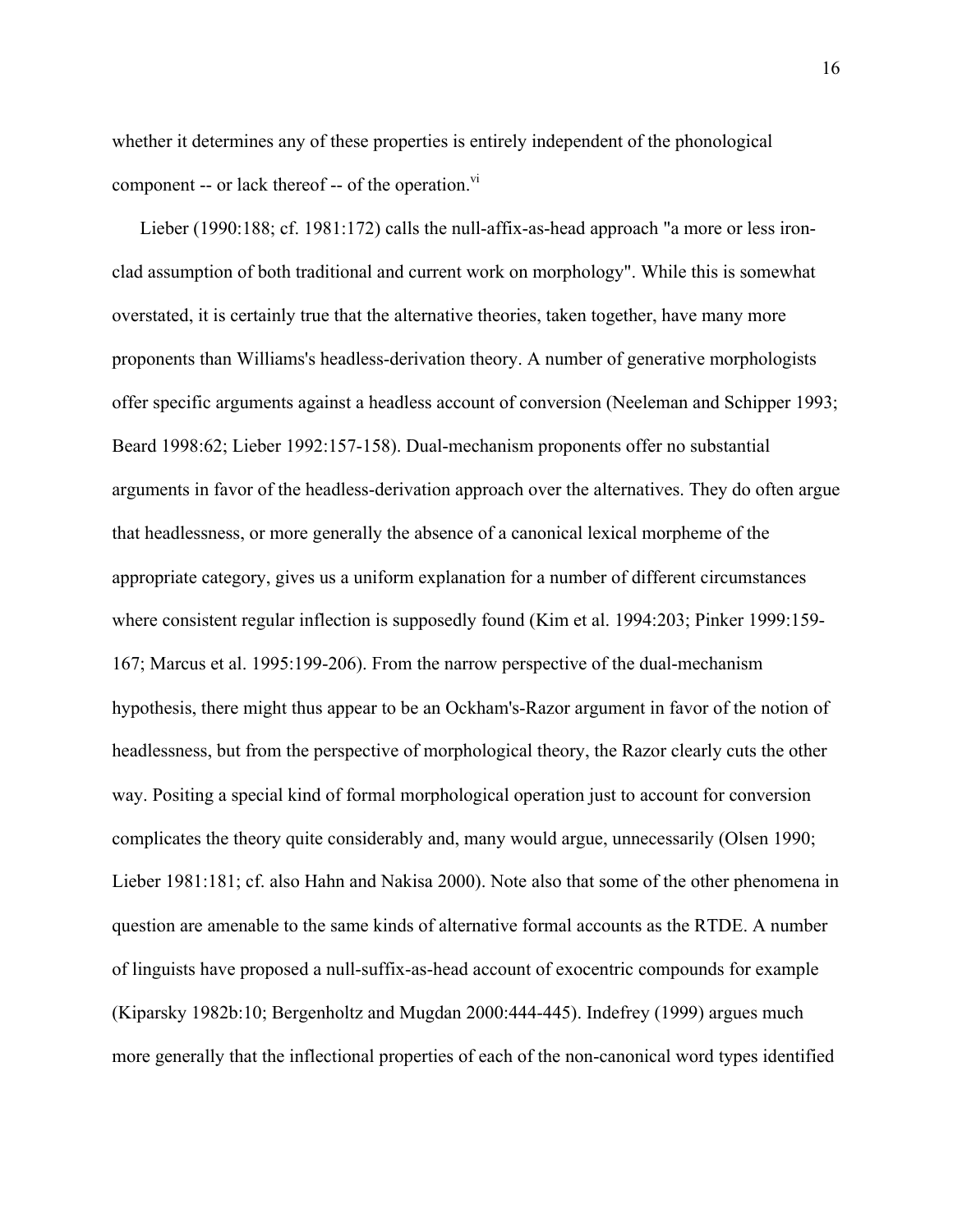as universal default categories in the dual-mechanism literature are in fact a "domain-specific" issue and that "default circumstances are language specific rather than universal".

Finally, there is one crucial question that Williams and his followers do not really address: If a "headless" derivational rule can determine the lexical category of a derived word -- something that is usually determined by a head -- why should we assume that that rule cannot also determine the inflectional properties of the derived word? Why should we assume that a verb like *to grandstand* necessarily has default inflection because it is headless, rather than assuming that the derivational rule that turns *grandstand* and other nouns into verbs also assigns the derived verbs to the regular inflectional class (but could in principle have assigned them to a non-default class)? After all, every English verb derived with an overt suffix, such as *-ize* or *-ify*, also belongs to the default class, but we know that this is not a consequence of headlessness or of any universal principle.<sup>vii</sup>

4.2. Accounting for the RTDE under other formal theories of zero derivation.

All of the theories that do not draw a fundamental distinction between zero- and affixal derivation predict that words created by a given zero-derivation process should all have the same inflectional properties, just as words formed by the addition of derivational suffixes generally all have the same inflectional properties in Germanic languages. But in contrast to Williams's theory, there is no reason why a class of zero-derived words could not be assigned to some irregular (non-default) inflectional pattern, as long as all the words formed by a given derivational process followed the same irregular pattern.<sup>viii</sup> And if such a class does happen to follow the regular pattern, these theories do not oblige us to say that it does so "by default".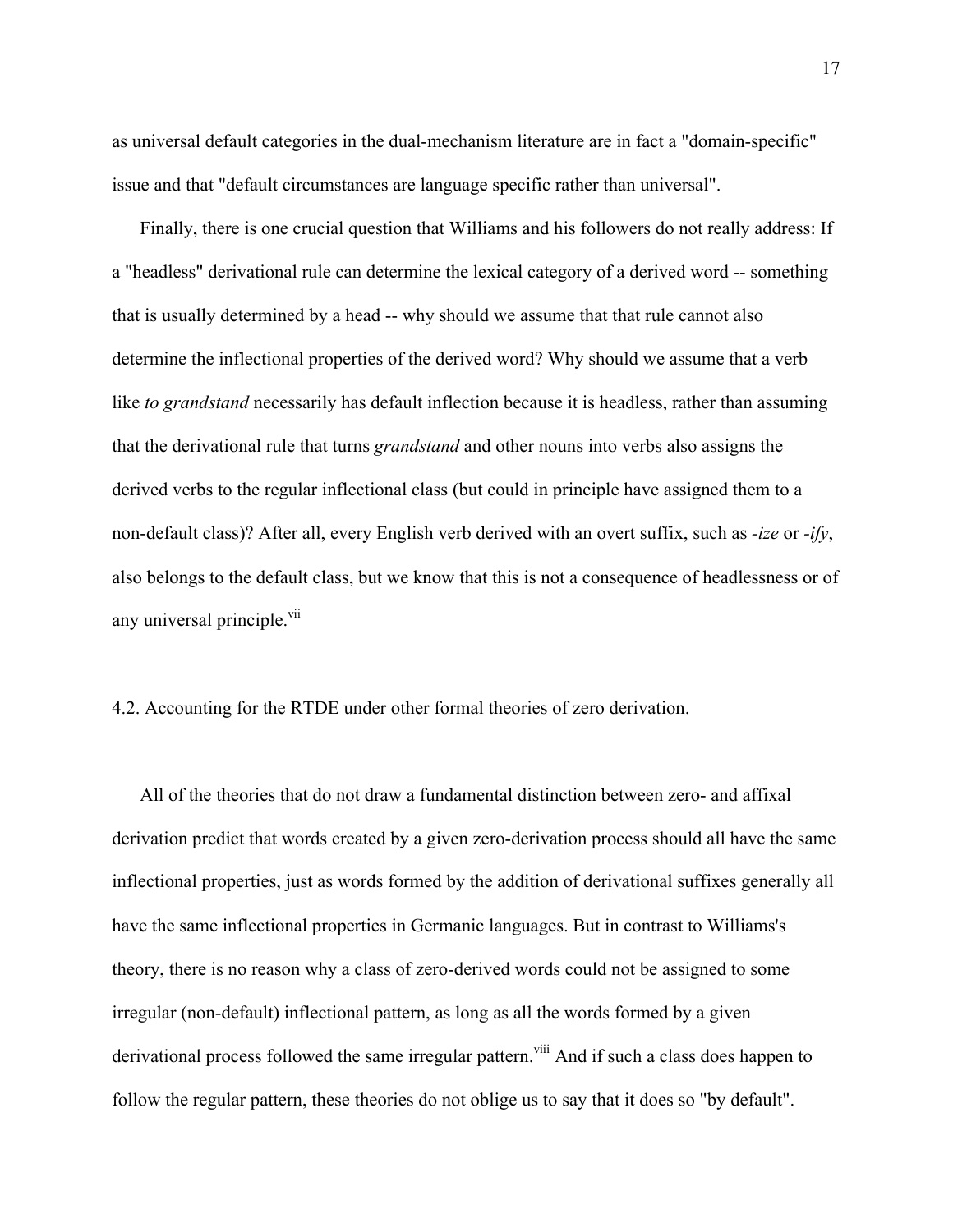Instead, we could maintain that the derived class is assigned to the regular pattern by a positive specification in the derivational rule or in the lexical entry for the null suffix.

How would such a theory account for the fact that words formed by conversion are in fact so often assigned to the default inflectional pattern? First of all, it is important to remember that the great bulk of the relevant evidence in the dual-mechanism literature comes from Germanic languges, and as far as the Germanic languages are concerned, there are clear historical reasons why zero-derived verbs wound up with regular inflection, reasons that have nothing to do with any supposed connection between "headless" derivation and default inflection. In addition, there are a number of synchronic reasons why most irregular patterns are not possible candidates for a derivationally defined class of words. Stump's notion of external inflection could be relevant here, as could Kiparsky's distinction between level-1 and level-3 inflection (see sec. xxx below). More generally, one could argue that the null suffix, as head of the derived word, not only determines the inflection but must also bear that inflection. This would require the inflection itself to be suffixal, which happens to rule out most irregular patterns for English and German verbs.

Along more theory-independent lines, one can point out that irregularities involving morphophonemic alternations can only apply non-vacuously to inputs that meet certain phonological conditions: umlaut only affects back vowels; devoicing only affects voiced segments, etc. Unlike suffixal irregular inflection, such an alternation cannot, by its very nature, mark a grammatical distinction in words of all phonetic shapes (Wurzel 1984:92, 169-172).<sup>ix</sup> This means that in cases where irregular inflectional patterns involve morphophonemic alternations, the regular pattern may be virtually the only possible candidate for use with a derivationally defined set of words.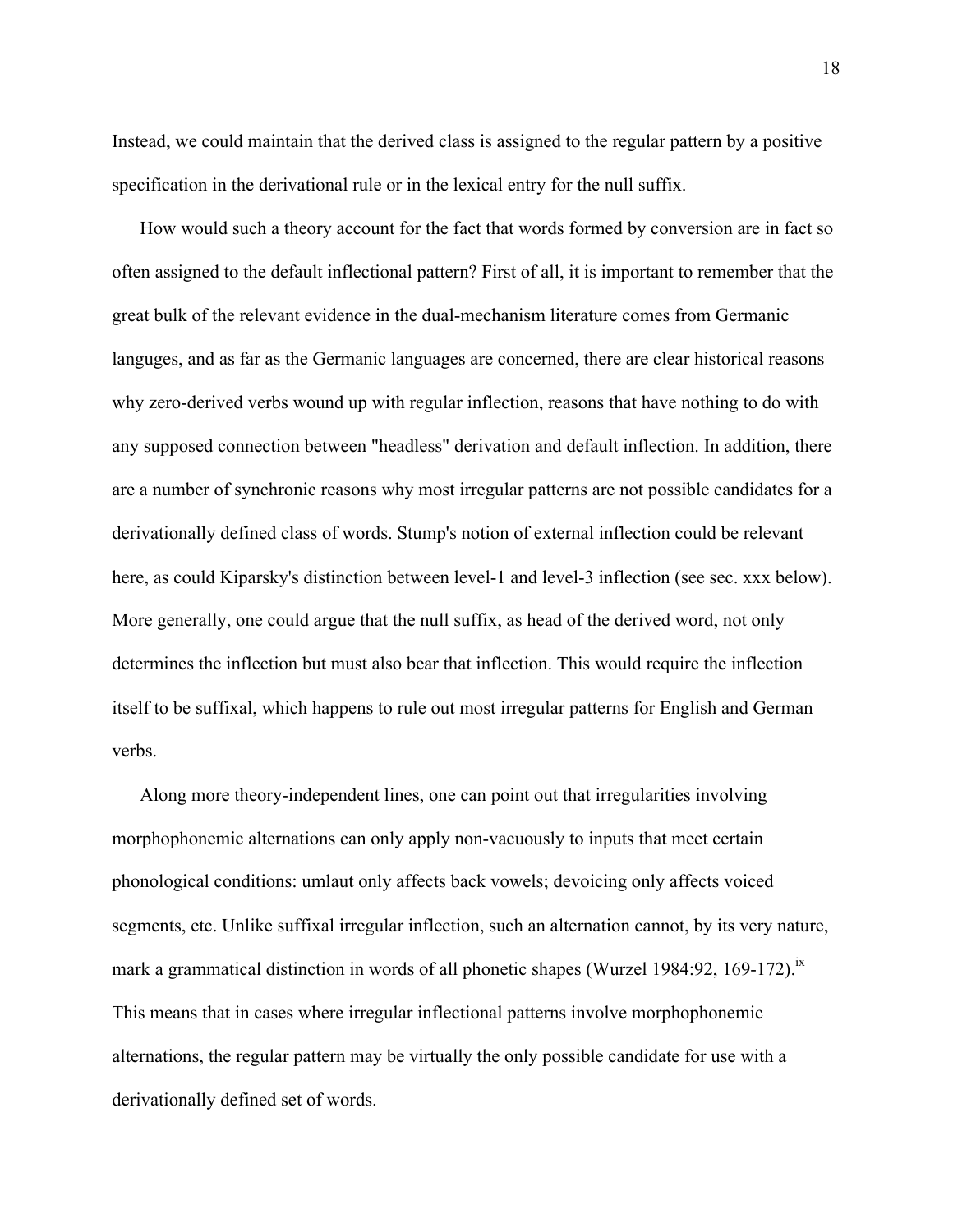Historically, it is easy to explain why the West Germanic zero-derived verbs have weak rather than strong inflection and to demonstrate that this originally had nothing to do with "headlessness". In the earliest attested stages of the West Germanic languages, the ancestors of the modern denominal and deadjectival verbs were not zero-derived. They were formed with one of three overt derivational suffixes: OHG -*ja*-, -*ō*-, or -*ē*- (Prokosch 1939; Braune/Eggers 1975; Campbell 1959). All three of these derivational suffixes formed their past tense and participle with the default "weak" dental suffix, but at this stage the weak inflection cannot be attributed to headlessness since the derived verbs were not headless. The overt derivational suffix -*ja*-, -*ō*-, or -*ē*- would have been the head of these verbs. The regular weakening of unstressed syllables in the High Middle Ages reduced all three derivational suffixes to schwa or *Ø* in the West Germanic languages, leaving us with zero-derived verbs which, not surprisingly, continued to form their past tense and participle in the same way that their overtly suffixed ancestors had (Mossé 1968; Brunner 1962; Paul/Wiehl/Grosse 1989).

There is also a (rather more complex) historical reason why zero-derived verbs generally do not belong to any of the irregular weak classes in modern English, such as (adopting the class designations from Pinker and Prince 1988) the "T/D-with-laxing" class (*bleed-bled*), the "overt*-t*with-laxing" class (*sleep-slept*), the "devoicing" class (*send-sent*) or the "T/D+Ø" class (*hit-hit*).<sup>x</sup> The distinction between regular and irregular weak verbs in modern English is a partial continuation of the distinction between Class-2 and Class-1 weak verbs in OE, and thus ultimately a partial continuation of the distinction between verbs formed with the -*ja*derivational suffix and those formed with -*ō*-. (The -*ē*- class, which was quite large in OHG, had been reduced by attrition to just four members in Old English.) In early Middle English, after reduction of unstressed vowels, the descendents of the class-2 (-*ō*-) verbs had a connecting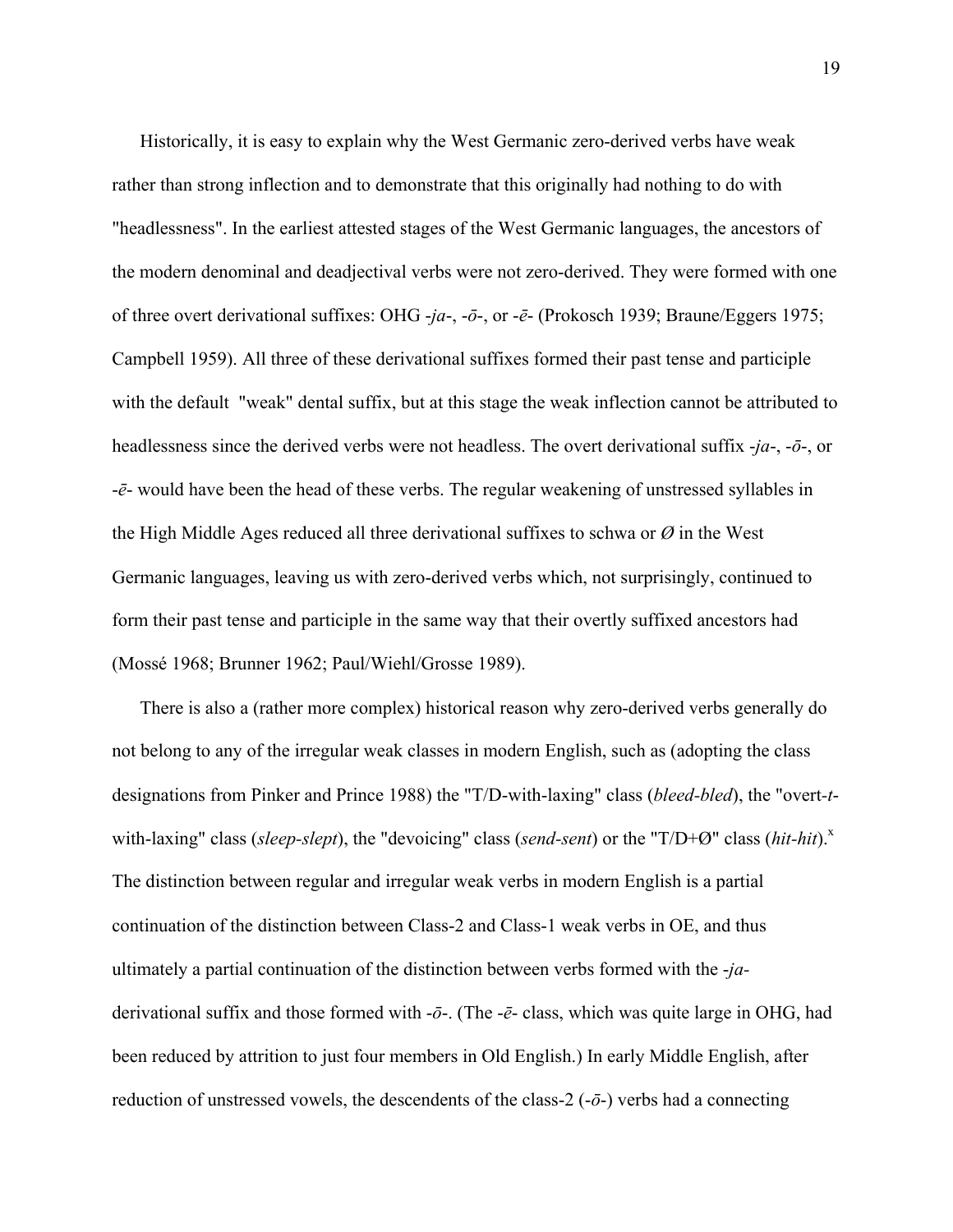schwa before the dental suffix in the past tense, whereas in the descendents of Class-1 (-*ja-*) verbs, the dental suffix was generally attached directly to the end of the verb stem, with no connecting vowel.<sup>xi</sup> This distinction was in most cases obscured when syncope led to the loss of the Class-2 connecting schwa in late Middle English. Under two conditions, however, traces of the original distinction survived, leading to the inflectional irregularities that we see today in some verbs that originally belonged to the no-connecting-vowel class: 1) syncope in original class-2 verbs was blocked when the verb stem itself ended in a dental stop (*-t* or *-d*); this meant that the old class distinction was maintained largely intact for these verbs, with class-2 /schwa+d/ becoming the regular suffix for such verbs, while the non-syllabic suffixal *-t* or *-d* of class-1 was eliminated through degemination; 2) the direct contact between the verb stem and the consonantal past suffix led to certain conditioned sound changes that left some of the original class-1 verbs irregular. The most common sound changes were vowel shortening before a consonant cluster (*keep-kept*) and devoicing of the suffixal consonant (*burn-burnt*). A number of verbs show both shortening and devoicing (*leave-left*, *mean-meant*). Finally, in the *bleed-bled* and *send*-*sent* classes, conditions 1) and 2) both apply.

Many of the T/D+Ø weak verbs in Modern English were Class-1 verbs in Old English, including *spit*, *knit*, *shut*, *set*, *sweat*, *wet*, *spread*, probably *slit*, perhaps *cut*, and partially *put*. Others were from Old Norse, borrowed into OE as Class-1 verbs and first attested (with no connecting schwa) in early ME, including *hit*, *thrust*, *cast*, and *rid*. Still others were strong verbs in OE and apparently owe their  $T/D+\emptyset$  past forms to reanalysis of the suffixless strong past. These include *shit*, *burst*, *let*, *bid*, and *shed*. Finally, *quit*, *cost*, and *hurt* were borrowed from French into early Middle English at a time when the general inflectional-class distinction between verbs with and without a connecting schwa was still very much alive. Most French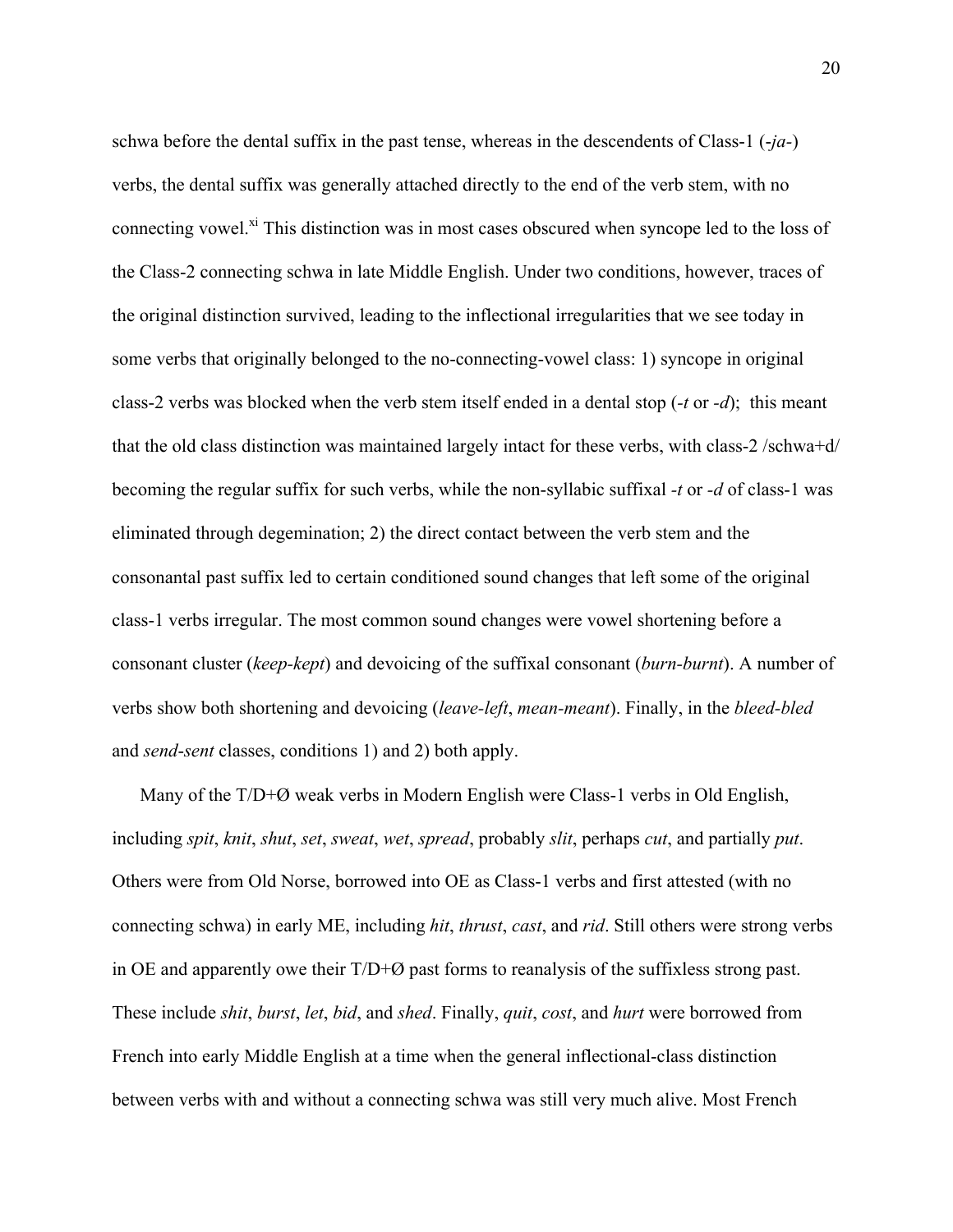borrowings were conjugated with a connecting vowel, including most of those ending in *-d* or *-t*, such as *butt* ('hit'), *mend*, *tend*, *fend*, *plead*, xii *treat*, *cheat*, *pleat*, *waste*, *taste*, as well as others that rhymed with weak verbs of the no-connecting-vowel class, such as *glean*. A considerable minority entered the no-connecting-vowel class, however, for reasons that are not entirely clear.<sup> $xiii$ </sup> In any case, 22 of the 25 verbs in the modern  $T/D+\emptyset$  class belonged to the noconnecting-vowel class in early Middle English. The modern irregular forms of these 22 verbs therefore have nothing to do with any analogical attraction of the  $T/D+Ø$  class. Only three verbs appear to have genuinely been attracted into that class: *split* was borrowed from Dutch in the late 16th c.; *bet*, of controversial origin, is also first attested in the late 16th c.; and *fit*, originally derived from the adjective in the late 16th c., has, in the 20th c., developed  $T/D+Ø$  forms in certain meanings.

Similarly, *breed, bleed, feed, lead, read*, *speed* and *meet* are all from OE weak class 1, making *plead* the only verb that has (in some dialects) been attracted into this subclass. Among the other T/D-with-laxing verbs, *hide*, *light*, and *alight* were in weak class 1 in OE, while the remaining three, *slide*, *bite*, and *shoot*, were strong. All members of the "devoicing" class *send*, *lend, bend, spend, rend*, *build* and *gild* are from OE weak class 1. Rhyming verbs of other origins, such as *mend*, *tend*, *fend*, and *end* have all remained regular. *Weep*, *creep*, and *leap*, were all strong in OE, *keep* was class-1 weak, and *sleep* showed variation between strong and class-1 weak. There is some uncertainty about the origin of *sweep*, but it most likely comes from a variant of the OE strong verb *swāpan*.<sup>xiv</sup> The other verbs in the overt-*t*-with-laxing class, *feel*, *deal*, *mean*, *dream*, and *leave* belonged to weak class 1 in OE, with the single exception of *kneel*, which belonged to weak class 2 in OE and was always perfectly regular until *knelt* began appearing in the 19th  $c<sub>xv</sub>$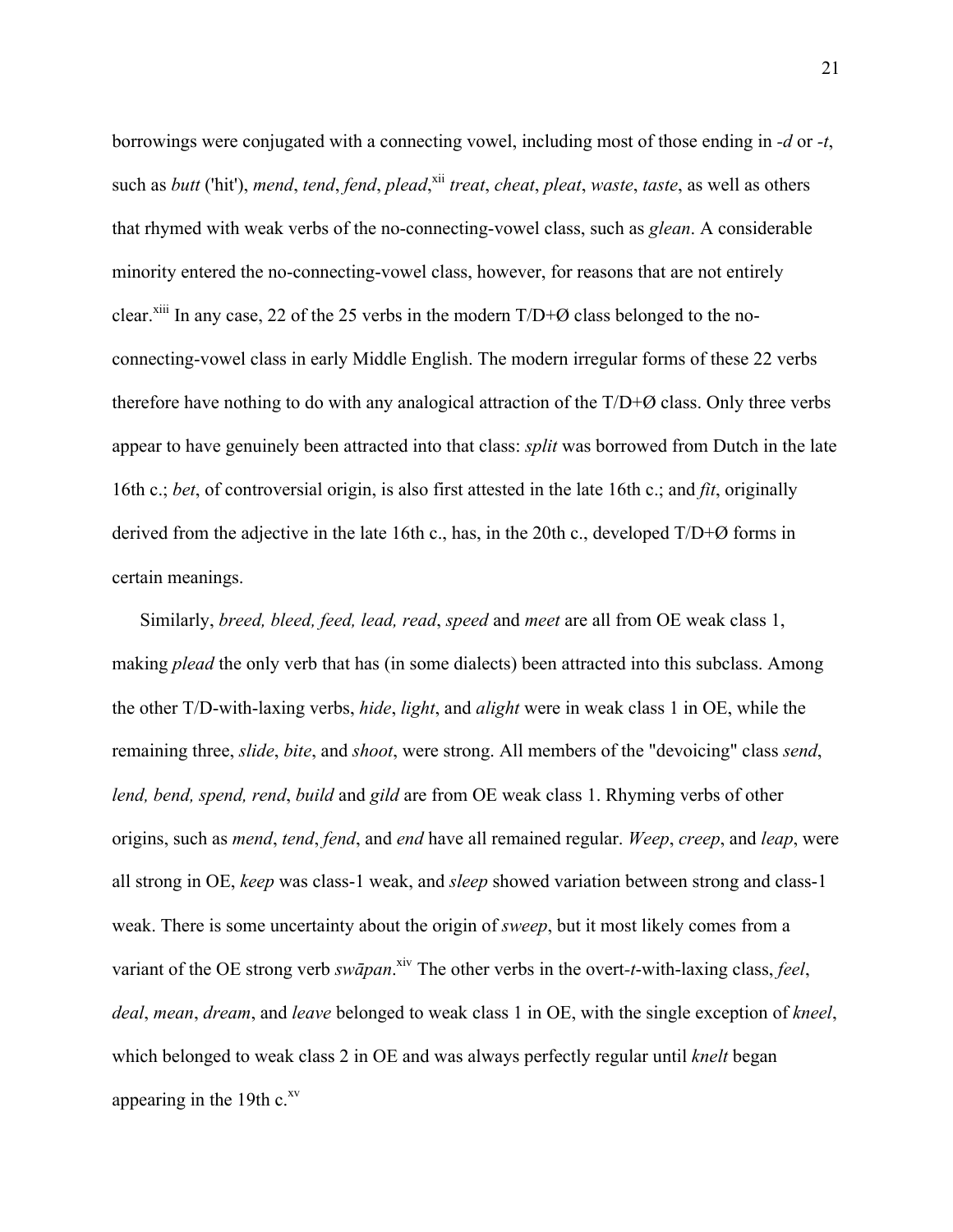Four of the seven overt*-t* verbs with no stem change were in weak class 1 in OE: *burn*, *spill*, *dwell*, and probably *smell*. The 14th c. French borrowing *spoil* can be added to this list, since the irregular form *spoilt* is limited to meanings in which *spoil* became confused with *spill*. In some dialects, the French loanword *spell* and the original class-2 weak verb *learn* have been attracted into this class.

In OE, there were many denominal and deadjectival verbs in both class 1 and class 2. In class 1, however, the *-ja-* derivational suffix had triggered stem-vowel umlaut before it was lost. Since umlaut affected most stressed vowels in OE, the descendents of the class-1 denominals generally have a different stem vowel from the underlying noun or adjective. Thus, *feed* < *food*, *bleed < blood*, *breed < brood*, *tell < tale*, *sell < sale*, *gild < gold*, and *kemb* < *comb* (which now only survives in the participial *(un)kempt* but was still used in all forms as late as the 19th c.) could all be regarded as irregular zero-derived denominals.<sup>xvi</sup> None of these verbs is generally regarded as a zero-derived denominal, however, because the derivational umlaut pattern has had no productivity whatsoever in English (in sharp contrast to German) since it ceased to be an automatic phonological alternation in prehistoric times. It is generally assumed that speakers do not store *feed* in their mental lexicon with a structure like  $[\sqrt{x} \cdot \text{d} \cdot \text{d} \cdot \text{d} \cdot \text{d}]$ .

The upshot of all these medieval developments in the English weak verbs is that virtually all of the inherited verbs that came to be perceived as zero-derived denominals in later English had belonged to weak class 2 in Old English. Among verbs that rhyme with modern irregulars, these Old English class-2 denominals include: *weed*, *end*, *heap*, *green*, *(be)head*, *bed*, *net*, *steel* and probably *beam*, *rust*, and *spit* ('skewer'). Dual-mechanism advocates have argued that the regular inflection of such denominals must be attributed to the RTDE since their phonetic shape would surely cause them to be attracted into an irregular class if they were non-derived. In fact,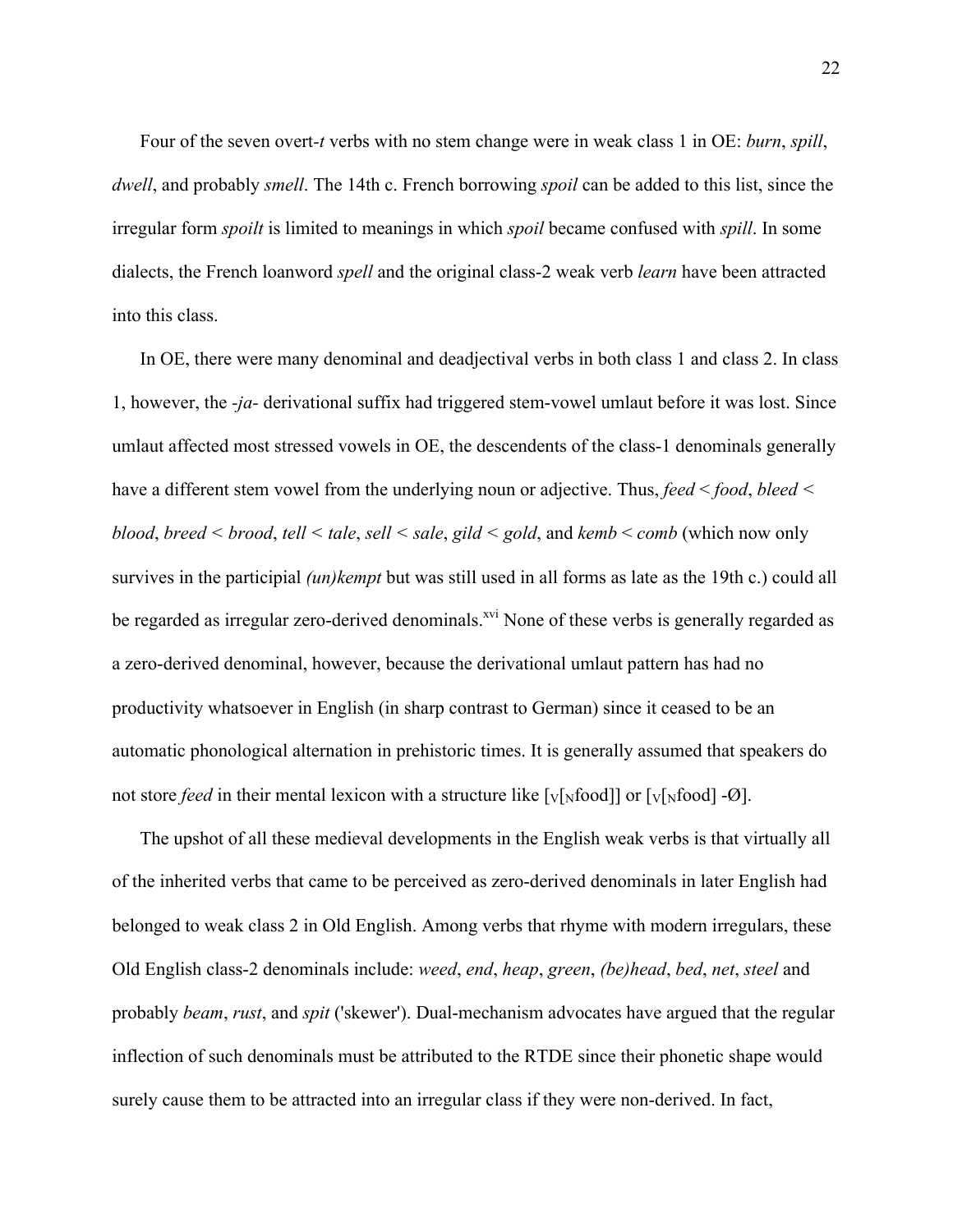however, there have been very few cases of attraction of original class-2 verbs (or of class-1 verbs with a connecting vowel) into any of the irregular classes of modern English, and this includes non-derived verbs that rhyme with irregulars, such as *earn*, *till*, *strut*, *reap*, *shred*, *wean*, *smear*, *spare*, *stare*, *care*, *like*, *wink*, *peel*xviiand perhaps *play* and *seem*. The class-2 origins of the denominal verbs listed above would thus appear to be an entirely sufficient explanation for their continued regular inflection.<sup>xviii</sup>

Since a few vowels were not subject to umlaut in OE and, on the other hand, some nouns and adjectives themselves either had umlaut throughout their paradigms to begin with or were reformed with front vowels in analogy with their derived verbs, we might expect to find a few Class-1 denominal verbs that 1) are homophonous with their underlying nouns or adjectives and 2) met at least one of the conditions that led to irregular weak inflection. Indeed we do find such verbs: *deal*, *dream*, *speed*, *sweat*, and *wet*. All of these verbs have at least partially retained the irregularities that they inherited from their class-1 origins, which means that if they are synchronically derived they are problematic for the RTDE. It seems unlikely that *deal* is still perceived as denominal, and the status of *speed*, *sweat*, and *dream* is perhaps unclear, but the deadjectival status of *wet* cannot be questioned. I will return to the implications of this verb for the RTDE in secs. xxx and xxx below.

This historical account shows that the denominal and deadjectival verbs in modern English and German started out weak for reasons that had nothing to do with headless derivation or inevitable default inflection. When regular sound change (phonetic reduction in unstressed syllables) turned what had been overt suffixal derivation into zero derivation and again later when syncope of schwa caused most of the verbs from the two weak classes of Middle English to come together in one large regular class, leaving just a few small classes of irregular weak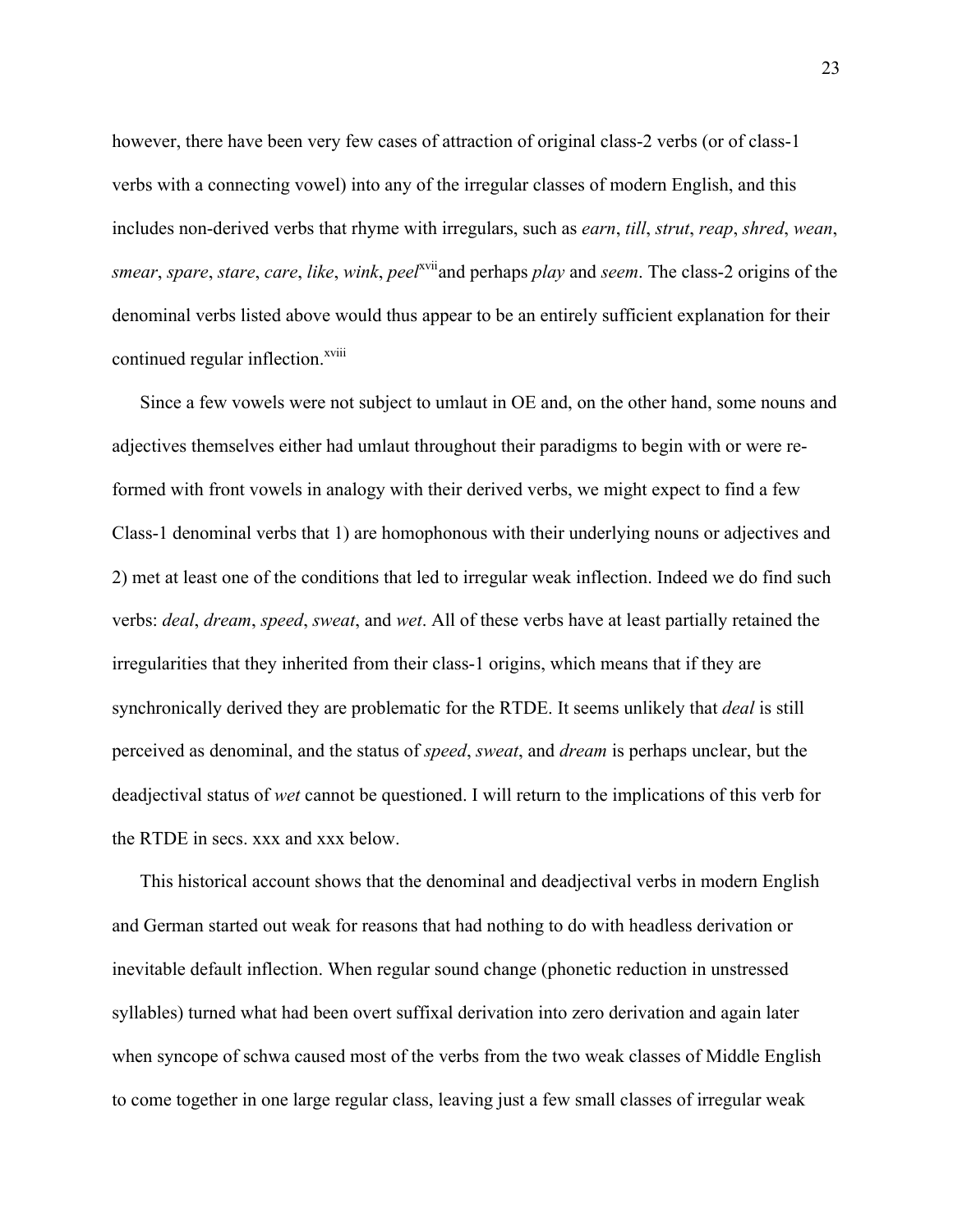verbs that arose predictably under specific phonological conditions, we see a continuation of the historically expected inflectional behavior of the derived verbs. The absence of any large-scale reanalysis associated with the historical transition from overt suffixal derivation to zero derivation is consistent with theories that treat affixal derivation and zero derivation as fundamentally the same. The old derivational suffixes -*ja-* and -*ō*- were linked to the weak verbal inflectional pattern, and the zero-derivatiton operations into which these suffixes evolved continued to be associated with the same kind of inflection. There is no evidence here for a special kind of "headless" derivation, or for a special default status for regular inflection.

The alternatives to the headless-derivation theory of coversion are sometimes mentioned in the dual-mechanism literature (e.g. Marcus et al. 1995:203fn. 7), but without any discussion of their implications. Clahsen and Almazan (1998:188) and Clahsen (1999) actually adopt the nullsuffix-as-head approach and relegate Williams's theory to a footnote, but they still do not adequately address the ramifications of this switch:

When such derived words are inflected for the past tense, [...] the regular default affix is used (*Paul spitted the chicken*). The ungrammaticality of irregular past tense forms in such circumstances follows from the fact that the lexical entry for the irregular verb form *spat* is specified for particular syntactic categories (= 'V' in the case of verbs) which derived words such as '*spit (the chicken)*' cannot access given their morphological structure, i.e.  $[v]_N$  spit] - $\emptyset$ . (Clahsen 1999:998)

This passage seems more consistent, in two ways, with the headless-derivation approach than with the null-suffix-as-head approach that Clahsen says he is adopting. First of all, while it is true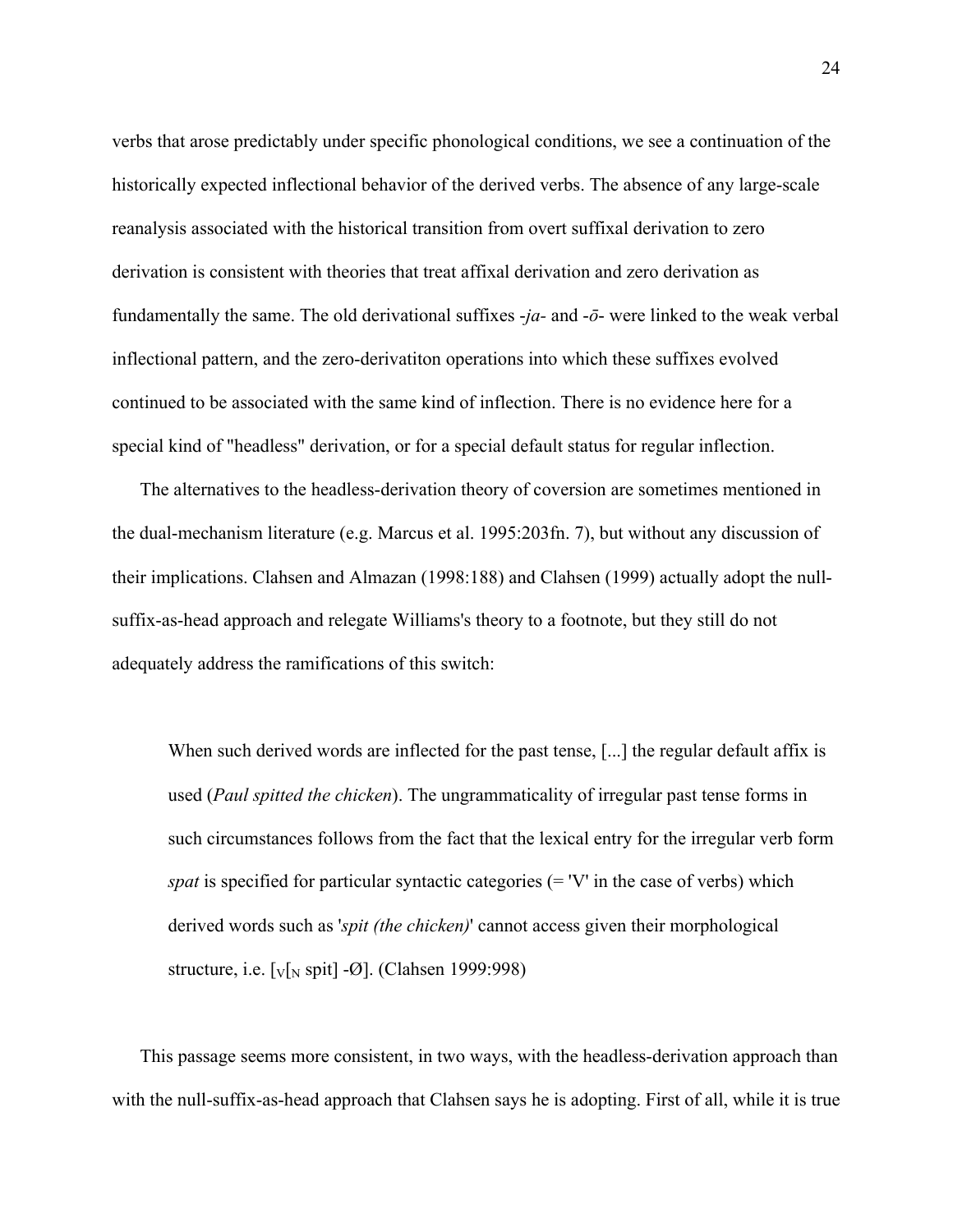under a null-suffix theory that denominal *spit* has no access to the past tense form of the irregular verb *spit*, it does not follow from this fact alone that the regular default past-tense inflection must be used. In principle, the Ø-suffix which is the head of the denominal verb *spit* could, just like an overt suffix, be associated with an irregular inflectional class. Secondly, under a null-suffix-ashead approach, the syntactic category of the underlying root and the category-changing nature of the derivation are quite irrelevant to the inflectional properties of the derived word. A verb derived from the verb *spit* (e.g. a causative), with the structure  $[\sqrt{V} \text{ split}]$  - $\emptyset$  would have no more access to the irregular forms of the verbal root *spit* than does a verb derived from the noun *spit*. In both cases, the Ø-suffix is the head of the derived word and as such determines its inflectional properties, just as the German suffixes *-chen* and *-lein* determine the inflectional properties of denominal diminutive nouns. The emphasis on "category-changing affixation" and "words derived from other categories" (Clahsen and Almazan 1998:188) thus appears to be a holdover from work that assumes a headless-derivation approach (cf. Kim et al. 1991:180).

Similarly, Clahsen and Rothweiler (1993) try to account for the RTDE in terms of the notion of level ordering from Lexical Phonology (Kiparsky 1982a; b; cf. Gordon 1985). If irregular inflection occurs early (level 1), regular inflection late (level 3), and conversion (categorychanging zero-derivation) somewhere in between (level 2), then it will be too late for irregular inflection once zero-derivation has applied. In fact, however, level-3 inflection must include more than just default inflection, at least in German, since derivational noun-forming suffixes, such as *-er*, *-schaft*, -*heit*, *-tum*, take non-default inflection. Kiparsky's theory, like those discussed above, does not predict that zero-derived words must be inflectionally regular (where regular=default). Rather, it predicts that zero-derived words will behave just like words derived with phonologically overt (level-2) affixes.<sup>xix</sup> Clahsen and Rothweiler (1993:29) also stress the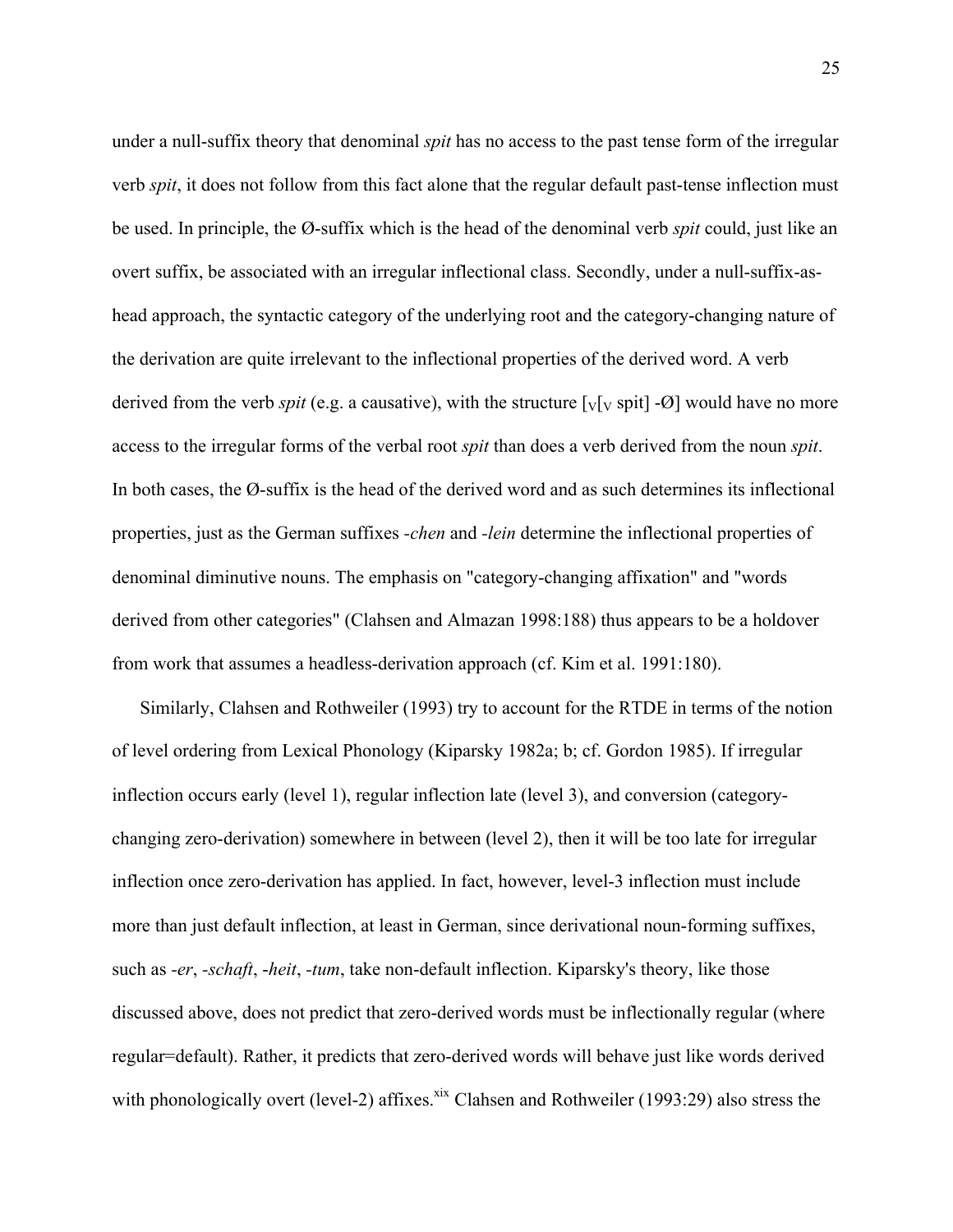significance of the category change to the RTDE, but this issue is just as irrelevant under Kiparsky's theory as under other null-suffix-as-head approaches.

## 4.3. Does conversion really involve explicit derivational structure at all?

As discussed above, dual-mechanism advocates argue that the RTDE is strong evidence both for a fundamental distinction between default and non-default inflection and for the psychological reality of explicit derivational word structure. As we have seen, however, the connection that they draw between these two points depends on accepting Williams's headlessderivation theory of conversion, and no compelling case has been made for this move. If we instead followed Clahsen's lead in adopting a null-suffix-as-head approach to conversion (or an item-and-process counterpart thereof) then we might continue to regard the RTDE as evidence for explicit derivational structure or formal derivational rules, but it would then not constitute evidence for the default status of regular inflection.

There is one other alternative. We can maintain a highly constrained version of morphological theory and nevertheless treat conversion as fundamentally different from affixal derivation by positing that conversion, at least in the cases under consideration here, does not involve explicit morphological structure or formal derivational rules at all. This is of course the way many non-generative linguists view conversion (see Clark and Clark 1979), but it is also the position long advocated by Lieber (1981; 1990; 1992; 2004), who argues that  $N/A \rightarrow V$  and V  $\rightarrow$ N conversion in English and German is simply a matter of "relisting" (1992:159) of lexical items, "just one form of coinage of novel lexical items", which means that "conversion verbs [...] should behave no differently from simplex coinages." (2004:94)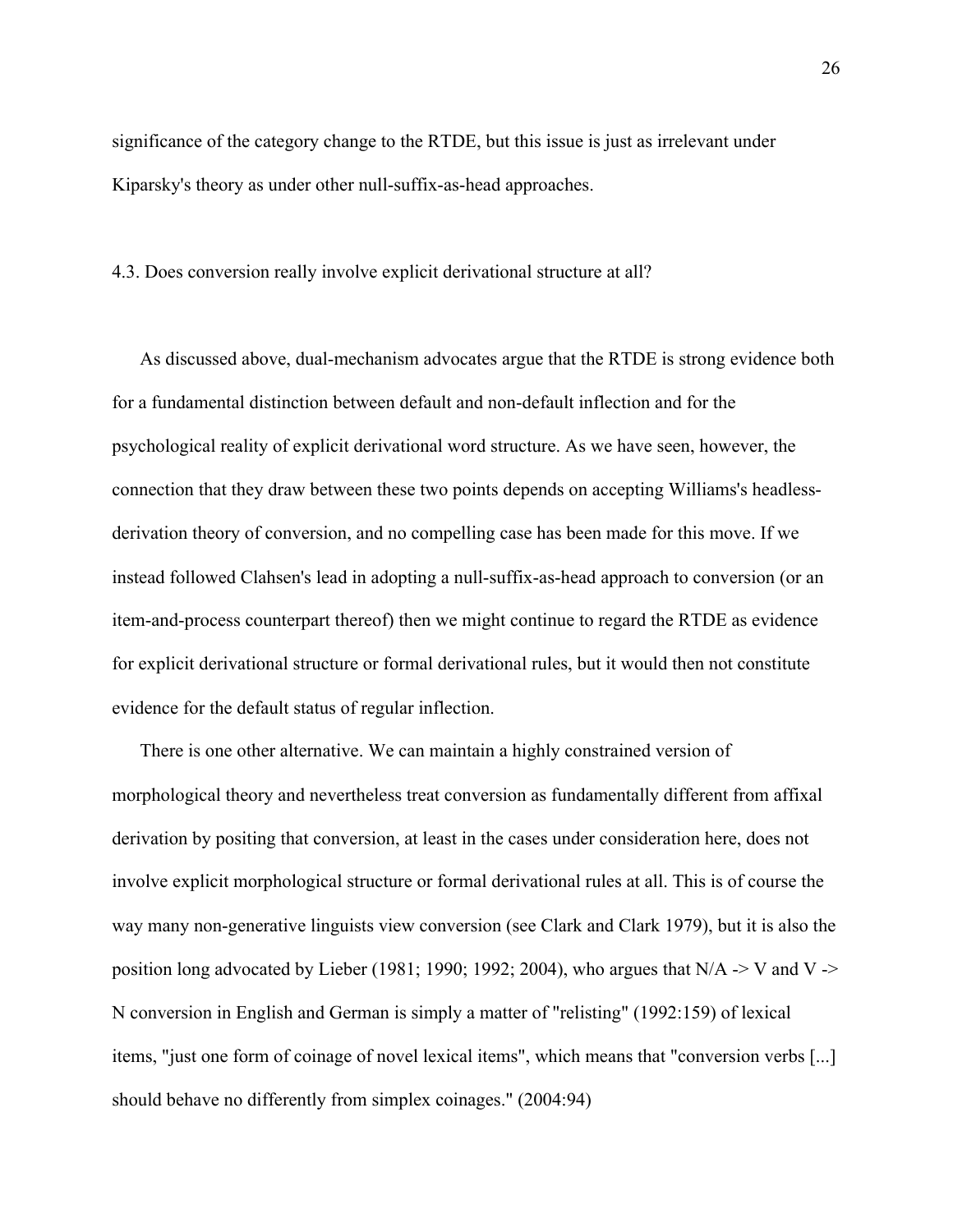Lieber presents a variety of ways in which she claims conversion verbs do indeed behave like simplex coinages and not like verbs with derivational structure. The implications of Lieber's theory for the RTDE would be that there really is no RTDE, no regularization effect associated specifically with zero-derived words beyond the general tendency for newly coined words to be regular. As discussed in sec. 4., the bulk of the evidence presented in the dual-mechanism literature is actually entirely consistent with this position. The evidence merely proves the necessity of the notion "distinct lexical item". This is also true of most of the experiments reported in Kim et al. 1991 and 1994. The authors convincingly demonstrate the inadequacy of the "phonology-only" theory and of the "Semantic Centrality Hypothesis" (Kim et al. 1991:182), but with one exception, their results are what would be predicted by any model with distinct lexical items.

The case for a true regularization effect associated specifically with words formed by category-changing zero derivation, in other words the case for a difference in inflectional behavior between conversion words and simplex coinages, is based on one experiment and one claim about existing conversion words.

The claim about existing words is that "the regularization-through-derivation effect is [...] probably exceptionless" Kim et al. (1991:180n.1). If the explanation for the RTDE truly involves "abstract morphological structure" (Kim et al. 1991:209; cf. Pinker 1999:168-174), specifically the fact that "words are represented as morphological tree structures reflecting their derivaton from basic word roots" (Kim et al. 1994:174) combined with the fact that "irregularity is a property of verb roots, not of verbs", then the effect should truly be exceptionless. There would simply be no way that speakers could possibly associate irregular verbal inflection with an item that is represented in their lexicon as, for example, a noun root that is converted into a verb by a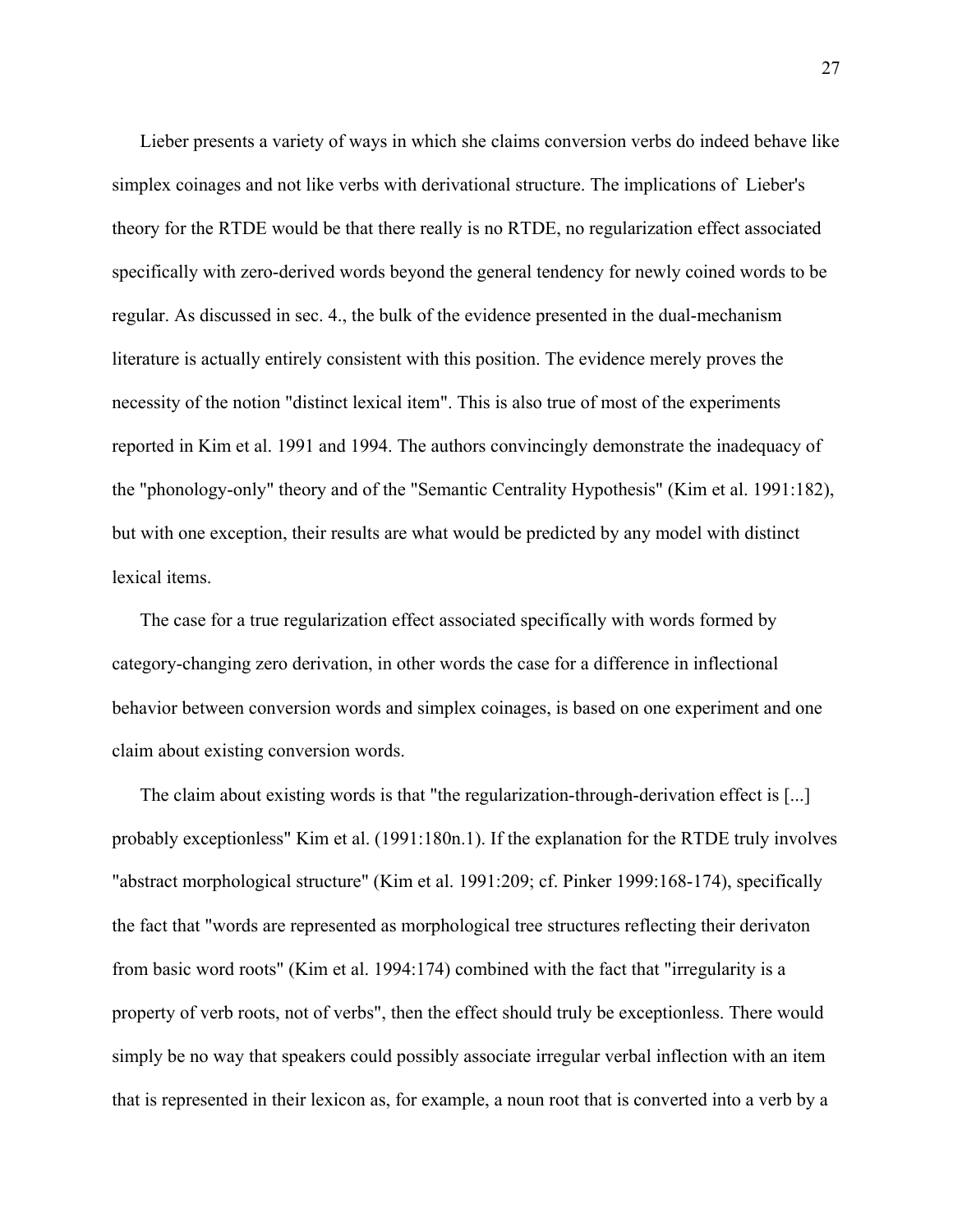derivational operation. If Lieber's theory is correct, on the other hand, and conversion verbs in the West Germanic languages actually have no derivational structure, then we would expect these verbs to be subject to the same analogical forces that occasionally lead to irregularization in non-derived verbs.

Kim at al. (1991) devote considerable attention to several kinds of apparent exceptions to the RTDE, i.e. cases where an apparently derived verb is inflected irregularly, and argue that in all of these cases the verbs in questions are actually not perceived as derived. I will examine these claims in the following section and also discuss a number of additional apparent exceptions to the RTDE and then consider the experimental evidence for the effect in sec. 4.5.

# 4.4. Apparent exceptions to the regularization-through-derivation effect

Historically, exceptions that are problematic for the dual-mechanism account of the RTDE are mostly cases of irregularization of conversion verbs in the absence of any evidence of derivational reanalysis. There is also at least one case of lack of (complete) regularization in an originally strong, non-derived verb, where it would seem hard to deny that the verb has, in fact, been reanalyzed as denominal.

The most interesting apparent exception addressed in the dual-mechanism literature is the English verb *to string*, which in some of its senses has the strong past tense and participle *strung*, even though it would appear to be derived from the noun *string*. Kim et al. (1991) adopt Kiparsky's (1983) account of this verb, according to which verbs with corresponding instrument nouns are only truly denominal if the meaning of the verb entails the use of the instrument denoted by the noun. So, for example, the verb *to tape* is (supposedly) denominal, because one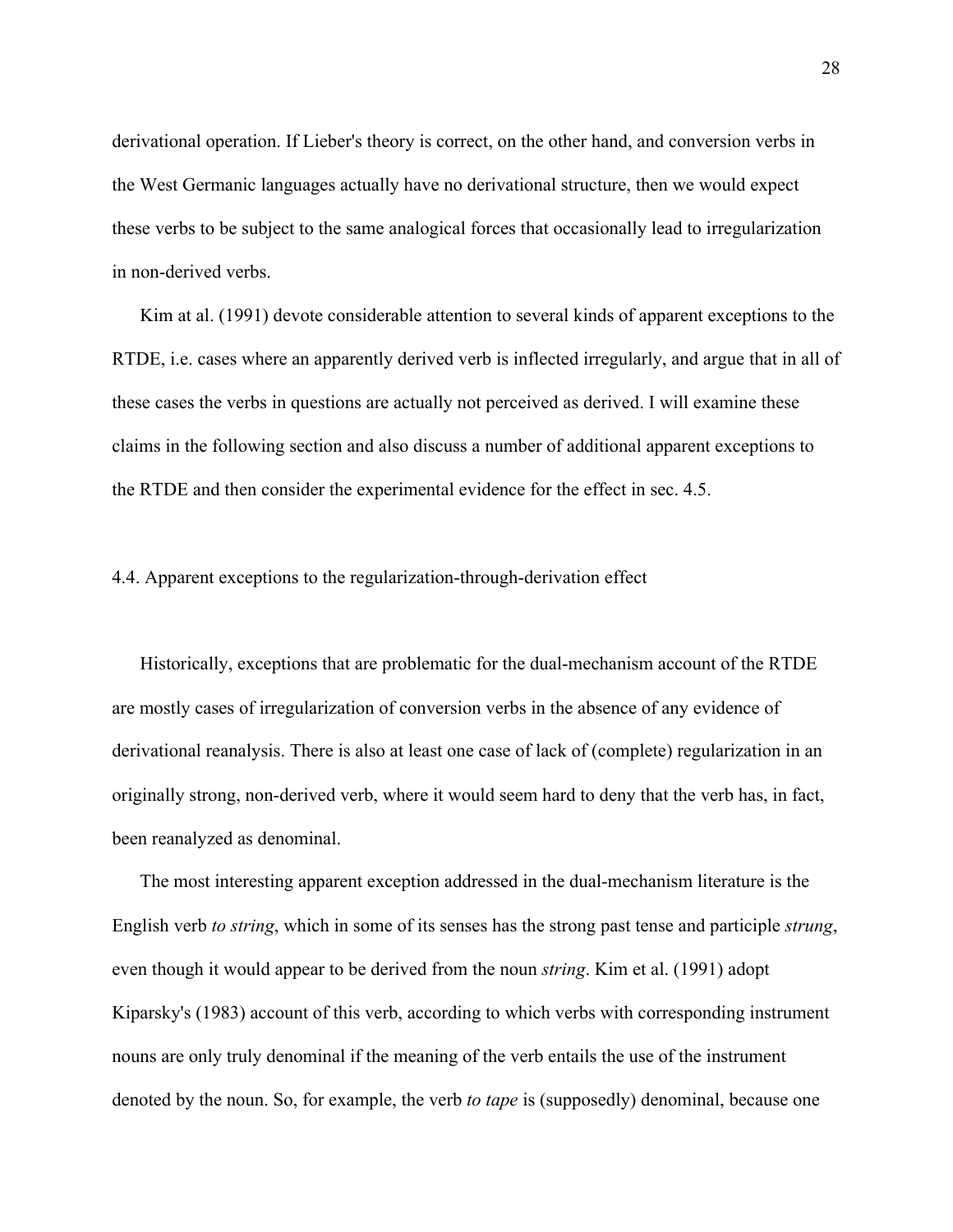can only tape<sub>N</sub> with tape<sub>N</sub>, whereas the verb *to brush* is not truly denominal because one can brush something away with one's hand or with some other object. The same holds for many uses of *to string*. Rather than denominal derivation, verbs like *brush* and *string* involve "an abstract meaning that jointly underlies the noun and the verb." (Kim et al. 1991:202n.8)

This explanation seems reasonable at first glance, but it comes at an enormous cost to the dual-mechanism account of the RTDE. Instrument noun-verb pairs with a semantic relationship parallel to that in *brush* and *string*, where the meaning of the verb does not necessarily entail the use of the instrument denoted by the noun, represent one of the major classes of what are usually regarded as clear-cut denominal verbs in both English and German (cf. Jespersen 1942:93; Don et al. 2000:949; Sanders 1988:173). Kiparsky (1983:11) lists *hammer*, *paddle*, *whistle*, *saw*, *anchor*, *comb*, and *wedge* as examples, but many of the verbs Kiparsky lists as "true" instrumental denominals actually seem to have the same kind of relationship between noun and verb. He gives the deviant sentence \**Screw the fixture on the wall with nails* as evidence that *to screw* is a true denominal, but this sentence is deviant not because screwing necessarily entails the use of screws but rather because, like brushing, screwing involves a certain kind of motion: *He screwed the stick into the ground*. If we accept Kiparksy's explanation for *string-strung* then we must acknowledge that the many other instrumental noun-verb pairs with the same kind of semantic relation are no longer covered by the regularization-through-derivation effect either. One can *pin* someone to the wall with one's arm and *flag* someone down without a flag, so the theory no longer has anything to say about why the past tense of *to pin* is never *pun*, in analogy to *spin-spun*, etc., or why that of *to flag* is never *flug*, in analogy to (non-standard but widespread) *drag-drug* (cf. Murray 1998).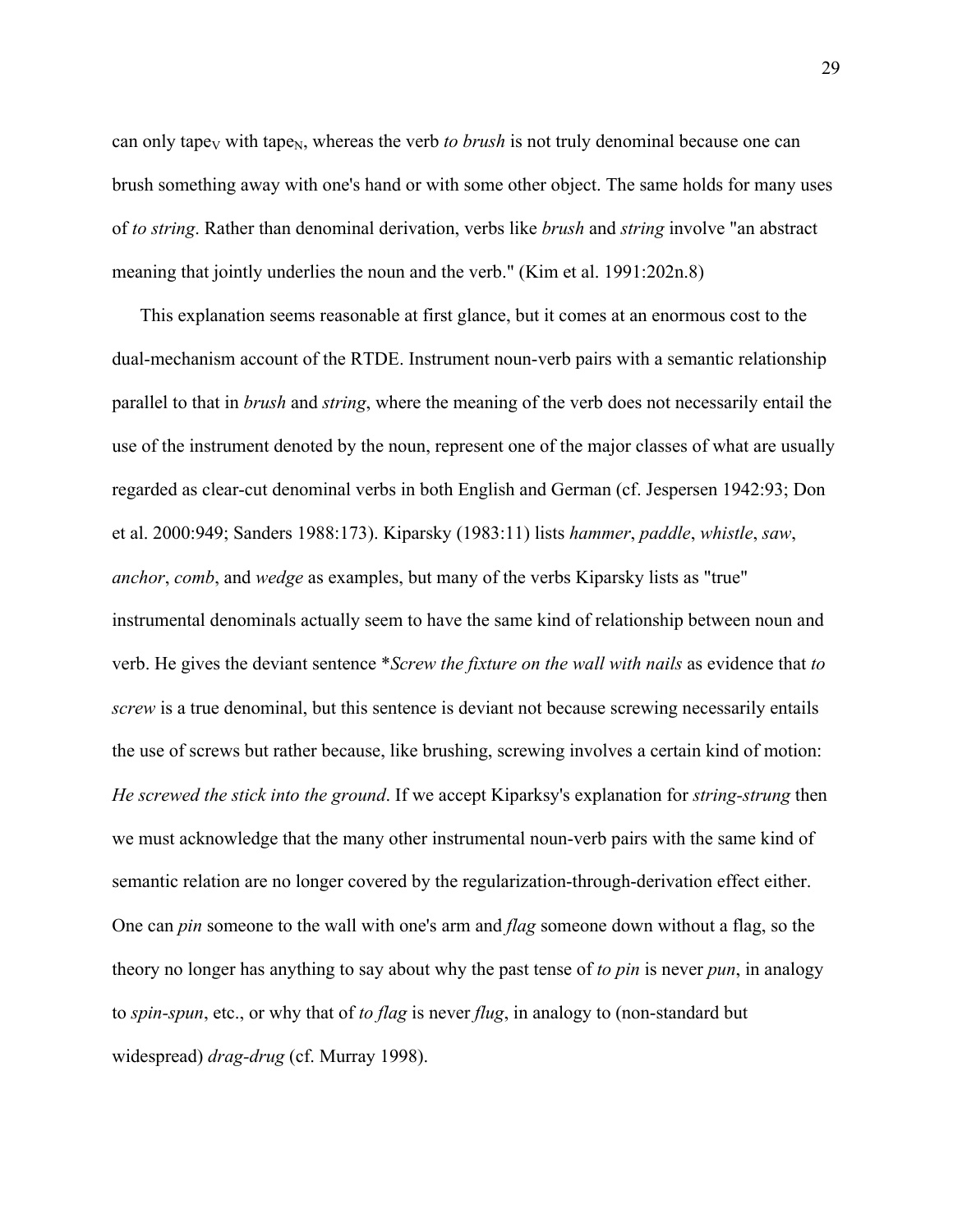Even some of the favorite examples of Pinker and his colleagues are called into question by this explanation. Does braking necessarily involve the use of brakes? What about Fred Flintstone who brakes with his feet? If, as Kim et al. argue, the sentence "*Tarzan strung his bow with a vine*" shows that *to string* is not a true denominal, then what does *Tarzan spitted his boar with an elephant tusk* say about *to spit* ('skewer').<sup>xx</sup>

One cannot help suspecting that the irregularization of *string* has a lot to do with its phonetic shape, which is such a perfect match for the prototype of the largest class of irregular verbs in English, in other words that the phonetic hypersimilarity effects somehow override the RTDE in this case. A formal account of the RTDE in terms of explicit derivational structure cannot permit the phenomenon to interact with analogical effects in this way, but our suspicions are strengthened when we look at other phonetically similar denominal verbs. *Spring* and *sling* are of course, in the first instance, underived strong verbs, but there are also homphonous denominal verbs meaning 'to provide or fit with springs' and 'to place in a sling, to raise or lower by means of a sling' respectively. Both of these denominal verbs are usually irregular. Concerning the participial adjective *sprung* 'provided with springs', the OED notes that "the expected regular form is rare". For denominal *sling*, the OED makes no mention of a regular form at all, and the examples in the quotations are all irregular, even when the occurrence of the noun *sling* in the same passage makes the denominal status of the verb fully apparent, as in the following technical meaning of the word from pottery: "If the clay be very foul, or full of stones, it is slung; that is, as the clay issues from the pug-mill it is cut into lengths of about 2 feet with a sling, or wireknife." A Google search reveals countless similar examples for both verbs, such as the following passage from the website of a company that sells Brooks bicycle seats: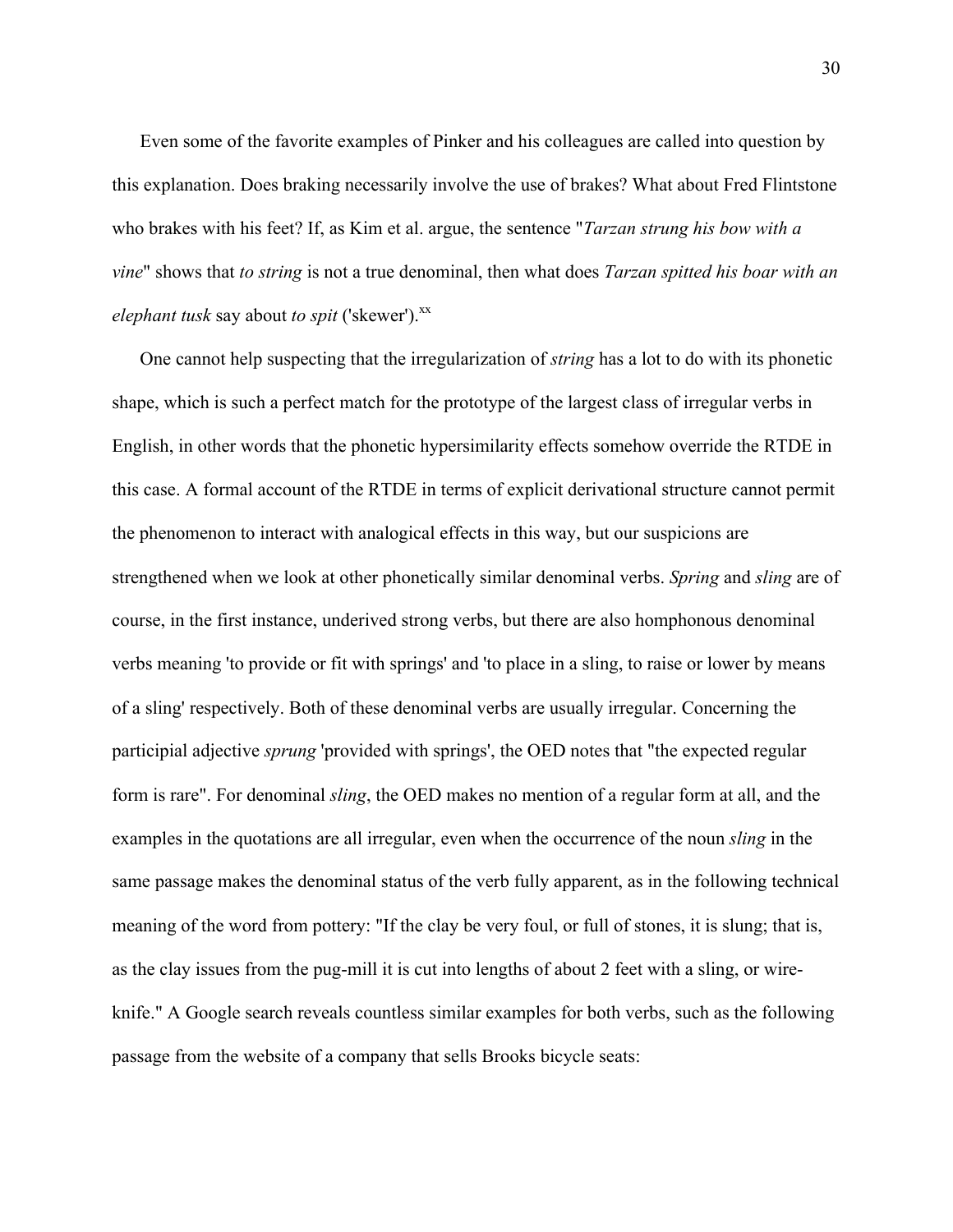If someone calls me who is interested in BROOKS saddles, but needs some help in deciding which model, I first ask them if they have a preference between the sprung models and unsprung models. Most of us don't think of sprung saddles on our modern bicycle, but BROOKS springs provide a good suspension at a reasonable cost. (http://www.wallbike.com/Brooks.html)

Kim et al. (1991:181; 1994:181-182) use denominal *to ring* as their main example to illustrate the connection between headless derivation and default inflection, but in fact *rung* was quite common as the past and participle, at least through the 19th century, with meanings such as, 'put a ring in the nose of (livestock)', 'put an iron band around (a wheel)', etc. (OED, sv. *ring, v.*1).

Although *spring*, *sling*, and *ring* all involve denominals that are homophonous with existing irregular verbs, the "short-circuit hypothesis" (Kim et al. 1991:200) is of no use in explaining these exceptions since the meanings of the derived verbs are clearly based on the nouns and have no relation whatsoever with the semantics of the respective strong verbs.

There are several other apparent exceptions in English, many of which Pinker (1999) mentions in other contexts as irregular verbs without addressing the fact that they are denominal/deadjectival. The verb *to shoe*, with its irregular past-tense *shod* and alternate participle *shodden*, is perhaps no longer familiar to many speakers of mainstream American English, but for centuries it was a very common irregular verb, and transparently denominal (OED Online; Pinker 1999:71, 80; Curme 1935:289). The irregular participial form *sawn*, from the denominal verb *to saw*, first appeared in the 15th c., along with the past form *sew*. While the latter only survived in non-standard dialects (Pinker 1999:72), participial *sawn* is still used more often in the standard than *sawed* (OED; Fowler/Burchfield 1996; Curme 1935:287).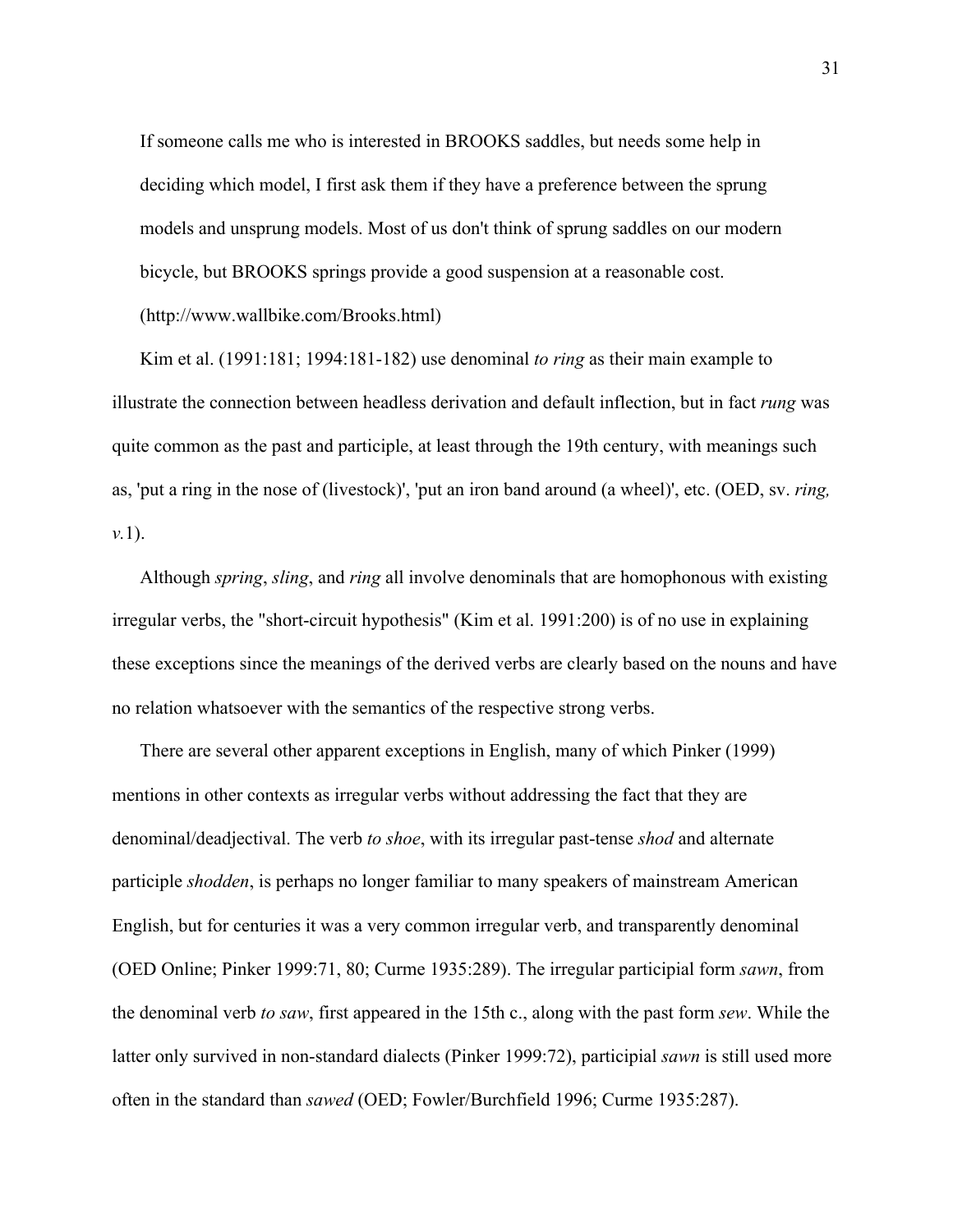Pinker and Prince (1988:112) and Kim et al. (1991:183) discuss the irregular past form *wet* at some length without mentioning that *to wet* is deadjectival. In modern mainstream American English, the irregular past may be limited to the sense 'to make wet by urinating', but until quite recently irregular *wet* was in widespread use alongside regular *wetted* in all the verb's meanings, especially in America (OED; Jespersen 1942:35-6; Brunner 1962:261; Mencken 1936:436). Arguing for the other direction of derivation is not an option here since English does not have deverbal adjectives (Olsen 1990).

Non-standard varieties reveal still more exceptions. In the case of dialectal *het*/*heaten* as the past and participle of *to heat*, one could argue that this verb is not necessarily perceived as a denominal, but such an explanation is not available in the case of *skun* and *skan* from *to skin* (Mencken 1936:432, 434; Curme 1935:280, 290). The weak verb *to snow* was derived from the noun *snow* in the 14th c., replacing the originally strong Germanic verb (OE) *snīwan* (from which the noun *snow* had been derived as an ablauting deverbal); *to snow* presumably remains denominal, parallel to other weather verbs like *to rain*, *to hail*, *to sleet*, *to thunder*, but strong forms such as *snew* and *snown* have been common since the 14th c. and are still found in many modern dialects (OED; Curme 1935:290; Pinker 1999:72; Derwing and Skousen 1994:198-200). Occasional occurrences of *wed* for the past tense and participle of *weed* (cf. *fed*, *bled*, etc.) are attested from the 15th through the 19th century (Brunner 1962:261; OED).

The other West Germanic languages are no less problematic for claims of exceptionlessness. Again, we find a number of verbs that have undergone irregularization in spite of continued transparent denominal or deadjectival semantics. The clearest case is German *gleichen* (Dutch *(verge)lijken* Yiddish *glaykhn*) 'to be (a)like, be the same', which originated as a weak, transparently deadjectival verb derived from the adjective *gleich* '(a)like, the same'. The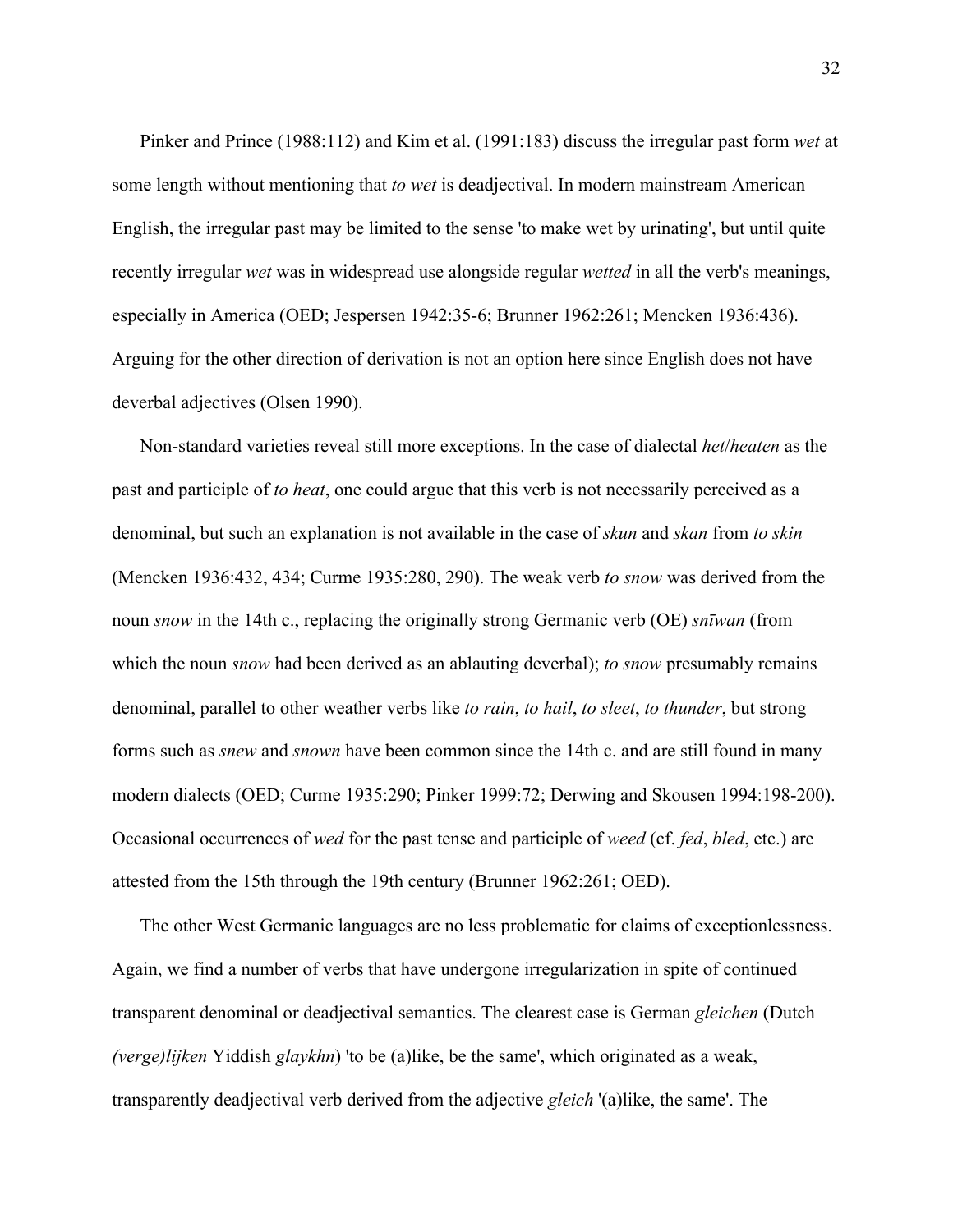connection between adjective and verb has remained fully transparent, but the verb underwent irregularization in the Early Modern period and is strong in all three modern standard languages: German *gleichen -glich - geglichen*. Like *string* in English, this verb has been attracted into what is by far the largest and most "productive" irregular class in the continental West Germanic languages. Other verbs that have been attracted into this class include several denominals discussed elsewhere in this paper (e.g. *weisen*, *preisen*, *pfeifen*, *stijven*) as well as a number of other verbs of various origins (e.g. Ger. *schreiben*, *schweigen*, Du. *belijden*, *hijsen*, *kijken*, *kijven*, *kwijten*, *spijten*, *zeiken*; non-standard Du. *vrijen*, *breien*).

The verb *salzen* 'to salt' could be regarded as a problematic case of non- (or incomplete) regularization. It was not originally created as a denominal from *Salz* 'salt', but rather was inherited from Germanic as a strong verb. Its original meaning was apparently 'to season' and it goes back to a widely attested Indo-European verbal root (Seebold 1970). In German, however, (as in English) this verb has come to mean specifically 'to put salt on', and it is thus synchronically clearly denominal, parallel to other denominal verbs like *pfeffern* 'to put pepper on', *zuckern* 'to sugar'. Nevertheless, *salzen* has retained a strong participle. The preterite has been regularized and weak forms of the participle do sometimes occur as well, but *salzen* has actually shown much more resistance to regularization than most other verbs that originally belonged to the same strong class, many of which have been completely regularized, including *schalten* 'to switch', *spannen* 'to tighten, stretch', *walten* 'to prevail, reign', *bannen* 'to cast a spell on', *walken* 'to full (cloth), cudgel', and *wallen* 'to boil, flow in waves' (Kühne 1999; Fertig 2000:116). The Dutch cognate *zouten* has also retained its strong participle.

The analogy of *salzen* is apparently even responsible for the partial irregularization of another transparently denominal verb in German, *schmalzen* 'to add lard to' derived from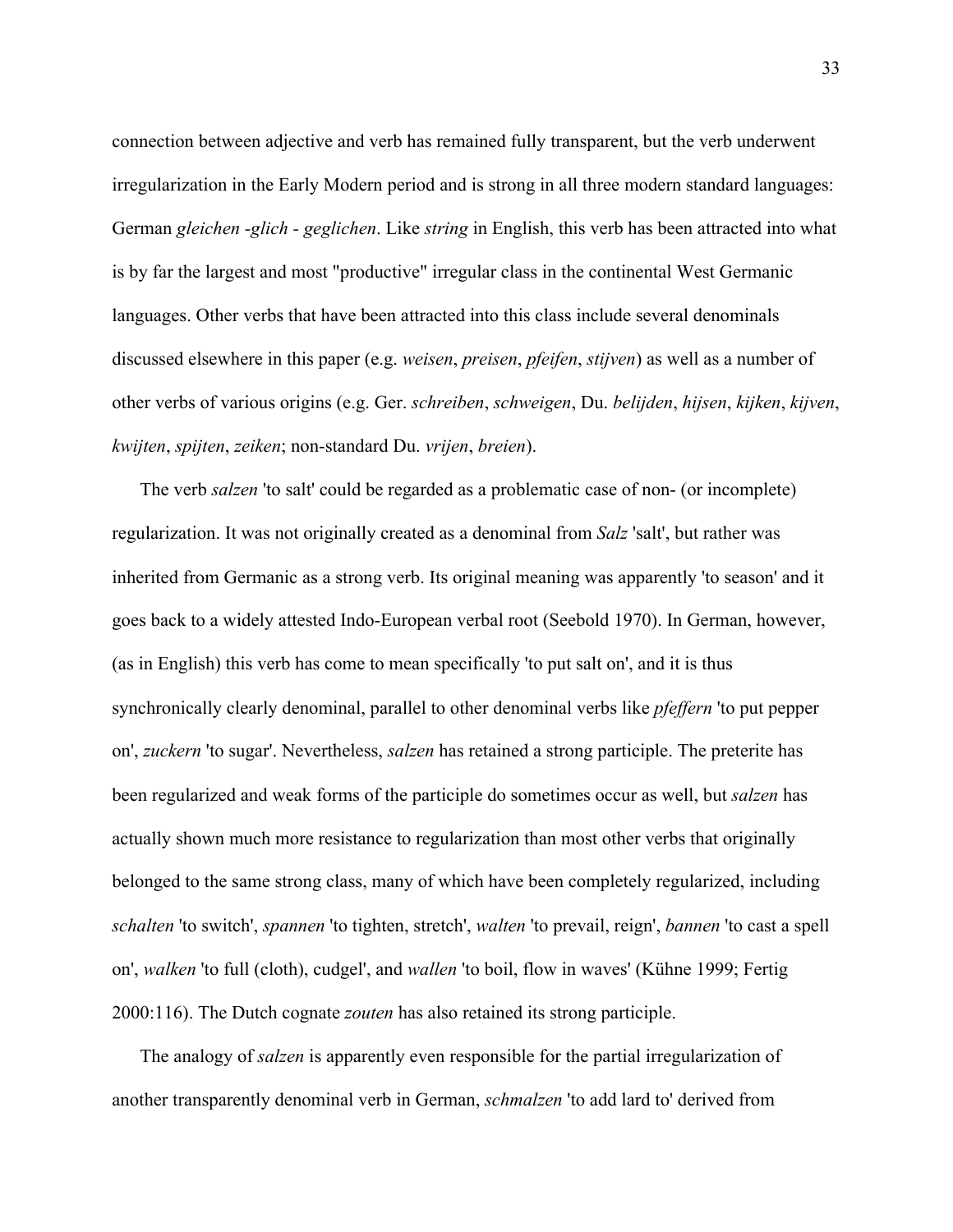*Schmalz* 'lard', which developed strong forms in MHG (Kühne 1999). The strong participle form *geschmalzen* still occurs in variation with the original weak participle in the modern period (Pfeifer 1993). Another transparently denominal verb, *(um)halsen* 'to embrace around the neck' from *Hals* 'neck', underwent irregularization into the same class as *salzen* and *schmalzen* in MHG (Paul/Wiehl/Grosse 1989:252; Kühne 1999), although this verb has been completely reregularized in modern German.

A somewhat less clear case is *pfeifen* 'to whistle'. This originally weak verb and the noun *Pfeife* 'whistle, musical pipe, smoking pipe' were borrowed separately from Latin into Germanic. The noun exerted a strong semantic influence on the verb, however, so that the primary medieval meaning of the verb was 'to play music on (a) pipe(s)' (cf. the agent noun *piper*), and suprisingly it was at this point--when the basic semantics of the verb were most clearly denominal--that the verb underwent irregularization in German, giving us the MHG and modern forms *pfiff(-) gepfiffen* (Paul/Wiehl/Grosse 1989; Kühne 1999). Subsequent semantic changes have rendered the noun-verb connection less transparent. The noun took on the meaning 'pipe for smoking' in the 17th c., and the verb is probably now used most often for whistling with the mouth (Pfeifer 1993; Drosdowski 1963).

The German dialects reveal further problematic irregularizations. In some dialects, *bluten* 'to bleed' from *Blut* 'blood' has become strong. In others we find an irregularization very similar to that of denominal *ring* in English affecting the verb *ringen* in the sense 'to put a nose ring on (a pig)' (Schirmunski 1962; Kranzmayer 1981:284; DWB). In the Cimbrian (South Bavarian) dialect island in Italy, we find irregularization of *reifen* 'to become mature, ripe' from the adjective *reif* and *knien* 'to kneel' from the noun *Knie* (Kranzmayer 1981:281-282). Some dialects even show irregularization of *geigen* 'to play the violin' from *Geige* 'violin' (Schirmunski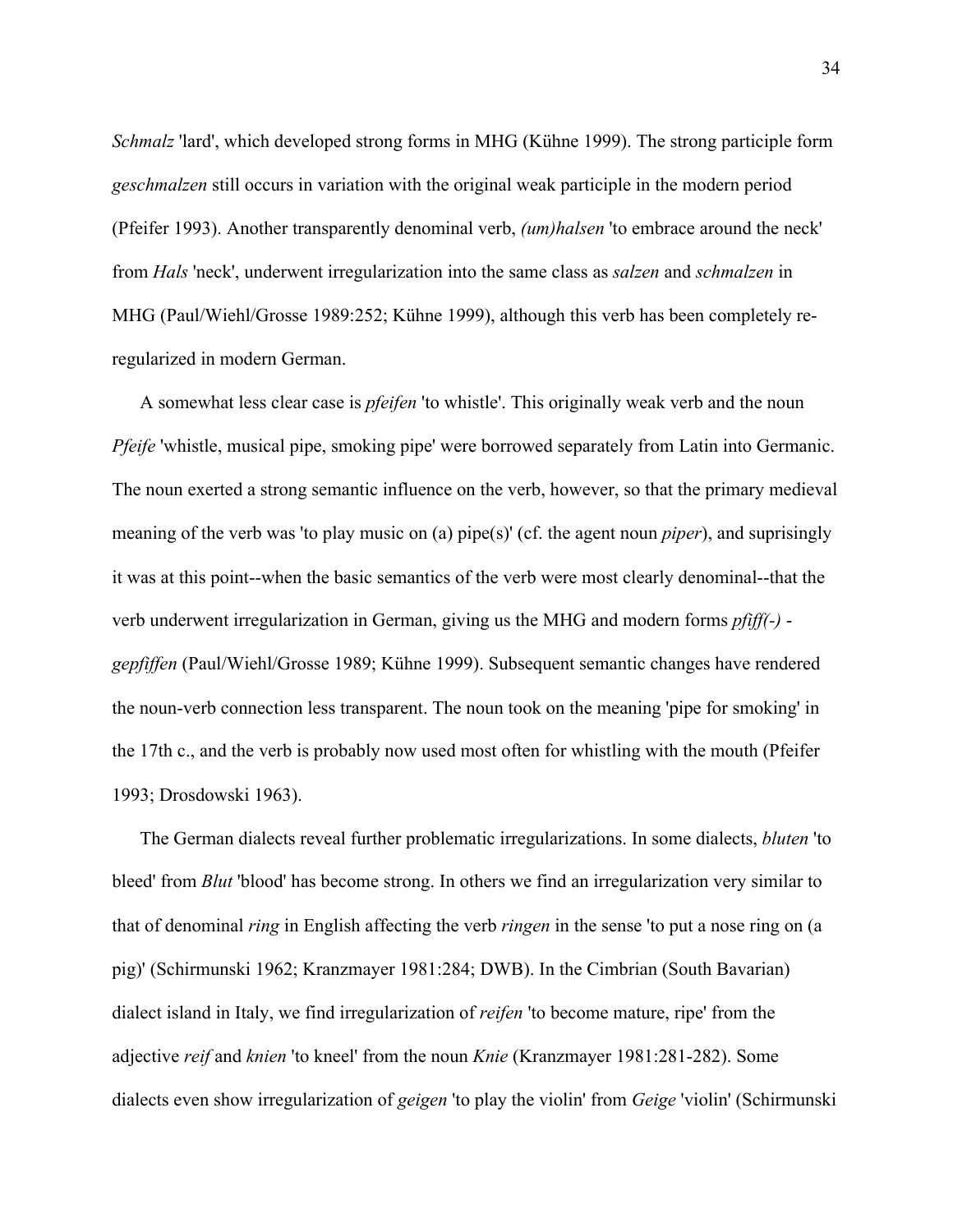1962:506; Roedder 1936:135), which Olsen (1990) regards as the clearest example of an indisputably denominal German verb.

In Dutch, we find irregularization in *stijven* 'to starch (laundry)', a deadjectival verb from *stijf* 'stiff'; and *fluiten* 'to whistle, play on a flute' from *fluit* 'flute' (originally a loanword from French). Irregularization of *fuiven* 'have a party' from *fuif* 'party' is often regarded as jocular (Haeringen 1940:251; Haeseryn et al. 1997), but this seems to reflect a very common reaction that speakers have to innovative irregular forms of verbs until they become established (cf. Fowler/Burchfield 1996 on English *snuck*).

With a little imagination, one could undoubtedly come up with explanations for all of these apparent exceptions, but ad hoc explanations would undermine the theory, and principled explanations always come at a price. If the exceptions all had something in common, perhaps we could find one explanation that would account for all of them, but they seem to be all over the map, involving both denominal and deadjectival verbs, with a variety of semantic relationships between the underlying noun/adjective and the derived verb. We saw in the case of *to string* how severely a principled explanation can cut into the empirical coverage of the theory. If similar explanations were offered for all of the exceptions discussed above, one wonders whether there would be any derived verbs left for the theory to account for.

## 4.5. Purported experimental evidence for a regularization-conversion connection

As mentioned above, most of the experiments reported in Kim et al. 1991 and 1994 simply prove that irregular inflection must be linked to lexical items rather than just to distributed phonological and/or semantic representations. Only Experiment 5 in Kim et al. 1991, which was inspired by an earlier unpublished study by Carlson, Keyser, and Roeper (1977), actually has any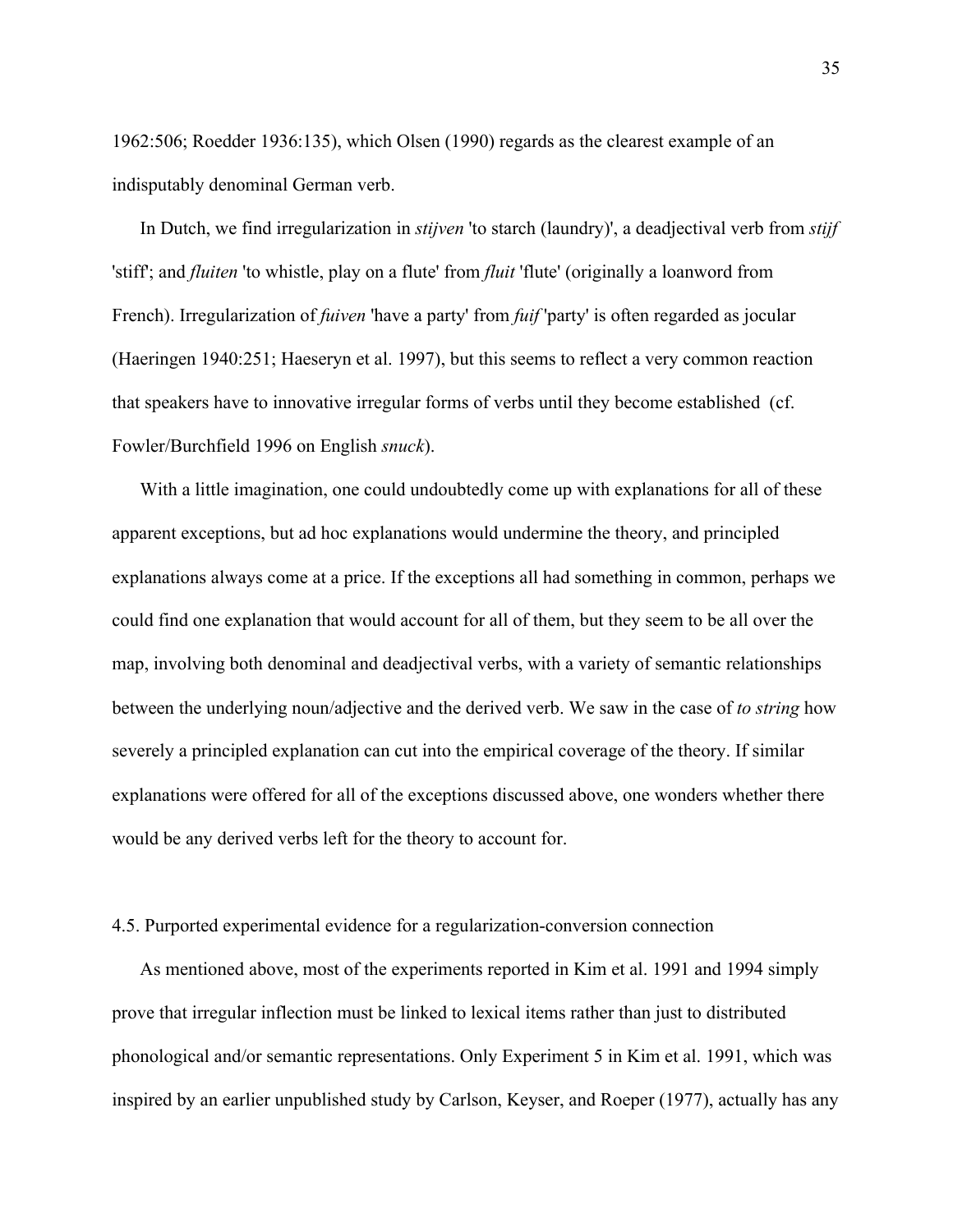bearing on the question of whether conversion words are "represented as morphological tree structures reflecting their derivaton from basic word roots" (Kim et al. 1994:174) or are instead "just one form of coinage of novel lexical items" (Lieber 2004:94), with no derivational structure whatsoever. In this experiment, subjects were presented with sentences containing 32 nonce words that were phonologically similar to existing irregular English verbs (e.g. *dring*, *kleed*, *plive*, *smend*, *strow*). In one condition, these words were presented in an initial sentence as nouns, followed by a pair of sentences in which subjects would presumably perceive the word as a verb derived from the nonce noun in the initial sentence. The second and third sentences differed only in that one contained an irregular past tense while the other had regular *-ed*, as in the following example from Kim et al. 1991:205:

(12) b. Novel word used initially as a basic noun:

Mary got a brand new kleed for her birthday.

She liked it so much, she kled for a week.

She liked it so much, she kleeded for a week. (underlining in original)

In another condition, the nonce word in the initial sentence was simply presented as a verb in the infinitive, so that there was no suggestion that it should be understood as denominal, as in the following example (again from Kim et al 1991:205):

12. c. Jeremy's mother warned him not to kleed.

When he disobeyed and kled anyway, he was told he couldn't watch cartoons.

When he disobeyed and kleeded anyway, he was told he couldn't watch cartoons.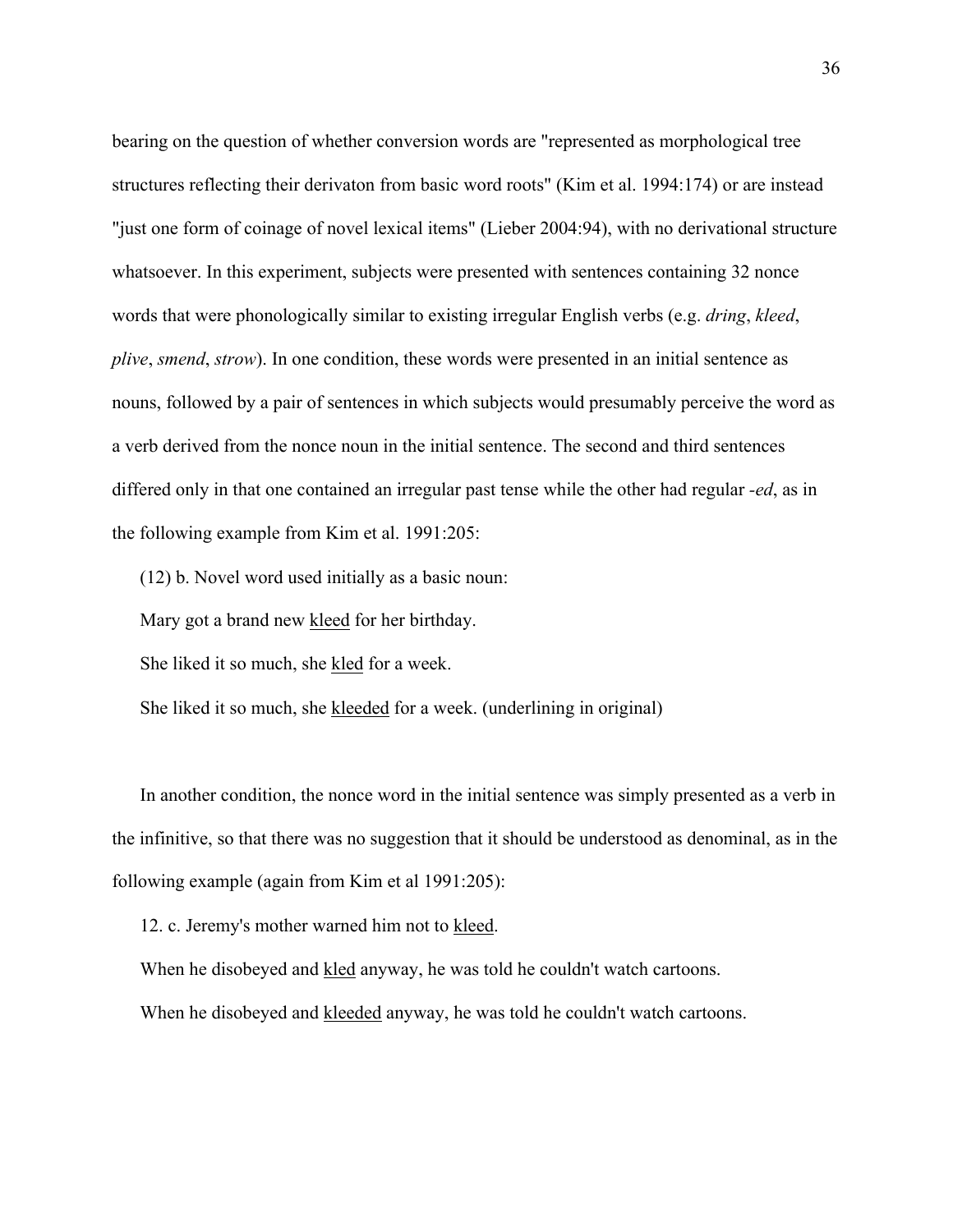In all cases, subjects were asked to rate how good the regular and irregular past tense forms sounded. The results showed that subjects rated the irregular forms more highly in the latter condition, i.e. when the context did not suggest that the nonce verb was denominal. This would appear to mean that conversion words do behave differently from simplex coinages, that the inflectional regularity observed in denominal verbs goes beyond the general tendency for newly coined words to be regular. But on closer examination, it is not clear that this conclusion is really justified.

First of all, the effect found in Experiment 5 appears to be quite small. By no means did the subjects simply reject irregular inflection in the denominal condition. In fact, at least for the items included in the analysis, subjects actually rated the irregular forms higher than the regular forms even in the denominal condition, where they gave the irregulars an average of 4.60 points and the regulars 4.34 on a scale of 1 to  $7<sup>xxi</sup>$  The "derivation effect" merely consisted of a somewhat smaller margin of preference for irregulars over regulars in the denominal condition than in the underived condition, where irregulars scored 5.13 and regulars 4.38. The account of zero-derivation and the RTDE in the dual-mechanism literature does not just say that there should be a slightly stronger preference for regular inflection in derived verbs than in simplex coinages. It says, rather, that it should be utterly impossible for a speaker to associate irregular inflection with a verb that s/he perceives as a denominal. The relatively high ratings that subjects gave to irregular forms in the denominal condition would thus presumably have to be attributed to subjects frequently not perceiving the verbs in question to be denominal, even though the stimuli were specifically designed to prompt subjects to perceive them in this way, and Kim et al. (1991:205) state unequivocally that "the sentence made it clear that the verb was [...] derived from the context noun".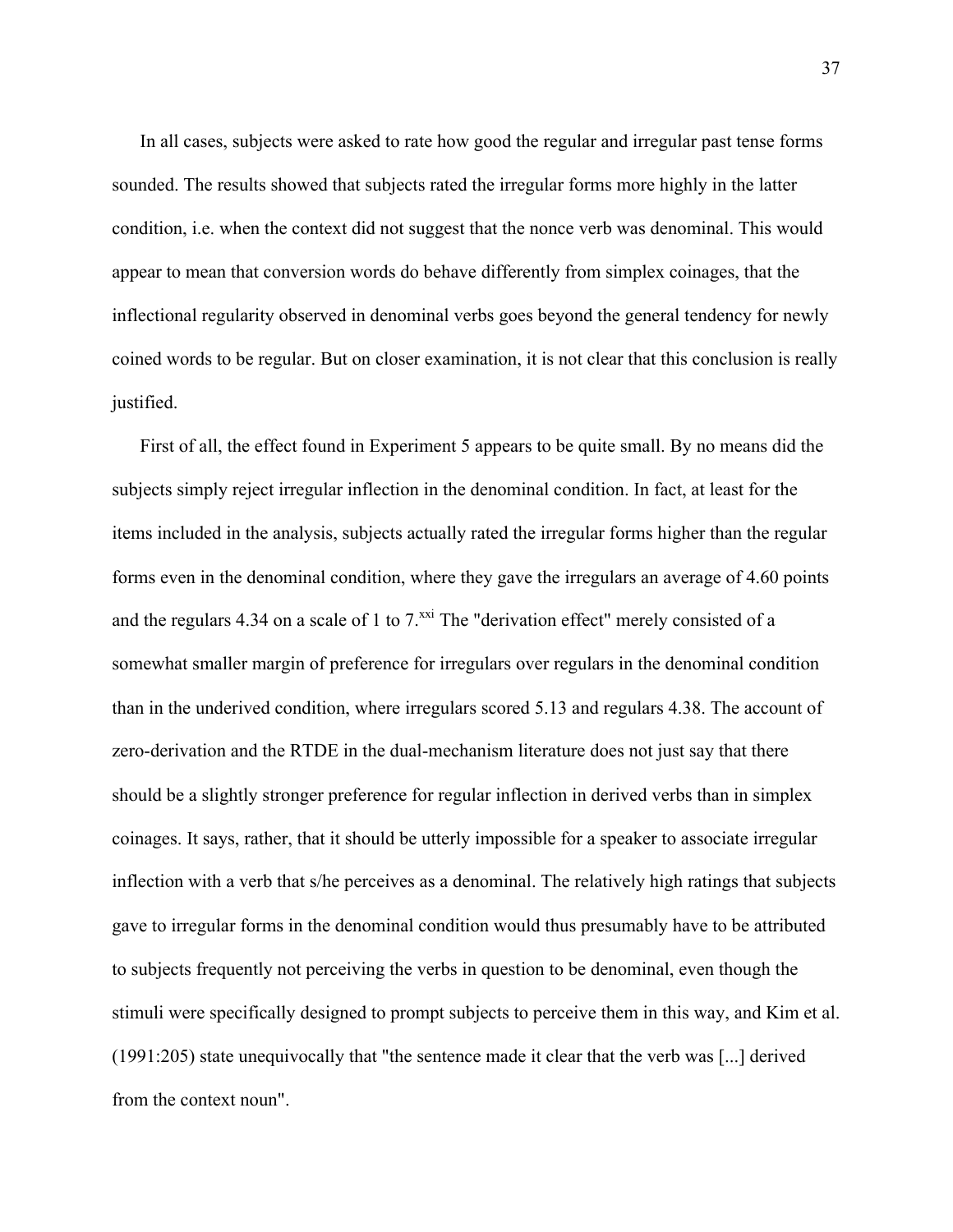Secondly, nonce words do not necessarily simulate new coinages. When in real life a hearer (or a reader) is confronted with a verb that s/he has never heard, s/he obviously does not automatically assume that the verb is a new coinage. It could also be a somewhat rare (perhaps archaic or stylistically marked) existing verb, in which case, if it also happens to be a good phonological fit for one of the irregular classes, it is possible that it is irregular. Pinker and Prince (1988:122) note that "the bulk of the strong verbs are of no more than middling frequency and some of them are actually rare." Since speakers seldom, if ever, simply create new words *a nihilo*, a hearer would in fact be smart to guess that an unfamiliar verb that does not have any obvious source is an existing item. If, on the other hand, the unfamiliar verb has an obvious source as a transparent denominal based on a noun that has just occurred in the immediately preceding sentence, then the hearer would be much more likely to guess that the verb is a new coinage. The subjects in the study were told that the experiment would involve rating the naturalness of past forms of "novel words" (Kim et al. 1991:206), but the task is nevertheless ambiguous. Did subjects interpret the task as: "Imagine that such a verb existed in English" or rather as: "Imagine that somebody coined such a verb"? The denominal condition potentially disambiguates the task in favor of the latter interpretation, which could plausibly result in a bias favoring the regular inflected forms. This would appear to be a fully adequate explanation for the effect found in Experiment 5, and for the similar results from Carlson, Keyser and Roeper (1977).

## 5. Reconsidering the RTDE

The account of the RTDE that is emerging here looks very different from that proposed in the dual-mechanism literature in a number of fundamental and closely related ways: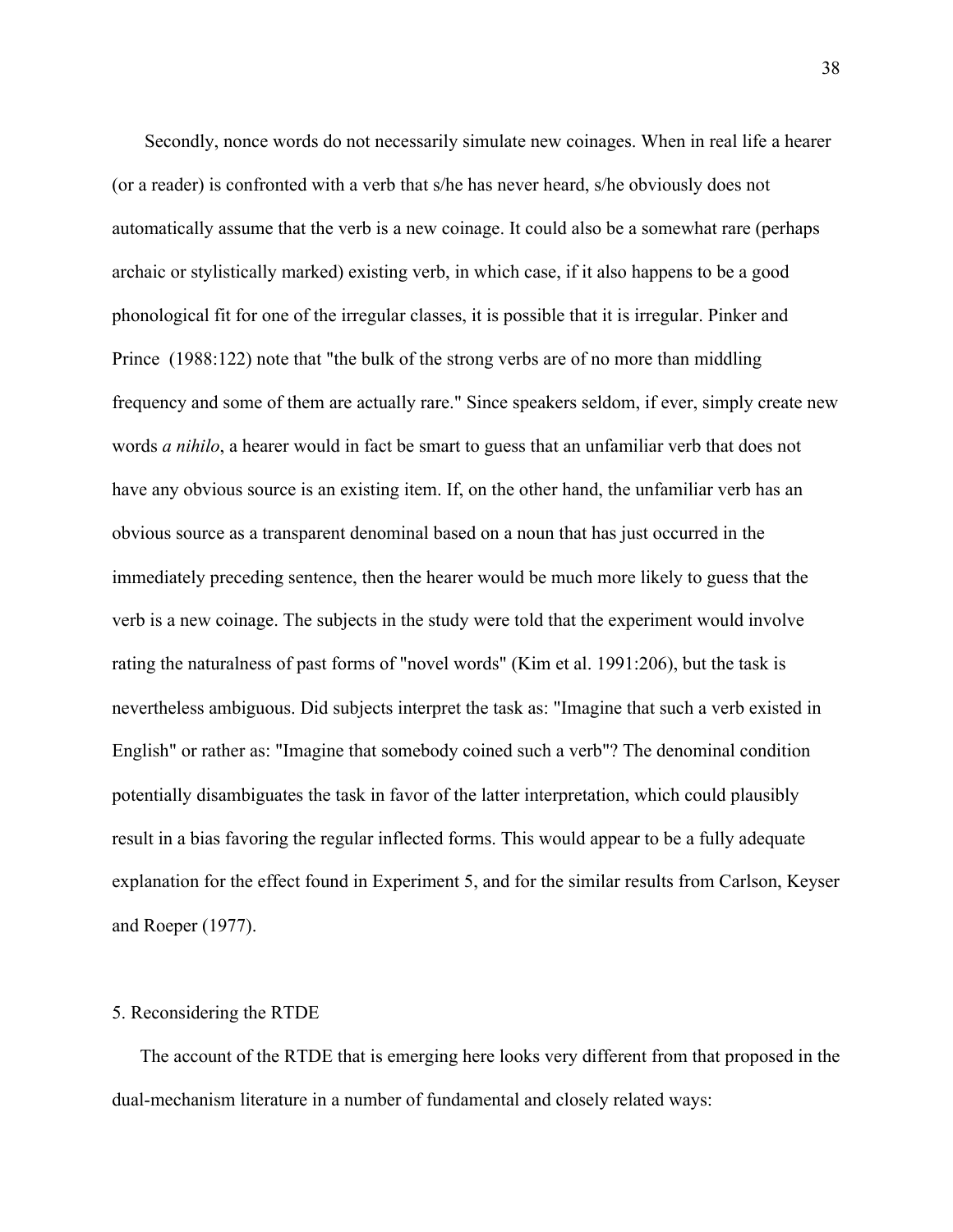1) The RTDE has nothing to do with explicit derivational structure.

2) The RTDE is far from exceptionless. In other words, words formed by conversion are by no means immune to the analogical forces that can lead to irregularization.

The RTDE is nevertheless, a real effect. Both the historical and the experimental evidence indicate that verbs formed by conversion do show a tendency to favor regular inflection somewhat more strongly that non-derived verbs of similar phonological shape.

How do we account for this effect if we adopt Lieber's theory of conversion as simply one means of coining new words? I would contend that the dual-mechanism hypothesis itself, the simple notion of a fundamental distinction between "words and rules" (Pinker 1999) provides the answer to this question. Inflectional rules, such as the *-ed* past-tense rule, are truly productive. They can be applied freely wherever they are not blocked by existing irregular forms.

The so-called "productivity" of an irregular pattern such as *fling-flung* is of a completely different nature. These patterns are generalizations across stored forms in the lexicon. They are not available for application to new items in the way that rules are. How does it happen, then, that new items occasionally come to be inflected in accordance with one of the irregular patterns. I would argue that the relevant mechanism is something akin to hypercorrection. Speakers use their knowledge of analogical patterns in the lexicon, not to provide a means of inflecting newly coined words (that's what rules are for), but rather to improve their odds of "guessing right" when they want to produce an inflected form for (what they believe to be) an existing word. Irregularization can occur when speakers guess wrong, but why would they guess at all unless they believe they are dealing with an existing item that might have stored irregular forms? If they think they are dealing with a newly coined word, there is no reason to activate the associative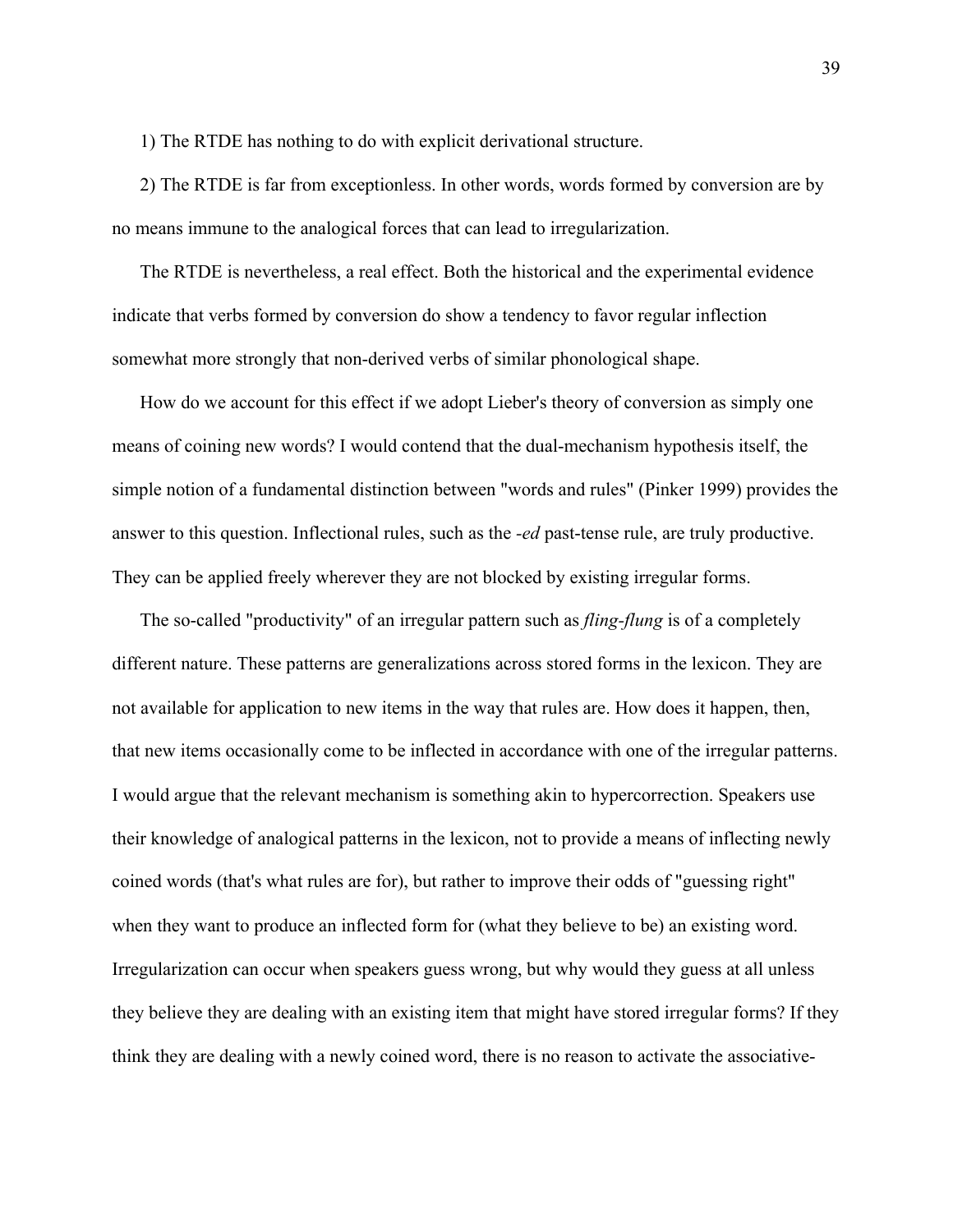analogical network. The applicable default rule will always yield an acceptable inflected form of a new word.

Historically, transparently denominal verbs tend to stay regular because they are subject to constant re-coining. When a speaker re-creates such a verb from a noun or adjective (or when a hearer assumes it to have just been created by another speaker), s/he will automatically produce inflected forms using the default rule. Even if this re-coining only occurs occasionally, it could result in a noticably increased resistance to diachronic irregularization among denominal verbs. If phonological or semantic change (or lexical loss) obscures the relationship to the noun, however, then the verb can only be stored and transmitted as a verb, so that the application of the default rule is no longer ever automatic.

A verb that was originally non-derived but comes to look like a transparent denominal is of course indistinguishable from a true denominal and will thus tend to regularize for the same reasons that denominals tend not to irregularize.

(The remaining sections of the manuscript are still in very rough form.)

\*\*\*\*\*start here\*\*\*\*\* (Where does this leave the dual-mechanism hypothesis itself?

-Substantive differences between a null-suffix approach and the approach being advocated here???

This new account is not only more compatible with the empirical evidence, it is also welcome from the point of view of morphological theory since, as Lieber and others have shown, a formal headless-derivation rule is theoretically unappealing.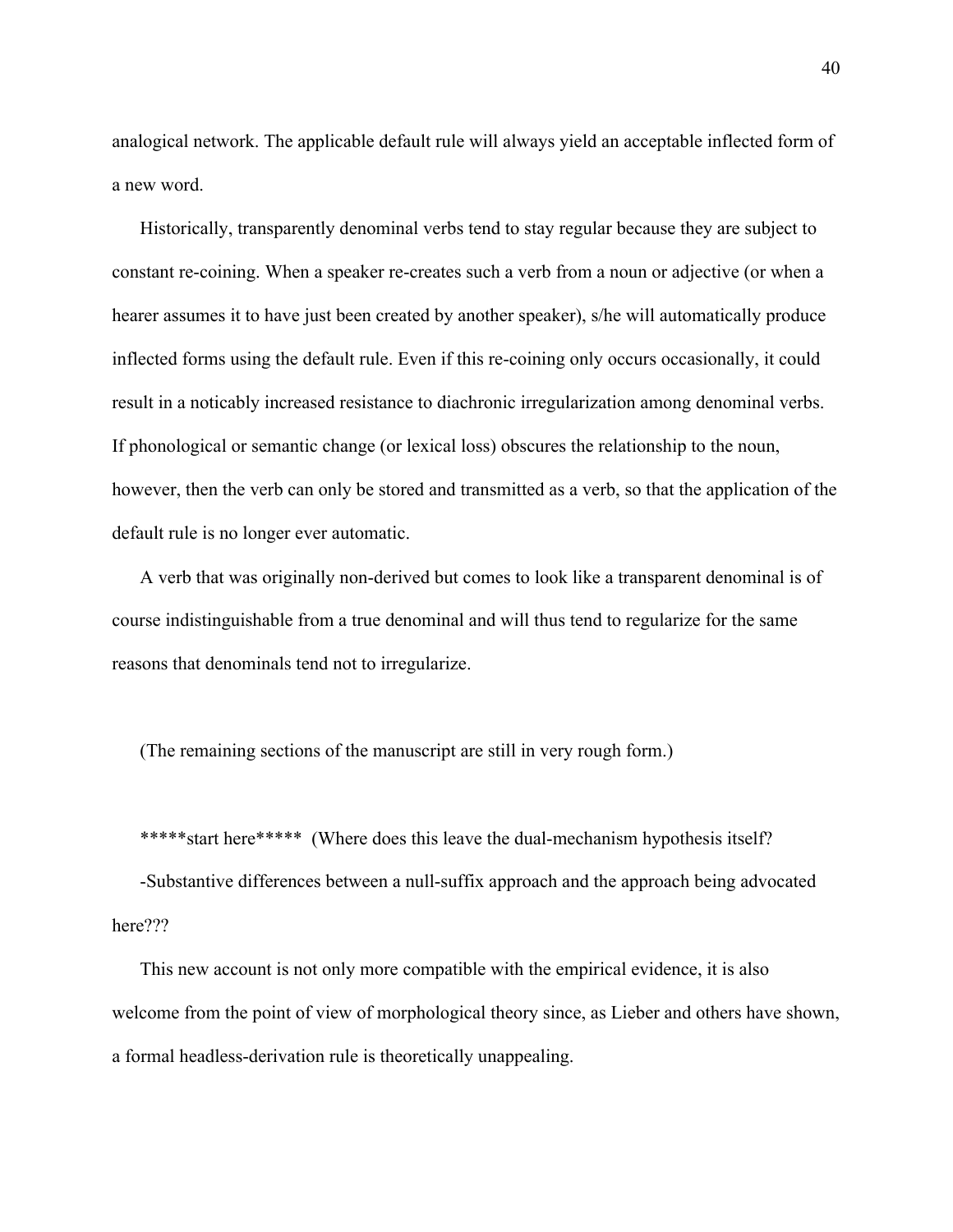Dual-mechanism proponents make one important point that can be transferred to the new account: The crucial issue is not just whether or not an item IS new, but rather whether or not speakers perceive it as new, i.e. it is not just a matter of whether or not I have stored irregular forms in my mental lexicon for a given item, but also whether I think other speakers are likely to have stored irregular forms in their lexicons. The evidence suggests that if I do not have stored irregulars for a given item AND I do not think other speakers are likely to have stored irregulars (e.g. when I am pretty sure that an item is new to the language), then I will prefer regular inflection regardless of the phonological shape of the item. This is the fundamental distinction between regular and irregular inflection, between default and non-default, between the rulebased productivity of the former and the analogical semi-productivity of the latter. This is what it means to say that -ed is the (only) default for the English past tense and participle. It would be possible for another pattern to be the default for words of a particular phonological shape, but the behavior of speakers when they perceive a word to be new to the language shows that -ed is in fact the default in all cases. The dual-mechanism hypothesis looks good in the sense that rulebased default productivity does seem to be fundamentally different from word-based, analogical semi-productivity. -Consider evidence that *string* and other words started out regular.)

## XX. The RTDE in a violable-constraint framework

One alternative is to admit that, while the regularization-through-derivation effect is very real, it is not exceptionless. This should hardly be surprising or disturbing to anyone in view of the current dominant trend within generative linguistics toward grammatical theories that are based on the interaction of violable constraints (McCarthy 2002; Wiese 1999). A soft-constraint treatment of English inflectional-class assignment could include a highly ranked RTDE that is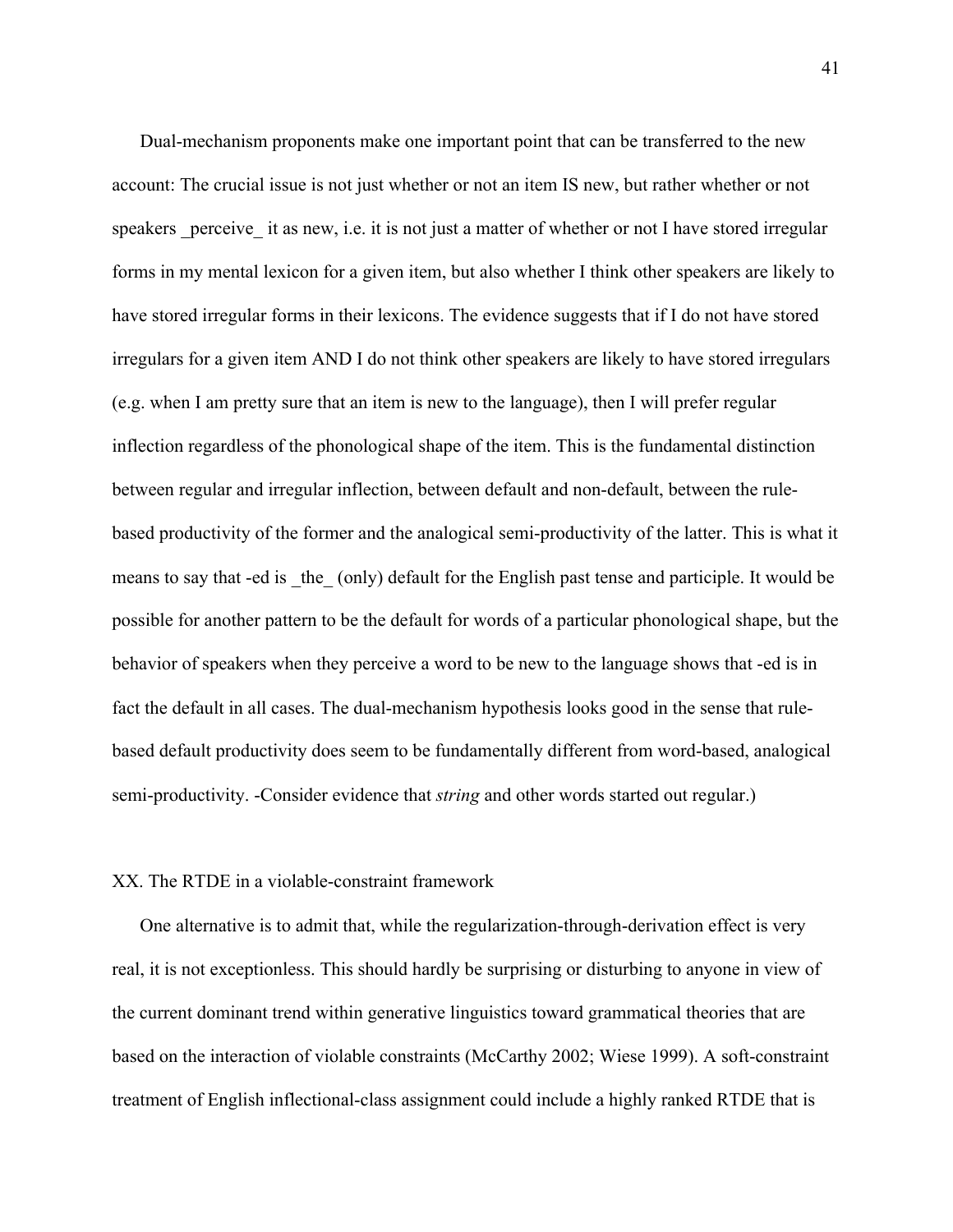occasionally outweighed by other factors. The phonological shape of *to string*, for example, exactly matches the prototype of the largest ablauting class in English, as described by Bybee and Moder (1983). One can easily imagine that the analogical forces favoring an  $\varphi$ -past for such a verb would overrule even the highly ranked RTDE constraint. The other problematic irregularizations in English and German also tend to occur in those cases where phonetic analogical forces are strongest. *Gleichen* and intransitive *(-)bleichen* have moved into the largest strong class in German. Pfeifer (1993) mentions the analogical attraction of rhyming strong verbs such as *schleichen* and *streichen*, along with *bleichen*, in accounting for the irregularization of *gleichen* (cf. Fertig 2000:122-123; Wurzel 1984:168-169). Similarly, the influence of *greifen*, *schleifen*, *kneifen*, *pfeifen*, *reißen*, *reiten*, and *reiben* could have played a role in the dialectal irregularization of *reifen*. The most common non-standard strong form of *to skin* (*skun*) belongs to the same large class as *to string*, and *skin* is also a good match for the prototype of this class, with its initial *s*+stop cluster and its final nasal (Bybee and Moder 1983). According to Pinker and Prince's own analysis, *snow* is a perfect candidate for attraction into the *-ew*/-*own* strong class, whose "central exemplars are *blow*, *grow*, *throw*, all of the form [CRo], where R is a sonorant" (1988:116). In the case of *to wet* we can invoke both the unique history of this lexical item (see sec. xxx)<sup>xxii</sup> and the large size of the "T/D +  $\varnothing$ " irregular class to account for the stubborn survival of irregular inflection in spite of the RTDE (Bybee and Slobin 1982a; b; Pinker and Prince 1988:145-151, 185).

Standard Optimality Theory is not supposed to be able to deal with truly analogical forces (McCarthy 2002). Existing optimality theoretic accounts of English irregular verbs (Russell 1999; Stemberger 2001) simply assume that each irregular lexical item is stored in a rote (non-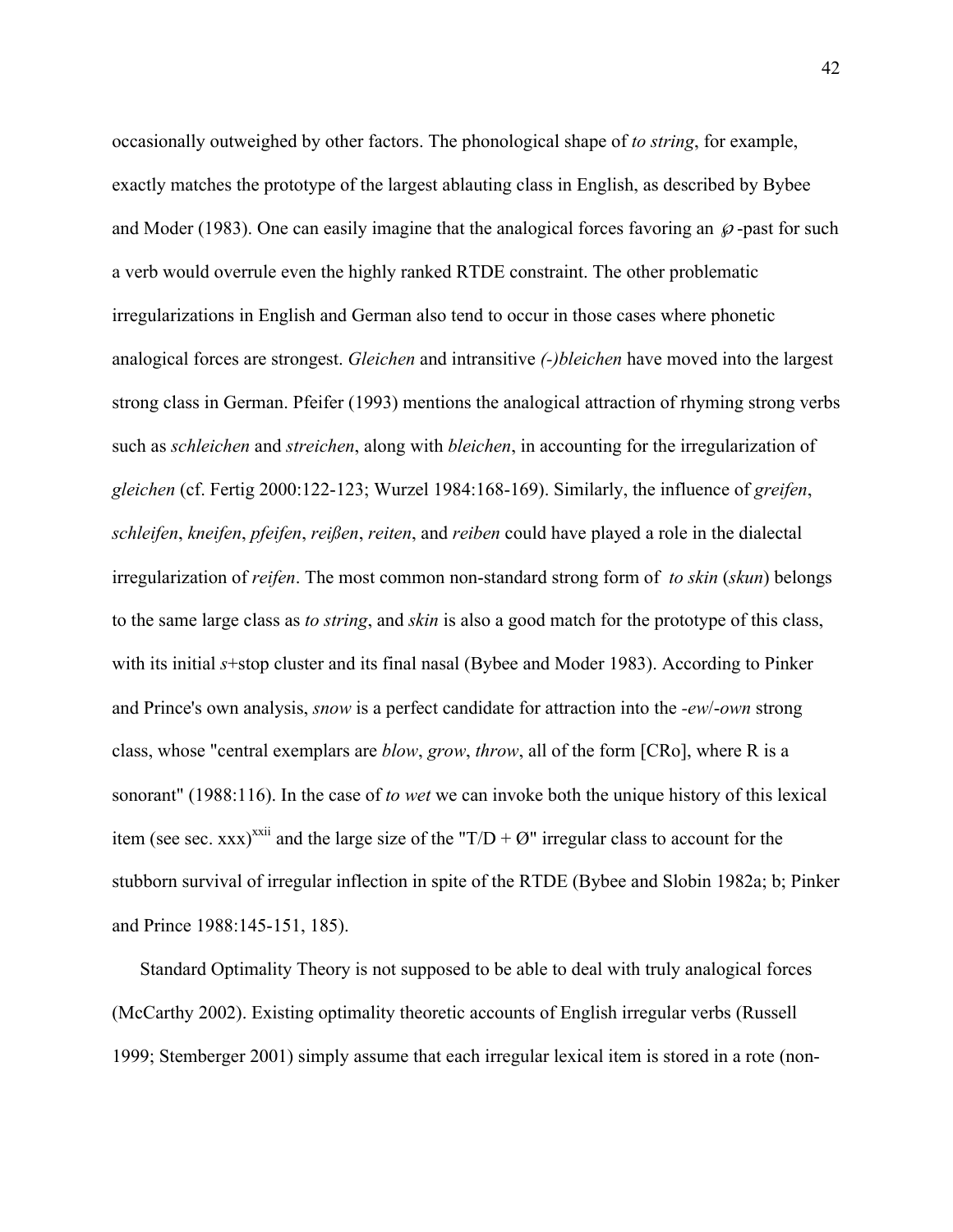associative) memory. An account like that in (xxx), which yields the correct past forms of *string* and *skin*, appears somewhat more adequate:<sup>xxiii</sup>

| string + PL $\vert$ | <b>INITS</b><br><b>&amp;INITCLUSTER</b><br>$&$ FINNAS<br><b>&amp;FINVEL1</b> | RTDE | [INITS]<br><b>&amp;INITCLUSTER</b><br>$&$ FINNAS] | <b>FINNAS</b><br>$&$ FINVEL] | <b>INITS</b> | etc.   |
|---------------------|------------------------------------------------------------------------------|------|---------------------------------------------------|------------------------------|--------------|--------|
| stringed            | *                                                                            |      | $\ast$                                            | *                            | *            | $\ast$ |
| $\in$ strung        |                                                                              | *    |                                                   |                              |              |        |

 $(xxx)$ 

| $skin + PL$   | <b>INITS</b><br><b>&amp;INITCLUSTER</b><br>$&$ FINNAS<br><b>&amp;FINVEL1</b> | <b>RTDE</b> | [INITS]<br><b>&amp;INITCLUSTER</b><br>$&$ FINNAS] | <b>FINNAS</b><br>&FINVEL] | <b>INITS</b> | etc.   |
|---------------|------------------------------------------------------------------------------|-------------|---------------------------------------------------|---------------------------|--------------|--------|
| $\in$ skinned |                                                                              |             | $\ast$                                            | *                         | *            | $\ast$ |
| skun          |                                                                              | $\ast$      |                                                   |                           |              |        |

This account captures the idea that when the phonological shape of a derived verb is very close to the prototype of a relatively robust irregular class, as in the case of *string*, the irregularizing forces of phonetic analogy can override the RTDE. A verb like *skin*, on the other hand, which we might expect to be irregular in standard English if it were not denominal, is not quite close enough to the prototype of the irregular class to overcome the RTDE. Dialects with *skun* would simply have the reverse ranking of RTDE and [INITS&INITCLUSTER&FINNAS].

This kind of unconstrained use of local conjunction violates the spirit of Optimality Theory, however. Completely unconstrained conjunction (including self-conjunction) is tantamount to weighted constraints, where lower-ranked constraints can gang up to override a higher ranked constraint, and OT with weighted constraints is essentially connectionism. The main feature that distinguishes the OT model from a connectionist network is "strict domination": The highest ranking constraint that is violated by one candidate and not by another decides which of those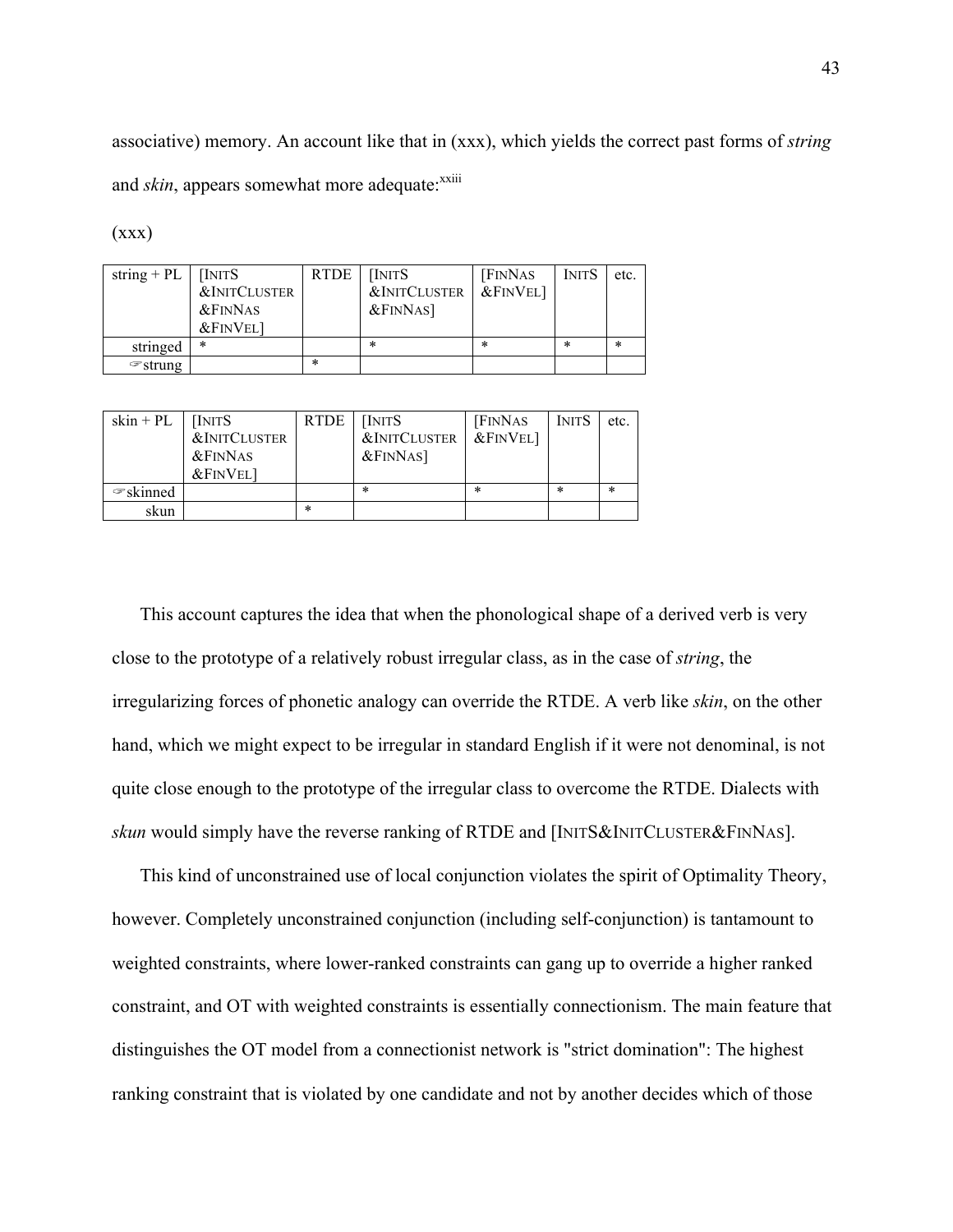candidates is preferred. The number or severity of violations of lower ranking constraints is irrelevant (McCarthy 2002).

Everyone agrees that irregular inflection involves something like a connectionist network, so it should not be surprising that when we try to model irregular inflection in OT, we wind up with the equivalent of a connectionist network. The crucial question is: How does the RTDE itself fit into this kind of hybrid OT-connectionist model? I will return to this question in the next section.

#### XX. The RTDE in a single-mechanism analogical model

Why do dual-mechanism advocates see the RTDE as such strong evidence for explicit morphological structure and against purely analogical models, such as Bybee's (1988; 1995; 1996a; 2001). In general, dual-mechanism proponents offer two kinds of arguments against single-mechanism analogical and connectionist approaches. First of all, they argue that some phenomena can only be explained by positing that certain specific aspects of grammatical structure are innate. A general-purpose associative-memory model cannot account for such phenomena. Secondly, they argue that it is difficult or impossible to account for both regular and irregular inflection in a single, homogeneous analogical or connectionist network, a view shared by many connectionists (e.g. Lavric et al. 2001; Westermann 1999; Zorzi and Vigliocco 1999). Dual-mechanism advocates readily admit that -- except where they see a need to posit innate structure -- the module(s) responsible for regular inflection could also be connectionist or analogical networks. After all, rule-like, categorical behavior is generally a very easy trick for such a network if that is all that it has to do. Their point is that connectionist/analogical accounts and explicit-rule-and-structure accounts of regular inflection are equally correct models of the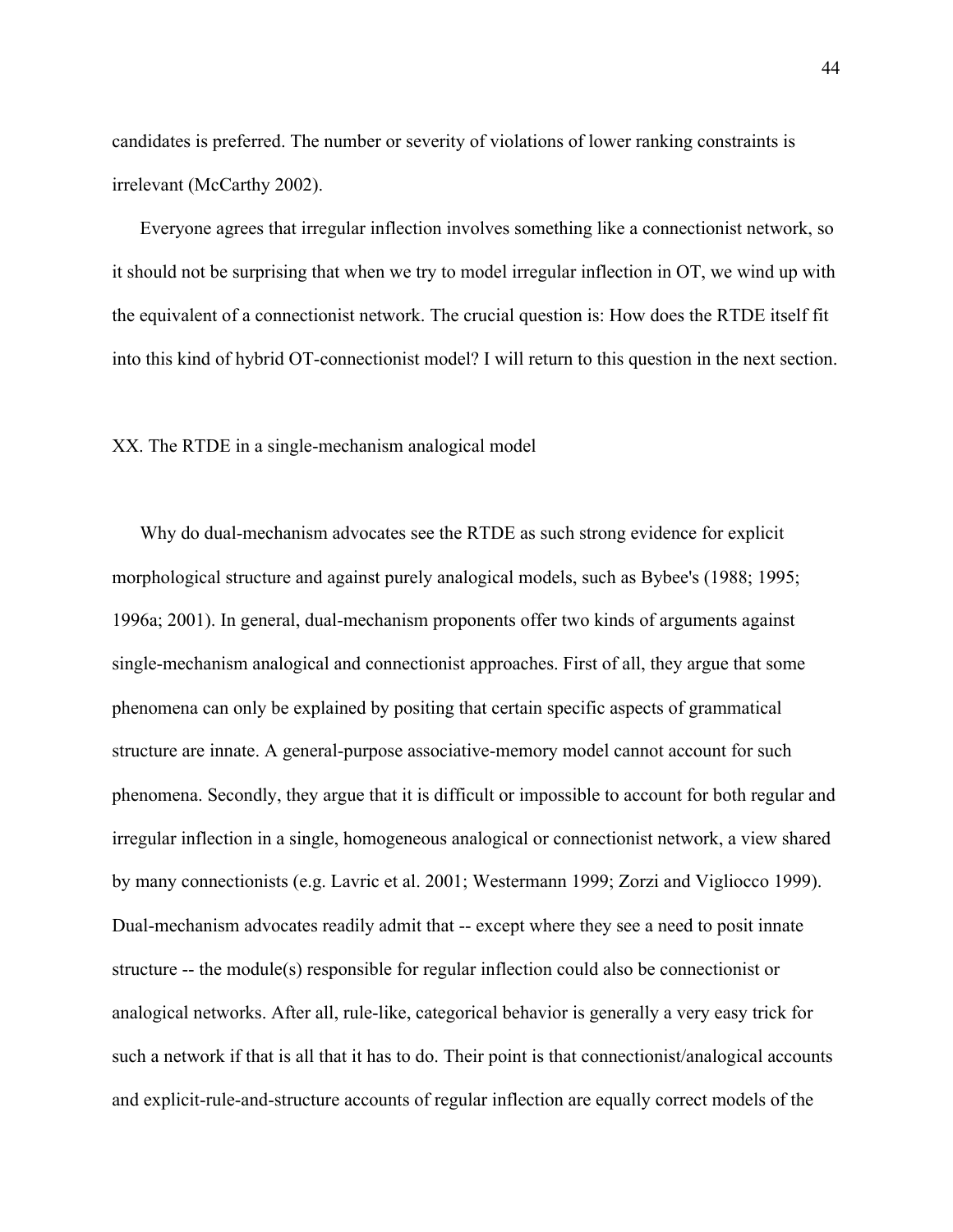same reality at different levels of abstraction. If there is no evidence of analogical behavior in regulars, then regular inflection is proof of the human capacity for symbol manipulation, regardless of how that capacity is implemented in a neural model (Marcus 2001; Prasada and Pinker 1993; Clahsen 1999:1050; Wiese 1999; but cf. also Pylyshyn 2001).

I will return to the supposed evidence for innateness below. For now, I will assume that the arguments against "unitary, single-net connectionist models" (Prasada and Pinker 1993:44) are valid and that morphological processing must thus involve distinct modules. I will also accept the position that we need positive evidence in order to make a case for an analogy-based account of regulars. In other words, we need evidence for effects associated with regular inflection that are graded rather than categorical. Graded effects can involve either degree of similarity or frequency. Dual-mechanism proponents put a great deal of emphasis on the argument that phonetic-similarity effects play no role in the RTDE, as in the following passage from Kim et al. (1991:208):

Among the theories that would have difficulty with these results are those that despense with rules and rely on "analogy" to stored, regularly inflected forms to explain the production of novel regular forms (e.g. Bybee, 1988; Stemberger, 1989). Whereas one might get away with suggesting that people inflect *rick* as *ricked* by analogy with *pick/picked*, *nick*/*nicked*, and so on, the hypothesis runs into difficulty in accounting for the current results. First, we have shown that even the more plausible analogy-driven extension of *irregular* patterns (e.g., *dring*/*drang*) is overruled when the grammatical analysis of the item suggests a nonverb derivation. Second, the computation of regulars in such cases cannot easily be driven by close similarity to stored regulars, because the similarity to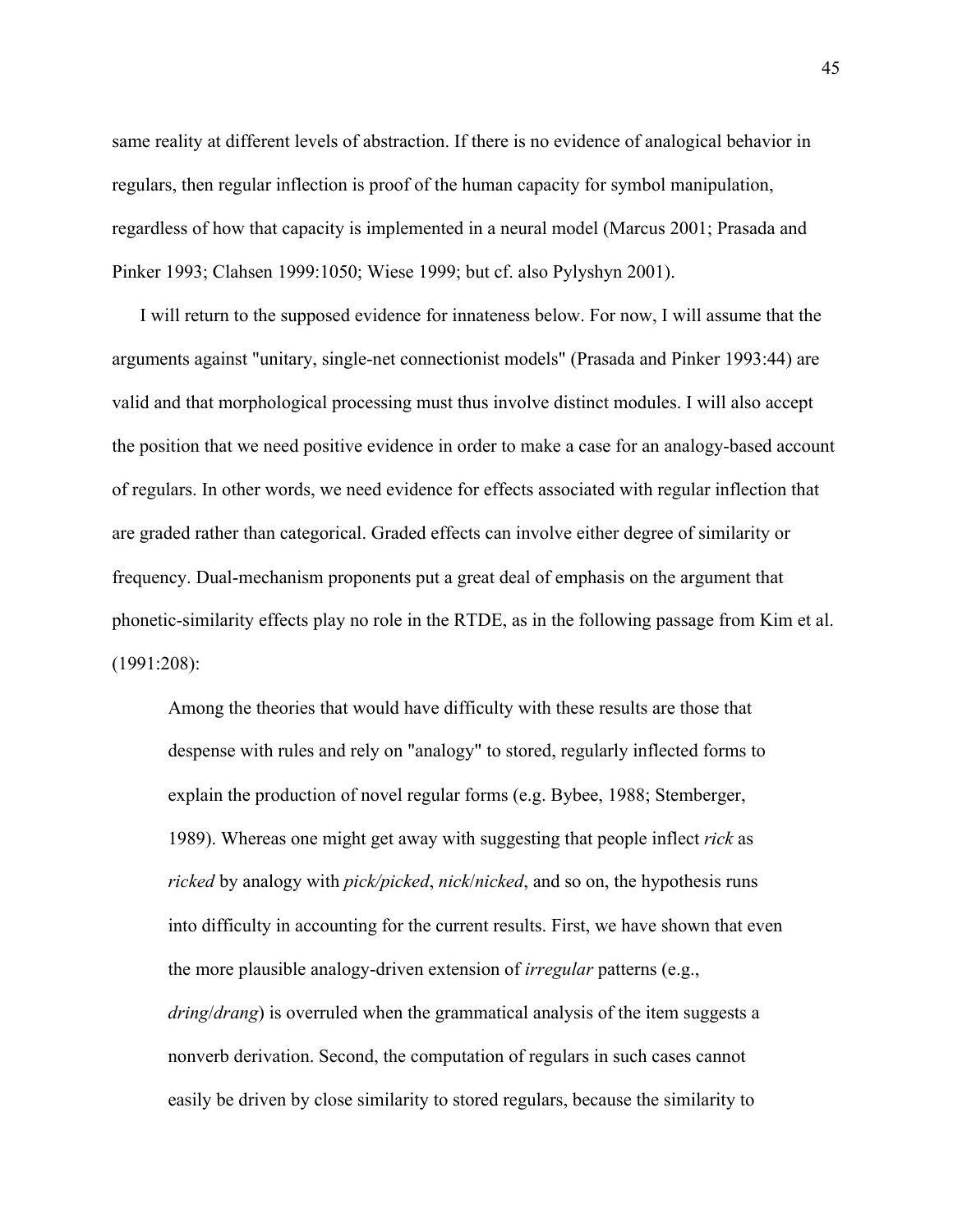irregulars is far higher, and in many cases there are few or no relevant stored regulars to serve as an attractor. For example, there are very few nondenominal monosyllabic verbs whose pasts end in *-inged*, *-inked*, *-itted*, *-etted*, *-edded*, and *-eeted* (possibly none for -*inged* and *-itted*). Nonetheless, when the irregular was sealed off by denominalization, subjects gave high ratings to regular past tense forms for verbs similar to these sound patterns. It is hard to see how any analogydriven model could handle the phenomenon unless properties of morphological structure were allowed to gate the analogy process.

Such arguments seem to reflect a lack of familiarity with the analogical models that they are aimed at. As Bybee (1996b) points out in response to a similar argument from Goad (1996), phonetic-similarity effects play no role in her network model's account of the RTDE. The assumption in the dual-mechanism literature is that analogical effects based on anything other than phonetic similarity are uninteresting because they are empirically indistinguishable from symbolic rules and explicit grammatical structure. Thus, dual-mechanism advocates are the "biggest fans" of Rumelhart and McClelland's original pattern associator, which took nothing but phonetic similarity into account, and they criticize all later connectionist and analogical models for resorting to "a hack or a kludge" in order to try to incorporate other factors (Pinker 1999:117). In one very fundamental respect, however, the analogical component of the dualmechanism model itself resembles some of these later models much more closely that it does Rumelhart and McClelland's network, since it resurrects the lexical item and associates irregular inflectional properties with entries in the mental lexicon as well as with distributed phonological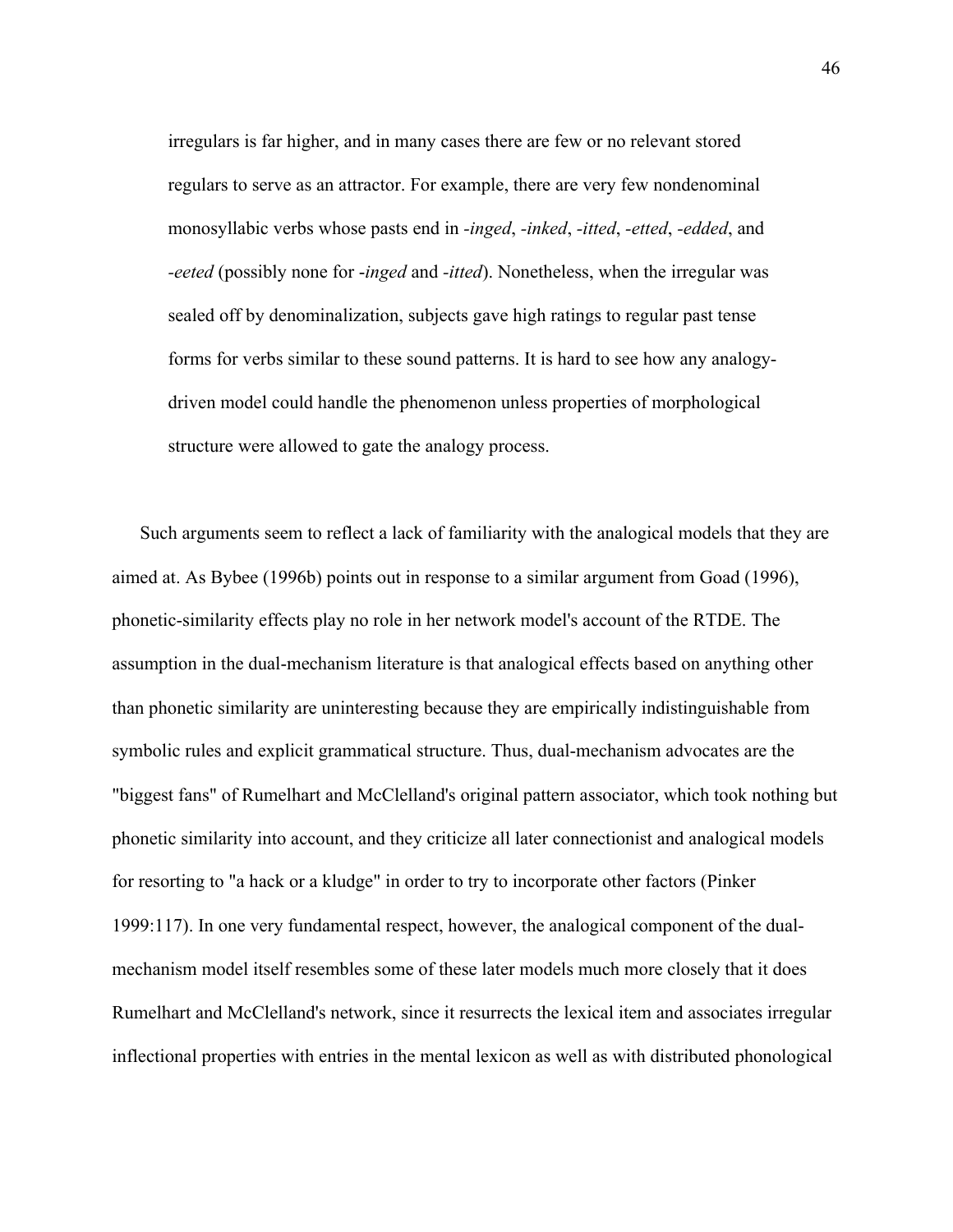representations (cf. Kim et al. 1991:177; Kim et al. 1994:177-178; Pinker and Prince 1988; 1994; Prasada and Pinker 1993; Derwing and Skousen 1994:197; Stemberger 1994; Bauer 2001:89).

As pointed out above, dual-mechanism proponents acknowledge that an analogical model incorporating localist representations of lexical items can account for the RTDE.<sup>xxiv</sup> In fact, the RTDE follows naturally from the way such a network handles productive derivational morphology. Bybee's network model, like many other purely analogical models of morphology (e.g. Paul 1877; 1960[1920]; Becker 1990; cf. Esper 1973) represents derivational relations as connections among words (Bybee 1996b). These connections are inherently non-directional, but semantic factors as well as relative token frequency can give the effect of directional derivation.<sup>xxv</sup> An analogical theory would account for the RTDE by treating the inflectional properties of a derived word as a direct consequence of the derivational analogy that licenses the creation of that word. When we say that a new verb like *to pit*, in the sense of 'to remove the pit from fruit', first attested in the 20th century, is created "in analogy to" existing noun-verb pairs like *core*, *seed*, *gut*, *shell*, *skin*, *dust*, etc., we mean not only that the existing parallel word pairs make the new creation possible but also that they determine or influence many of its characteristics, including semantics, form, and inflection. If all inflected forms, regular and irregular, are stored in some kind of associative memory, then the analogy behind the creation of *to pit* would be not just

 $core_N : core_V :: \text{pit}_N : X^{xxvi}$ 

but rather

[core, cores]<sub>N</sub>: [core, cores, coring, cored, cored]<sub>V</sub> :: [pit, pits]<sub>N</sub> : X In other words, the whole paradigm of the verb *to pit* is created in analogy to the paradigms of existing denominal verbs. There is no need for any ad hoc "kludge" to handle the RTDE.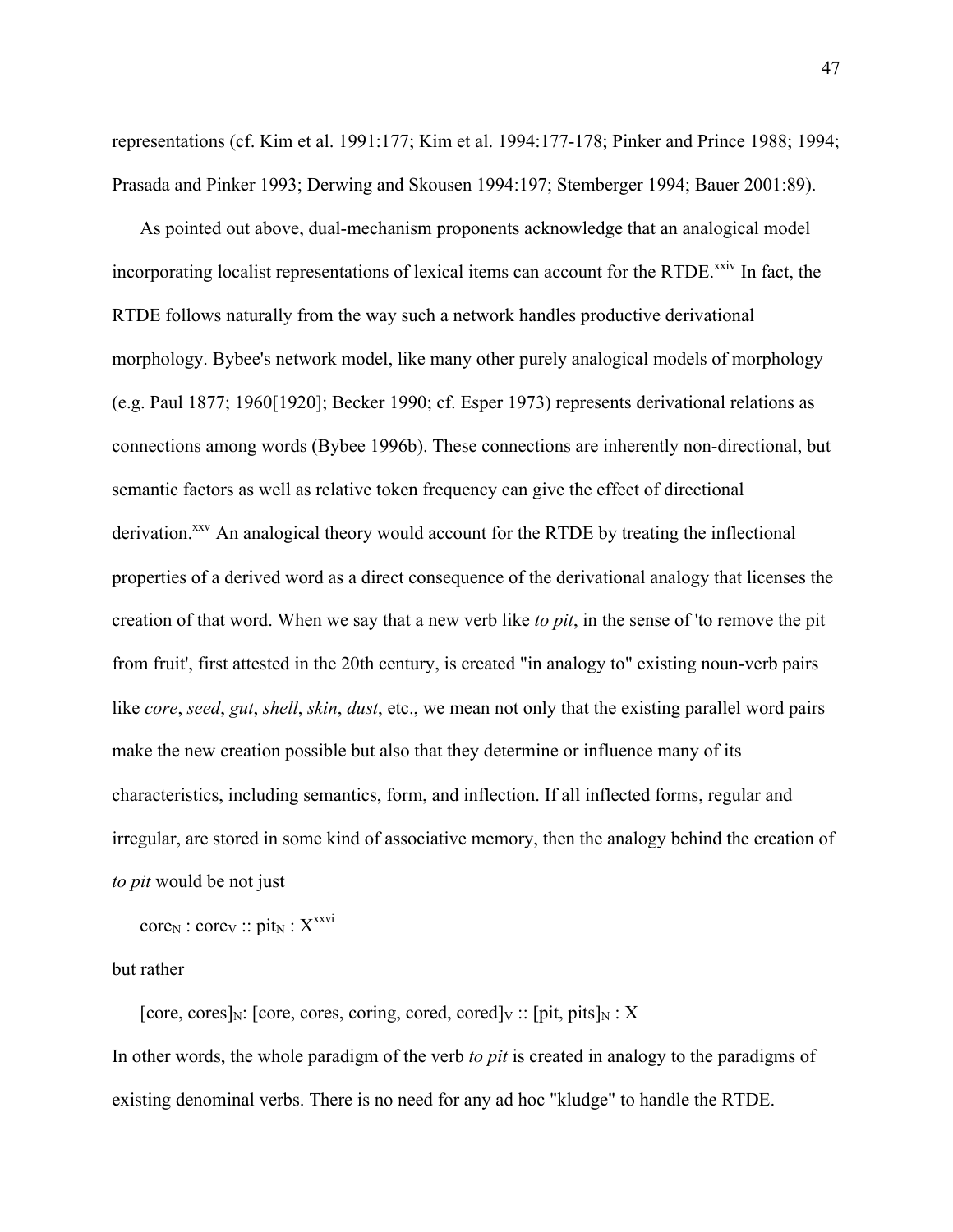The real question is thus not whether an analogical account of the RTDE could work but rather whether it is empirically distinguishable from an account based on "abstract grammatical categories" and "structured representations" (Kim et al. 1994:175). Previous arguments in support of purely analogical theories have often been largely of a conceptual rather than an empirical nature (Paul 1877; 1960[1920]; Esper 1973; Morpurgo Davies 1978; Becker 1990). These arguments are unlikely to convince anyone who is not already a believer. The RTDE does not involve any obvious phonetic or semantic similarity effects, but I believe that the analogical account which I sketched out in the previous paragraph entails a kind of frequency effect. Since the RTDE is clearly a violable constraint, I will formulate this frequency effect in Optimality-Theoretic terms. OT constraints, though violable, are supposed to be "categorical" in the sense that they obey strict domination (McCarthy 2002:60). Connectionist/analogical constraints, by contrast, are weighted and graded. They can gang up to defeat a highly ranked constraint, and their strength can vary depending on, among other things, token and type frequency.

In analogical and connectionist models, where the notion of "direction of (zero-)derivation" reduces to semantics and relative token frequency, it seems likely that the derived status of a word would be a matter of degree. A "denominal" verb that is much less frequent than the noun on which it is based might show stronger RTDE effects than one which is only slightly less frequent than the corresponding homophonous noun. The nature of the semantic relationship between noun and verb and the number of other noun-verb pairs with a parallel semantic relationship could also affect the strength of the RTDE. If the RTDE is a result of explicit representation of derivational structure in the lexical entry, on the other hand, it should be equally strong for all denominal verbs, at least for a given speaker. The lexical entry for a verb either has a structure like  $[v_N] - \emptyset$  or it does not. A categorical RTDE constraint could be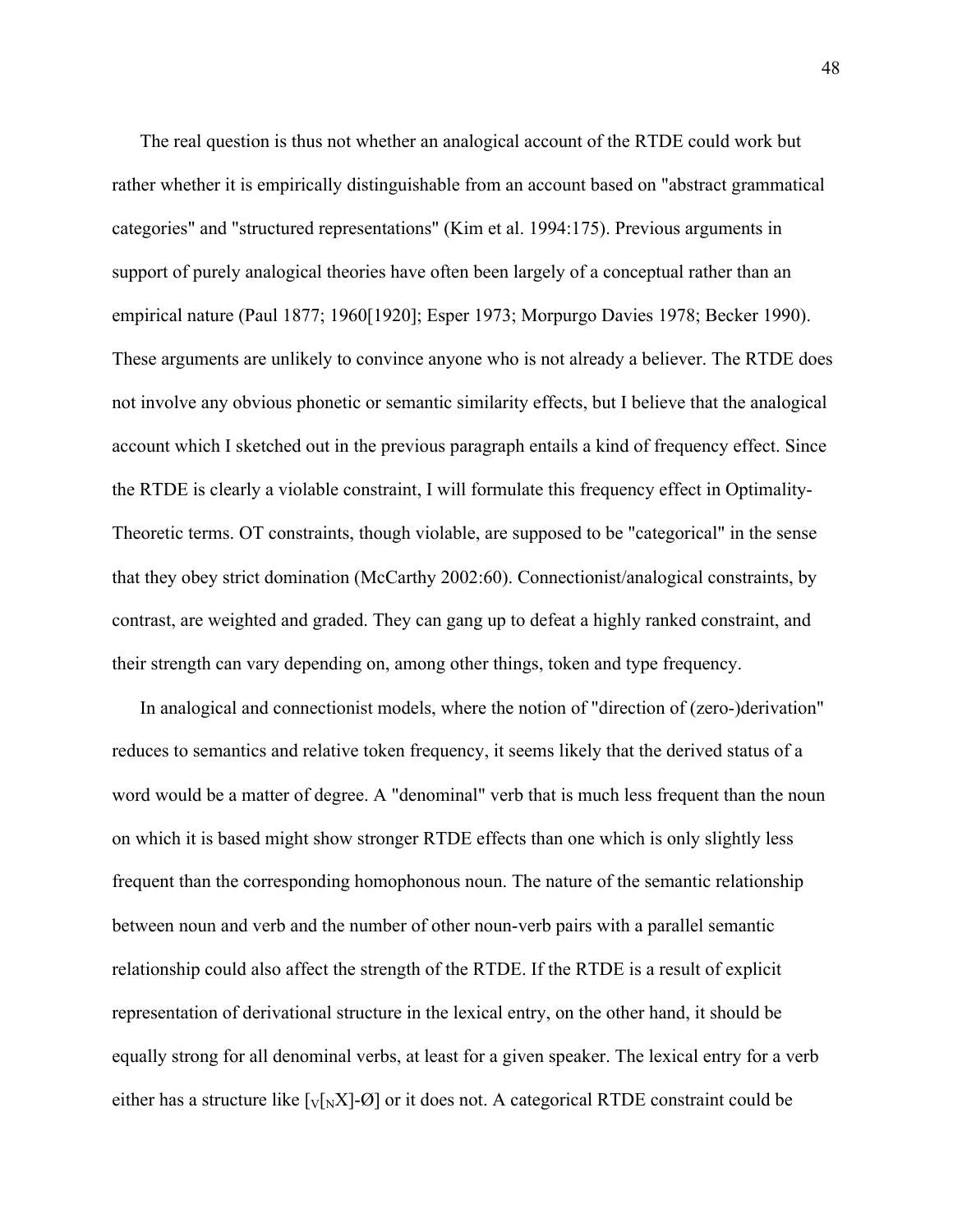overruled when the phonetic analogical forces are especially strong, but the degree of analogical force necessary to overrule it should be the same for all denominal verbs. This is a clear case where purely analogical models and an OT version of the dual-mechanism model make different empirical predicitions. I do not know whether it would be possible to find enough appropriate noun-verb pairs to test these predictions experimentally, and if the experiment could be done I do not know whether it would support explicit structure or analogy. The crucial point, however, is that the differences between these theories are substantive. Derivational analogy is not merely a notational variant of explicit morphological structure. This also shows just how subtle the real differences often are between analogical theories and formal theories of morphology.

The innateness argument against analogical accounts of the RTDE involves the evidence for the effect in young children:

Children hear plenty of verbs-from-nouns, such as *to fish*, *to plug*, *to rain* and *to screw in*. We discovered, however, that they do not hear any verbs-from-nouns that sound like an irregular verb, such as *flied out* or *high-sticked*. That means that prior experience could not have told them what to do when a verb's sound calls for one past-tense form and its structure calls for another; they tend toward the correct answer on their own. (Pinker 1999:208; cf. Kim et al. 1994:204-205)

The reasoning here is completely circular. It is the assumptions of the dual-mechanism theory that force one to posit an innate RTDE. If, on the other hand, regular as well as irregular inflected forms are stored in associative memory and the whole paradigm of each new zeroderived verb is created in analogy to the paradigms of existing zero-derived verbs, then the pressure of this analogical pattern would be latent in the lexical networks of children who have never heard a verb-from-a-noun that sounds like an irregular verb. It would reveal itself the first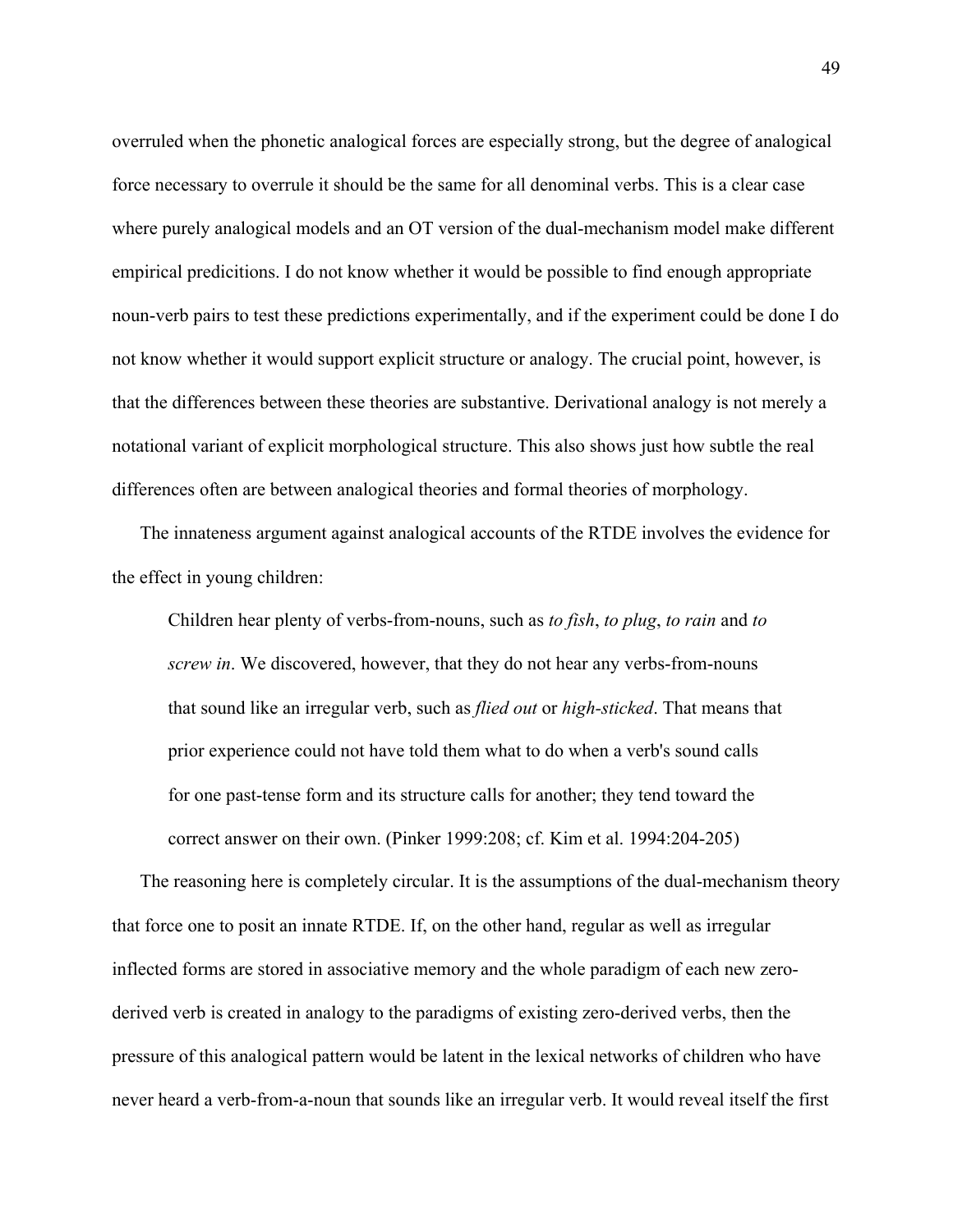time it had to compete with an analogy based on phonetic similarity. There is no need for specific prior experience or hard-wiring or anything else to tell children what to do in these circumstances.

Thus, the innateness argument really backfires. Until the data from children was introduced, it appeared that analogical accounts of the RTDE and explicit-structure accounts were more or less equally plausible. Now, however, we see that a purely analogical theory provides a natural explanation for why children who have had no previous exposure to verbs like *flied out* or *highsticked* tend to favor regular forms for denominals more strongly than for homophonous or similar-sounding underived verbs. The dual-mechansism theory, on the other hand, can only "explain" this finding by invoking the deus ex machina of innateness.

Things become even more problematic for the dual-mechanism account of the RTDE when we expand the dual-mechanism model itself to cover derivational as well as inflectional morphology, as advocated explicitly by Hagiwara et al. (1999) and Clahsen (1999:1048) and implicitly by Pinker (1999:236-239).<sup>xxvii</sup> By any reasonable standard, N $\rightarrow$ V, A $\rightarrow$ V, and V $\rightarrow$ N conversion in English and especially in German would have to be assigned to the analogical rather than to the explicit-rule-and-structure component of such a gneralized dual-mechanism model. As argued by Anshen and Aronoff (1988), "regular" derivational morphology must be limited to fully productive and transparent processes, such as noun formation with *-ness* in English. Unlike *-ness* nouns, existing products of conversion, in both English and German, must always have their own entries in the dictionary because of limited productivity (Bauer 2001) and frequent semantic and other idiosyncrasies. Even Lieber (1990; 1992), normally a staunch believer in formal grammatical structure and concatenative rules, argues that conversion in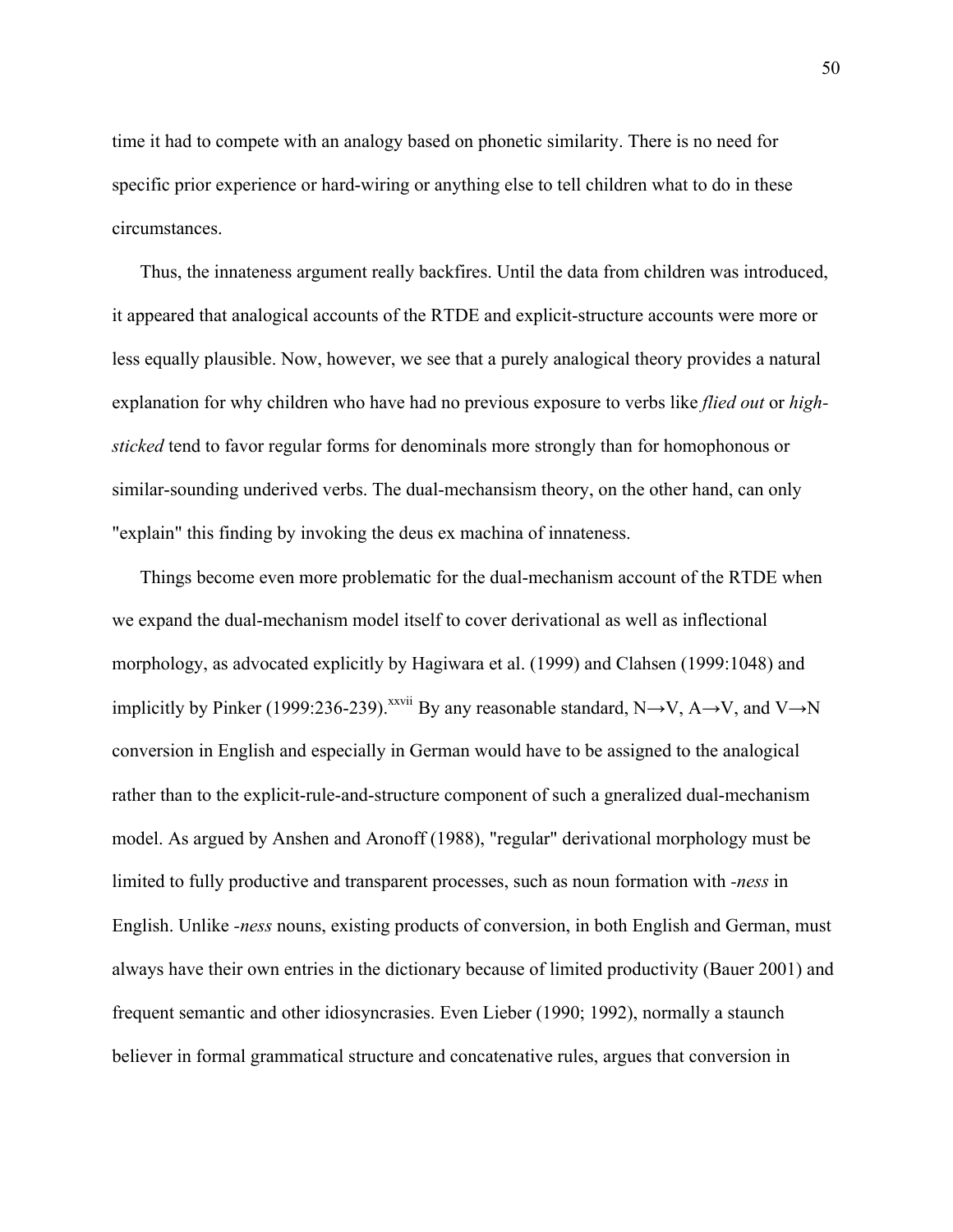English and German must involve a simple "relisting" (1992:159) of lexical items rather than any explicit rule of grammar.

If dual-mechanism advocates embrace an analogical account of English and German conversion, as the principles of their theory would seem to require, then their account of the RTDE is no longer merely dubious; it is inherently contradictory. The appeal to innate grammatical structure is no longer possible. The evidence for the effect in young children who have never heard any verbs-from-nouns that sound like irregular verbs can only be explained by positing latent analogical attraction to the inflected forms of existing denominal verbs, and this would require that regularly inflected forms be stored in associative memory. Since there is already indisputable experimental evidence that high-frequency regulars are stored (Schreuder et al. 1999; Clahsen 1999:1052), an analogical account of the RTDE does not necesssarily pose any new problems for the dual-mechanism hypothesis, but the fact that even within a dualmechanism model the RTDE must ultimately be recognized as an analogical effect highlights the irony of the repeated insistence that the RTDE represents proof of explicit derivational structure and an insurmountable problem for purely analogical models.

# X. Conclusions

This article is intended not as a general challenge to the dual-mechanism theory of morphological processing but rather as a call to reconsider one aspect of that theory, the account of the so-called regularization-through-derivation effect, which I regard as deeply flawed. Proponents of the dual-mechanism model have offered many kinds of arguments to support it,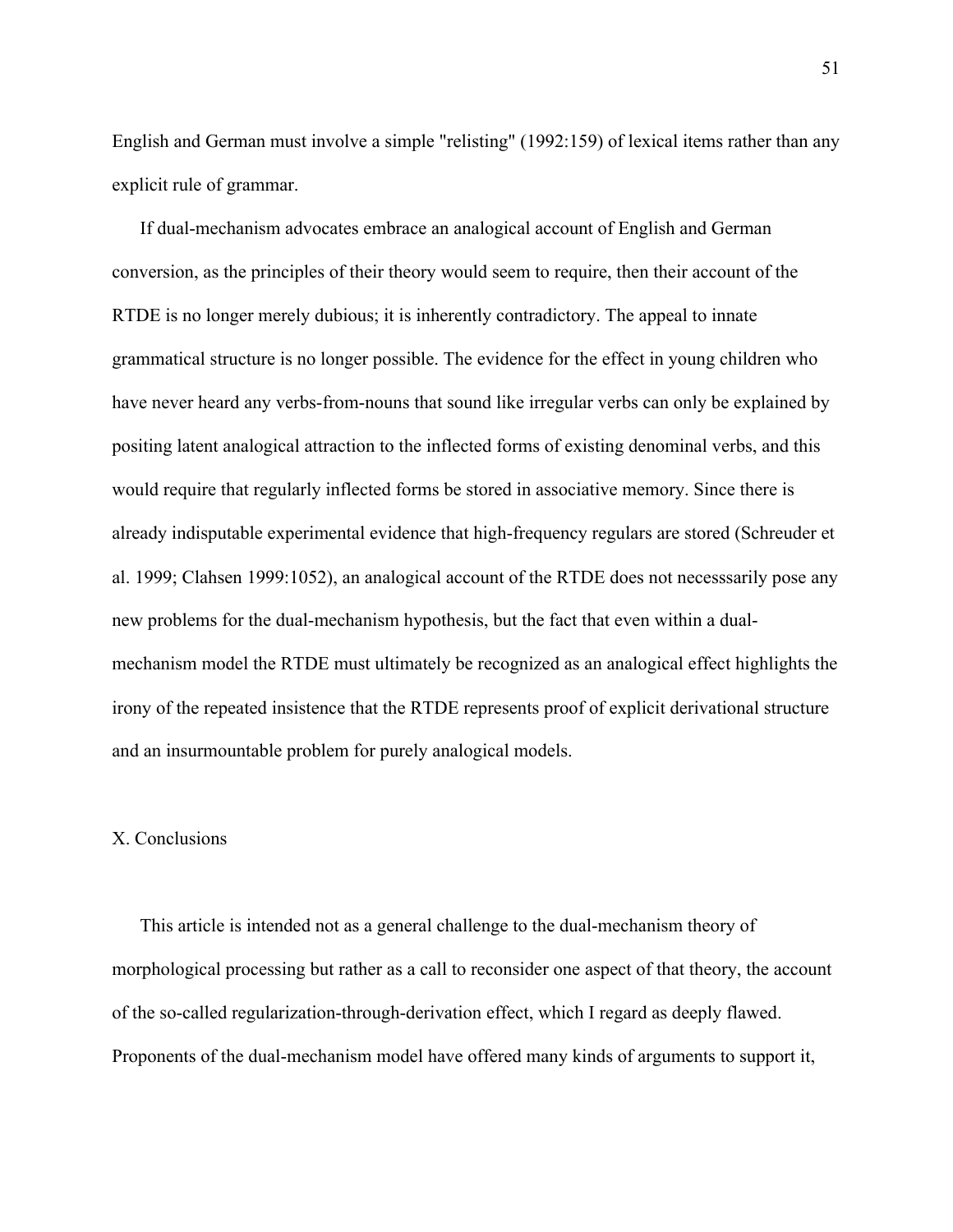and I continue to find many of those arguments very persuasive. My conclusions can be summarized as follows:

1. The regularization-through-derivation effect is undeniably real. Zero-derived denominal and deadjectival verbs are significantly more likely to have regular, weak inflection than are non-derived verbs with the same phonological shape.

2. We see clear diachronic evidence of the effect at work in regularizations and irregularizations of verbs in the history of German. Irregularizations of originally denominal and deadjectival verbs are frequently preceded, for example, by semantic changes that render the derivational status of the verb opaque. In many cases of regularization there is independent evidence that the verb has been reanalyzed as being derived from an originally deverbal (or even etymologically unrelated) noun or adjective. In many other cases of alleged irregularization, we are actually dealing with a derived weak verb that was stemhomophonous and overlapped semantically with the original strong verb which it eventually replaced, in what could be called "regularization through double derivation".

3. The headless-derivation account of the regularization-through-derivation effect, which is adopted in most of the dual-mechanism literature, and the null-suffix-as-head account advocated by Clahsen (1999) make the same predictions under many circumstances. The available evidence from the German zero-derived deverbal nouns and the causative deverbal verbs, however, along with the consensus of most generative morphologists, supports the null-suffix-as-head approach or an item-and-process counterpart thereof. This means that even if we account for the regularization-through-derivation effect in terms of explicit derivational structure, it has no direct relevance for the single- vs. dual-mechanism debate. That null-derived verbs have default inflection is a fact about modern English and German,

52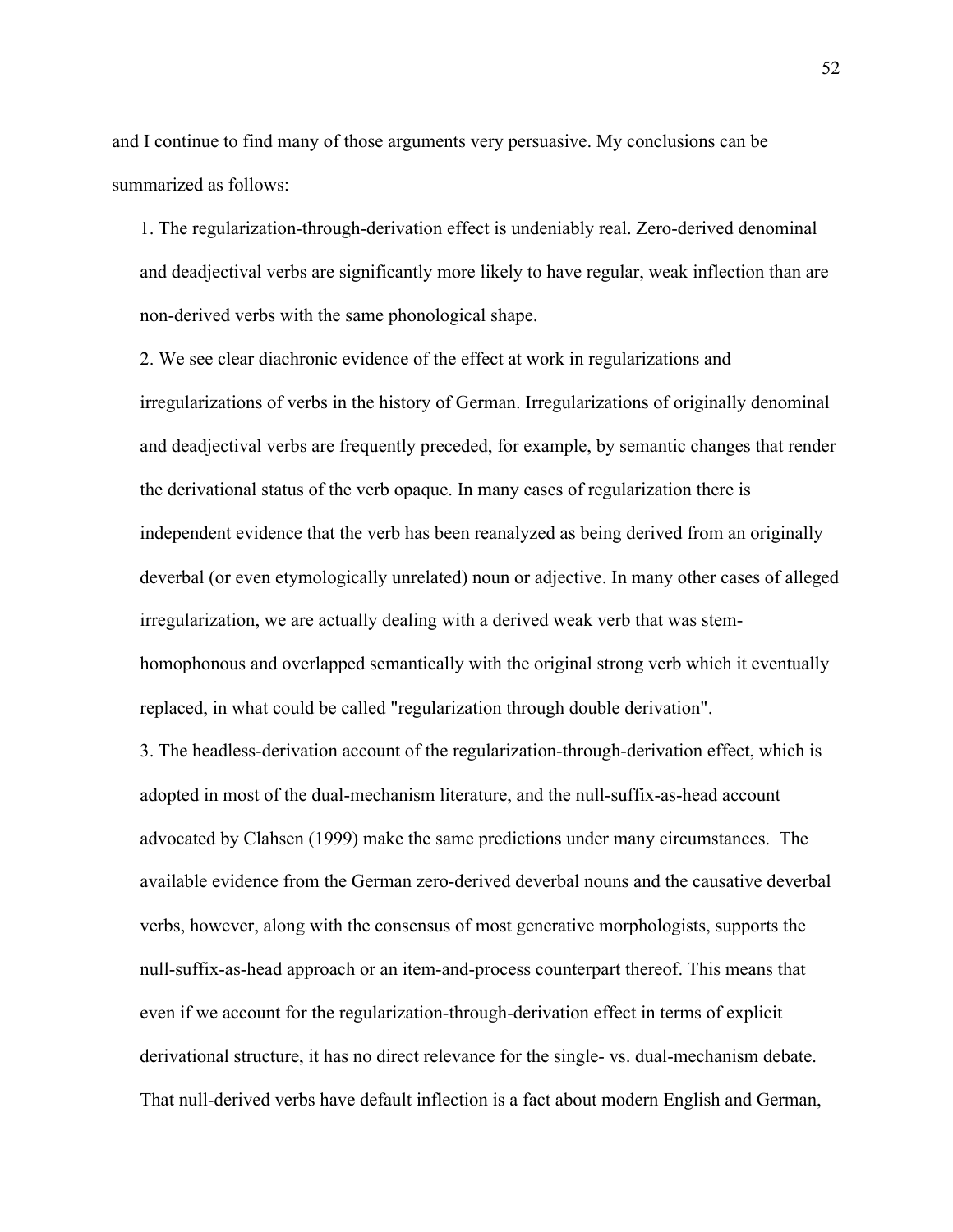not a necessary consequence of any morphological principle. Null-suffixes (or nullderivation operations) can be and sometimes are associated with irregular (non-default) inflectional classes.

4. The regularization-through-derivation effect is not exceptionless. The apparent exceptions that we find in English and German cannot all be explained away without doing serious damage either to the falsifiability or to the empirical coverage of the theory.

5. Many of the dual-mechanism arguments against purely analogical accounts of the RTDE only apply to models that would not even meet the requirements for the analogical component of the dual-mechanism theory itself. When we turn to more sophisticated analogical models, we see that the real question is not whether such models can account for the RTDE but rather whether they are empirically distinguishable from theories with explicit morphological structure.

6. In accordance with current trends in grammatical theory, we can regard the RTDE as a highly-ranked but nevertheless violable constraint that interacts with other constraints, such as phonetic-similarity effects, to determine the inflectional properties of a verb. An OTinspired version of the dual-mechanism hypothesis would state that constraints favoring regular inflection are based on formal grammatical structure and are thus categorical, meaning that they interact with other constraints in accordance with strict domination, whereas the analogical effects favoring irregularity are weighted, like connectionist constraints. This hypothesis could, in principle at least, be tested by looking for evidence of gradience in effects like the RTDE, which answers the question in 5): There are real, albeit subtle, differences between analogy-based theories and explicit-structure theories of morphology.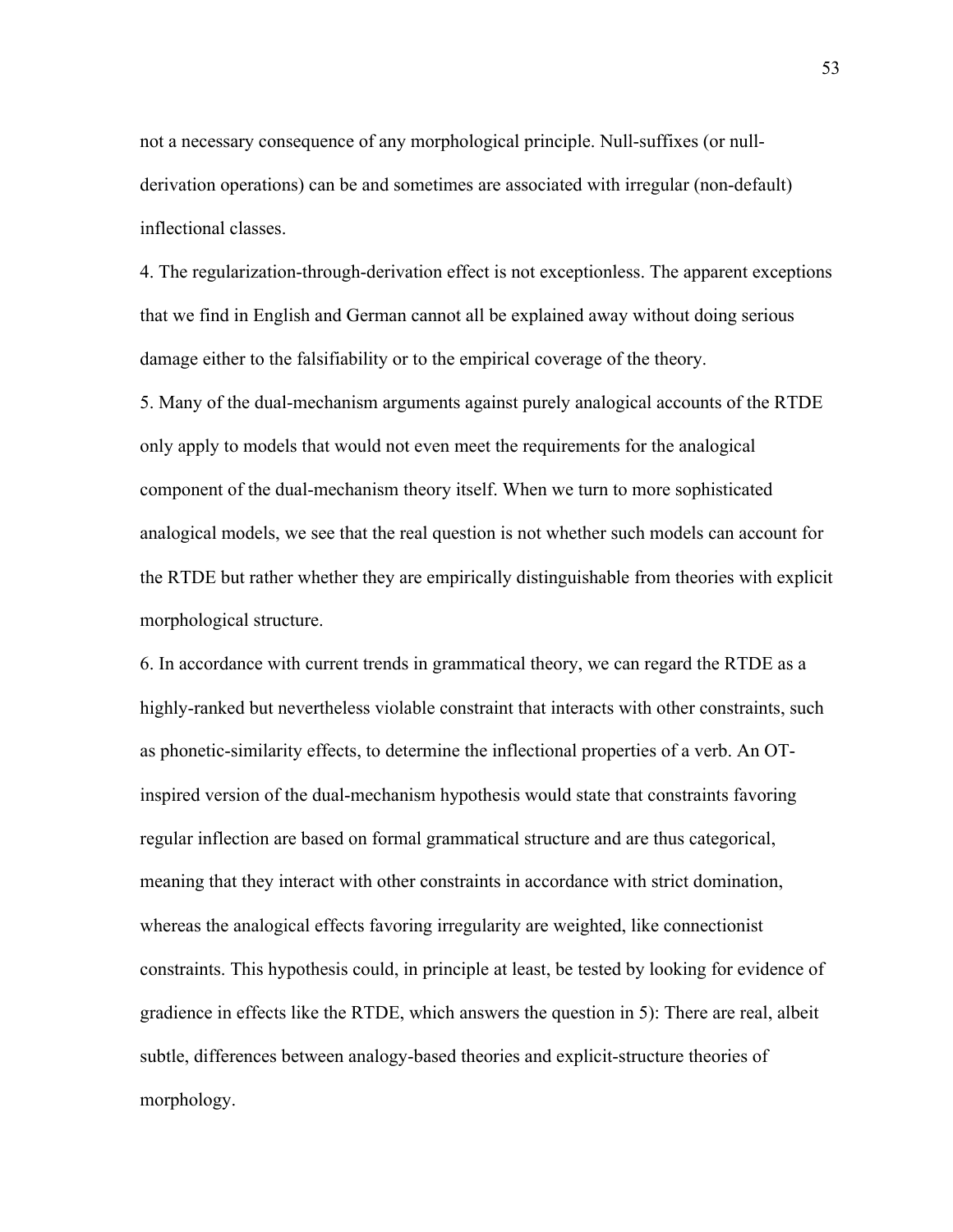## References

- Albrecht, Karl. 1881. *Die Leipziger Mundart*. Leipzig: Arnold. [Reprinted 1965. Leipzig: Zentral-Antiquariat der deutschen demokratischen Republik.]
- Anderson, Stephen R. 1992. *A-Morphous Morphology*, (Cambridge Studies in Linguistics 62). New York: Cambridge University Press.
- Anshen, Frank and Mark Aronoff. 1988. Producing morphologically complex words. *Linguistics* 26.641-655.
- Aronoff, Mark. 1976. *Word Formation in Generative Grammar*, (Linguistic Inquiry Monographs 1). Cambridge, Mass.: MIT Press.
- Aronoff, Mark. 1980. Contextuals. *Language* 56.744-758.
- Bauer, Laurie. 2001. *Morphological Productivity*, (*Cambridge Studies in Linguistics* 95). New York: Cambridge University Press.
- Baugh, Albert C. and Thomas Cable. 1993. *A History of the English Language*, 4th ed. Englewood Cliffs, New Jersey: Prentice Hall.
- Beard, Robert. 1995. *Lexeme-Morpheme Base Morphology*. Albany: State University of New York Press.
- Beard, Robert. 1998. Derivation. *The Handbook of Morphology*, ed. by Andrew Spencer and Arnold M. Zwicky, 44-65. Malden, Mass.: Blackwell.
- Behaghel, Otto. 1928. *Geschichte der deutschen Sprache*, 5th ed, (Grundriß der germanischen Philologie 3). Berlin: de Gruyter.
- Bergenholtz, Henning and Joachim Mugdan. 2000. Nullelemente in der Morphologie. In Booij et al. 2000, 435-450.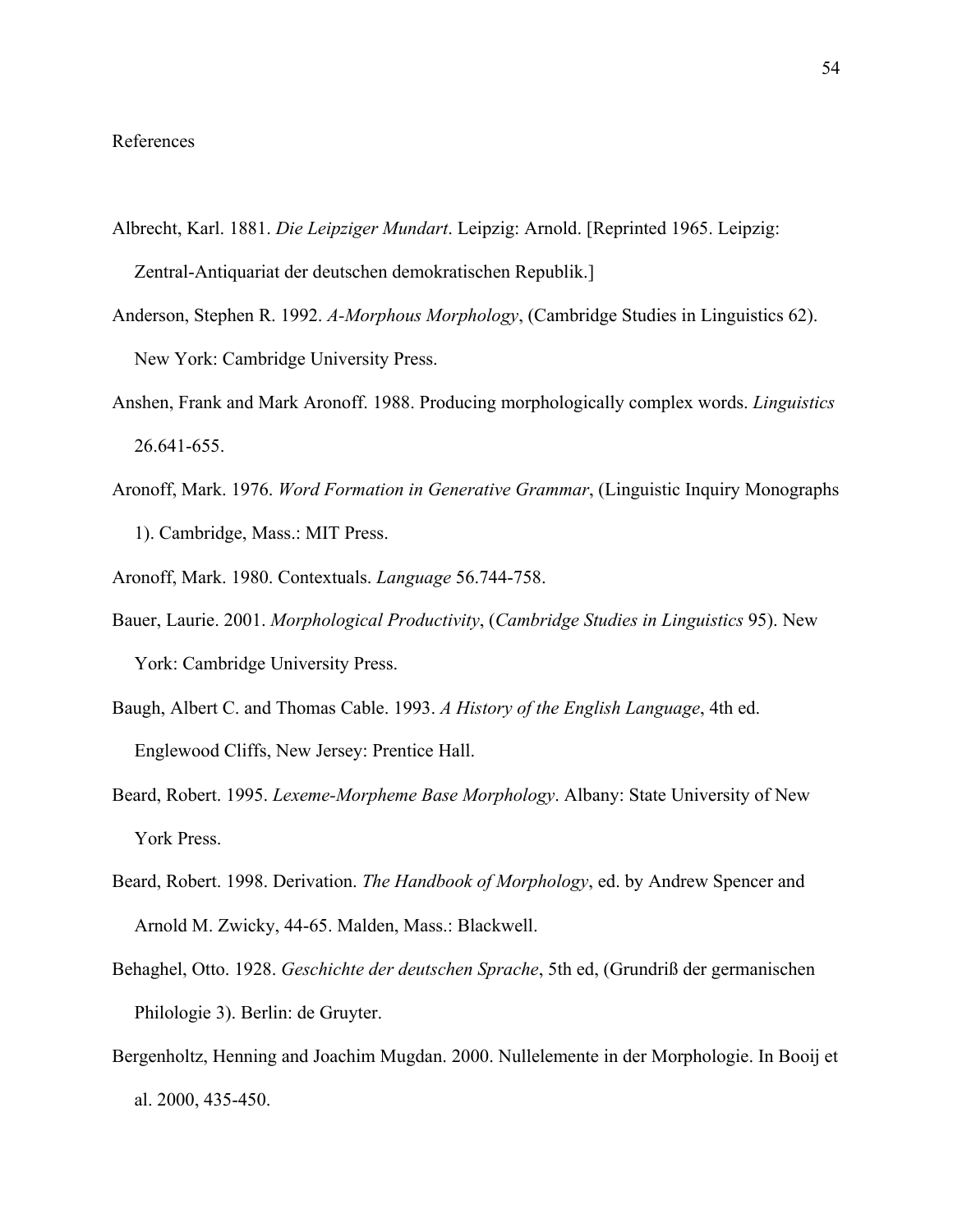- Birkmann, Thomas. 1987. *Präteritopräsentia*, (Linguistische Arbeiten 188). Tübingen: Niemeyer.
- Bittner, Andreas. 1996. *Starke 'schwache' Verben schwache 'starke' Verben*, (*Studien zur deutschen Grammatik* 51). Tübingen: Stauffenburg.
- Blevins, James P. 1999. Productivity and exponence, (Commentary on Clahsen 1999). *Behavioral and Brain Sciences* 22.1015-1016.
- Bloomer, Robert. 1994. *System-Congruity and the Participles of Modern German and Modern English: A Study in Natural Morphology*. Hamburg: Buske.
- Booij, Geert. 1999. Lexical storage and regular processes, (Commentary on Clahsen 1999). *Behavioral and Brain Sciences* 22.1016.
- Booij, Geert, Christian Lehmann, and Joachim Mugdan, eds. 2000. *Morphologie/Morphology*, vol. 1, (*Handbücher zur Sprach- und Kommunikationswissenschaft* 17.1). New York: de Gruyter.
- Braune, Wilhelm. 1975. *Althochdeutsche Grammatik*, 13th ed., ed. by Hans Eggers, (Sammlung kurzer Grammatiken germanischer Dialekte, A.5). Tübingen: Niemeyer.
- Brunner, Karl. 1962. *Die englische Sprache*, (Sammlung kurzer Grammatiken germanischer Dialekte B., 6). Tübingen: Niemeyer.
- Bybee, Joan L. 1988. Morphology as Lexical Organization. In Hammond and Noonan 1988, 119-141.
- Bybee, Joan L. 1995. Regular Morphology and the Lexicon. *Language and Cognitive Processes* 10.425–55.
- Bybee, Joan L. 1996a. Productivity, Regularity and Fusion: How language use affects the lexicon. In Singh 1996, 247-269.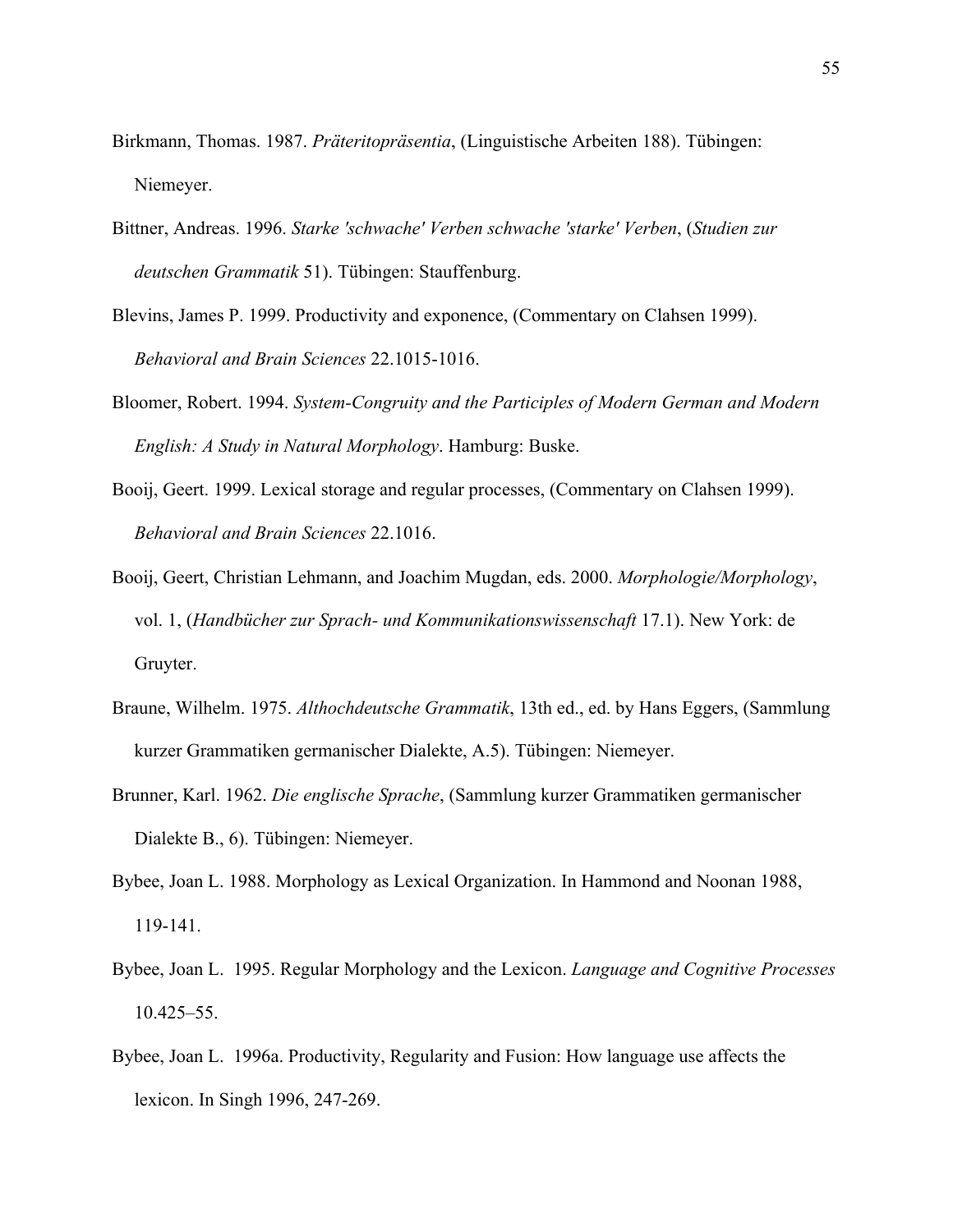Bybee, Joan L. 1996b. A Reply to Goad. In Singh 1996, 280-283.

Bybee, Joan. 2001. Phonology and Language Use. New York: Cambridge Univ. Press.

- Bybee, Joan L. and Carol Lynn Moder. 1983. Morphological Classes as Natural Categories. *Language* 59.251-270.
- Bybee, Joan L. and Dan I. Slobin. 1982a. Rules and Schemas in the Development and Use of the English Past Tense. *Language* 58.265-289.
- Bybee, Joan L. and Dan I. Slobin. 1982b. Why Small Children Cannot Change Language on Their Own: Suggestions from the English Past Tense. *Papers from the 5th International Conference on Historical Linguistics*, ed. by Anders Ahlqvist, (*Current Issues in Linguistic Theory* 21), 29-37. Amsterdam: Benjamins.
- Campbell, A. 1959. *Old English Grammar*. Oxford: Clarendon.
- Clahsen, Harald. 1999. Lexical Entries and Rules of Language: A Multidisciplinary Study of German Inflection. *Behavioral and Brain Sciences* 22.991-1060.
- Clahsen, Harald and Mayella Almazan. 1998. Syntax and morphology in Williams syndrome. *Cognition* 68.167-198.
- Clahsen, Harald and Monika Rothweiler. 1993. Inflectional Rules in Children's Grammars: Evidence from German Participles. *Yearbook of Morphology 1992*, ed. by Geert Booij and Jaap van Marle, 1–34. Boston: Kluwer.
- Crowhurst, Megan and Mark Hewitt. 1997. Boolean Operations and Constraint Interactions in Optimality Theory. (ROA#229-1197 <http://roa.rutgers.edu/>)
- Daugherty, Kim G. and Mark S. Seidenberg. 1994. Beyond Rules and Exceptions. A Connectionist Approach to Inflectional Morphology. In Lima et al. 1994, 353-388.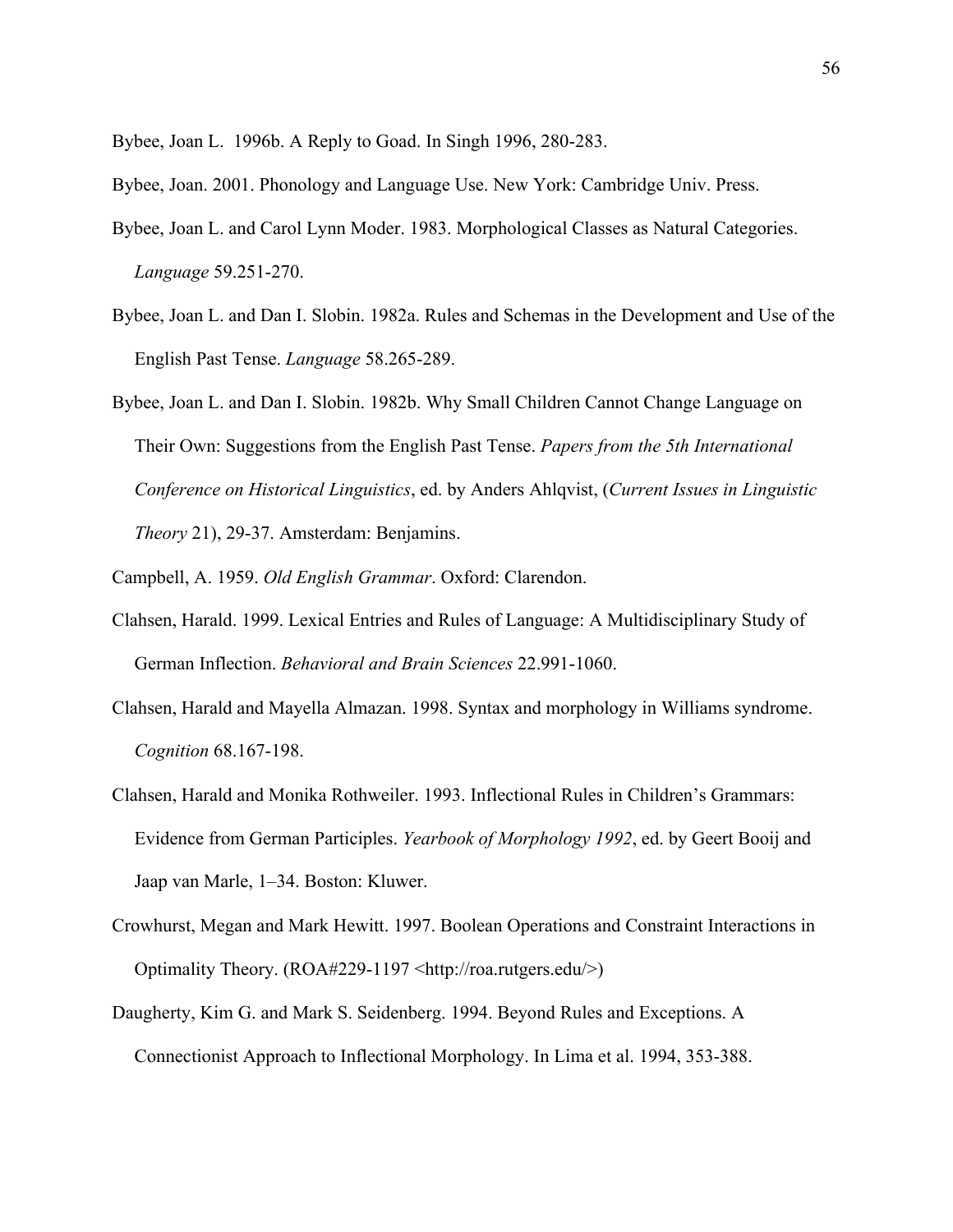- Derwing, Bruce L. and Royal Skousen. 1994. Productivity and the English Past Tense. Testing Skousen's Analogy Model. In Lima et al. 1994, 193-218.
- Di Sciullo, Anna-Maria and Edwin Williams. 1987. *On the Definition of Word*, (*Linguistic Inquiry Monographs* 14). Cambridge, Mass.: MIT Press.
- Don, Jan, Mieke Trommelen, and Wim Zonneveld. 2000. Conversion and Category Indeterminacy. In Booij et al. 2000, 943-952.
- Drosdowski, Günther, Paul Grebe et al. 1963. Duden Etymologie, (Der Duden in 10 Bänden 7). Mannheim: Dudenverlag.
- Drosdowski, Günther et al. 1983. Duden Deutsches Universalwörterbuch. Mannheim: Dudenverlag.
- Drosdowski, Günther et al. 1984. Duden Grammatik der deutschen Gegenwartssprache, (Der Duden in 10 Bänden 4). Mannheim: Dudenverlag.

Durrell, Martin and Winifred V. Davies. 1990. Hessian. In Russ 1990, 210-240.

- DWB = Grimm, Jacob and Wilhelm. 1854–1971. *Deutsches Wörterbuch*, 33 vols. Leipzig: Hirzel.
- Farrell, Patrick. 1998. Comments on the Paper by Lieber. In Lapointe et al. 1998, 34-53.
- Fertig, David. 2000. *Morphological Change Up Close*, (*Linguistische Arbeiten* 422). Tübingen: Niemeyer.
- Fowler, H.W. 1996. *The New Fowler's Modern English Usage*, 3rd ed. by R.W. Burchfield. Oxford: Clarendon.
- Goad, Heather. 1996. Productivity, Derivational Morphology and Atypical Populations: Comments on Bybee. In Singh 1996, 270-279.

Gordon, Peter. 1985. Level-ordering in lexical development. *Cognition* 21.73-93.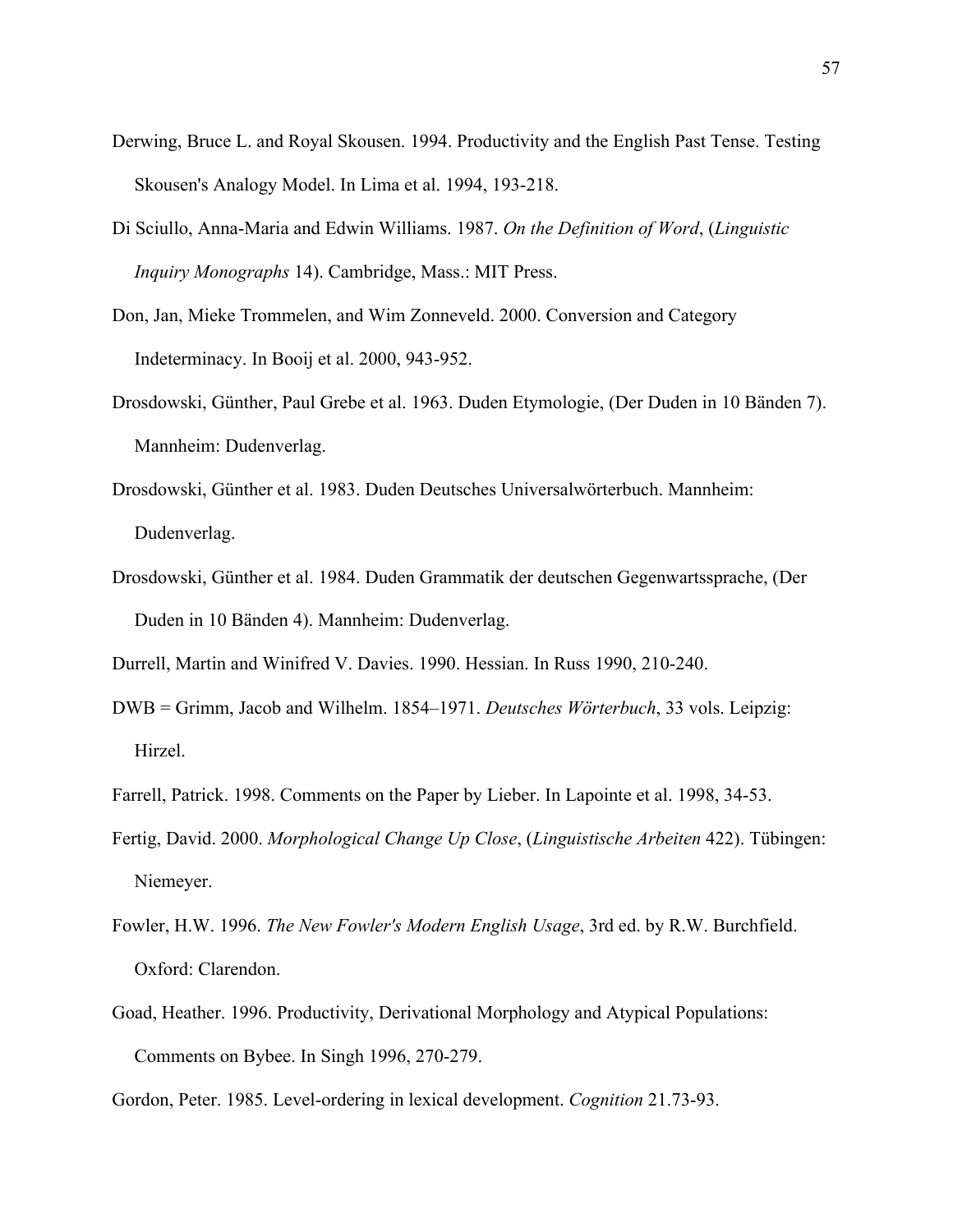- Haeringen, C.B. van. 1940. De taaie levenskracht van het sterke werkwoord. De Nieuwe Taalgids 34.241-255. (Online at: http://www.dbnl.org/tekst/haer001taai01/)
- Haeseryn, W., K. Romijn, G. Geerts, J. de Rooij, and M.C. van den Toorn. 1997. Algemene Nederlandse Spraakkunst, tweede, geheel herziene druk. Groningen: Nijhoff. (Online at: http://oase.uci.kun.nl/~ans/)
- Hagiwara, Hiroko, Yoko Sugioka, Takane Ito, Mitsuru Kawamura, and Jun-ichi Shiota. 1999. Neurolinguistic evidence for rule-based nominal suffixation. *Language* 75.739-763.
- Hahn, Ulrike. 1999. The dual-route account of German: Where it is not a schema theory, it is probably wrong, (Commentary on Clahsen 1999). *Behavioral and Brain Sciences* 22.1024- 1025.
- Hahn, Ulrike and Ramin Charles Nakisa. 2000. German Inflection: Single Route or Dual Route? *Cognitive Psychology* 41.313-360.
- Hale, Kenneth and Samuel Jay Keyser. 1993. On Argument Structure and the Lexical Expression of Syntactic Relations. *The View from Building 20: Essays in Honor of Sylvain Bromberger*, ed. by Kenneth Hale and Samuel Jay Keyser, 53-109. Cambridge, Mass.: MIT Press.
- Hammond, Michael and Michael Noonan, eds. 1988. Theoretical Morphology. New York: Academic Press.
- Harasowska, Marta. 1999. *Morphophonemic Variability, Productivity, and Change*. *The Case of Rusyn*, (Trends in Linguistics, Studies and Monographs 110). New York: Mouton de Gruyter.
- Hare, Mary and Jeffrey L. Elman. 1995. Learning and Morphological Change. *Cognition* 56.61– 98.
- Hempen, Ute. 1988. *Die starken Verben im Deutschen und Niederländischen,* (Linguistische Arbeiten 214). Tübingen: Niemeyer.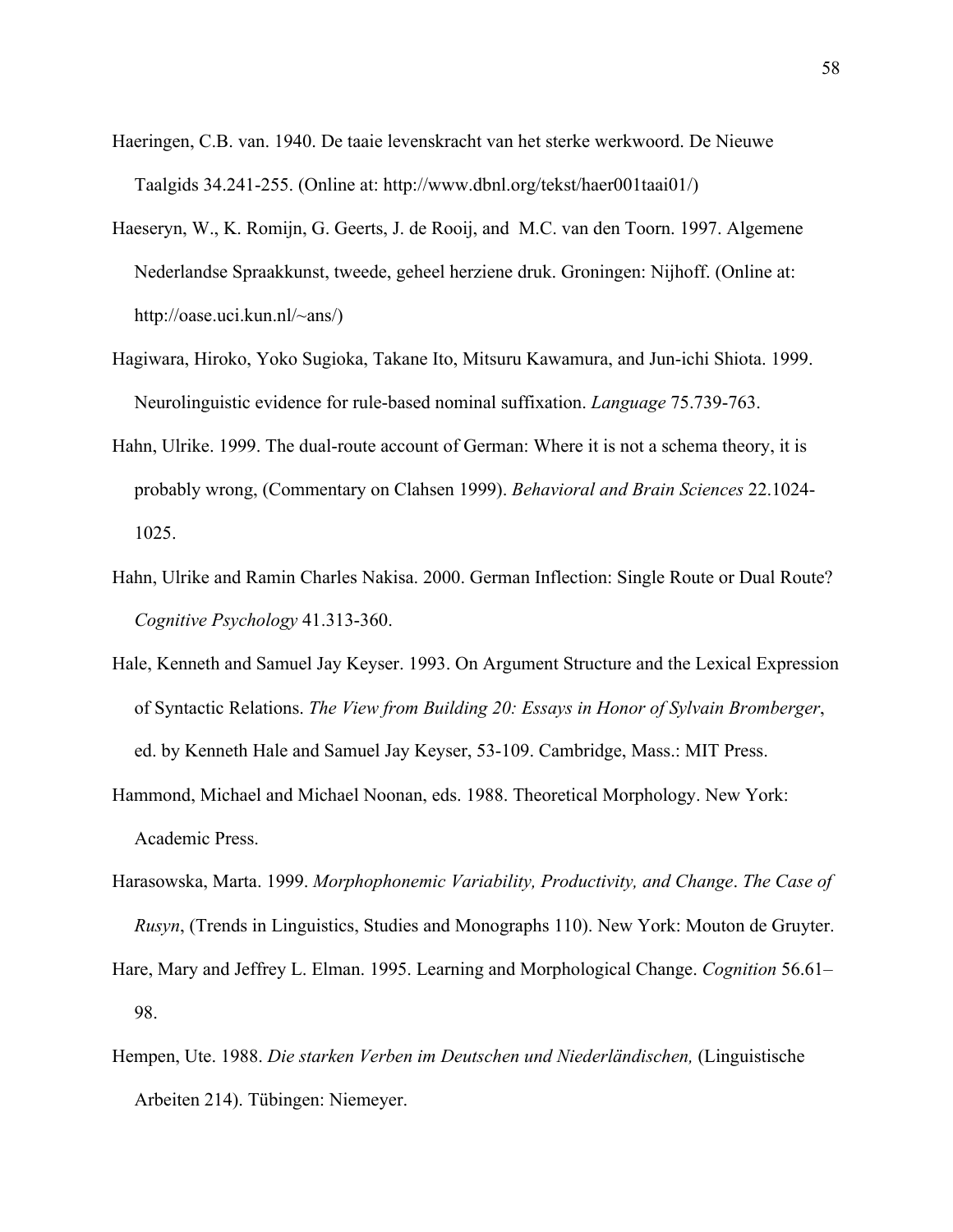Hockett, Charles F. 1954. Two models of grammatical description. *Word* 10.210-254.

- Indefrey, Peter. 1999. Some problems with the lexical status of nondefault inflection, (Commentary on Clahsen 1999). *Behavioral and Brain Sciences* 22.1025.
- Jespersen, Otto. 1942. *A Modern English Grammar on Historical Principles, Part IV: Morphology*. Copenhagen: Munksgaard.
- Jutz, Leo. 1925. *Die Mundart von Südvorarlberg und Liechtenstein*, (*Germanische Bibliothek* I., I., 15). Heidelberg: Winter.
- Kim, John J., Steven Pinker, Alan Prince, and Sandeep Prasada. 1991. Why No Mere Mortal Has Ever Flown Out to Center Field. *Cognitive Science* 15.173-218.
- Kim, John J., Gary F. Marcus, Steven Pinker, Michelle Hollander and Marie Coppola. 1994. Sensitivity of children's inflection to grammatical structure. *Journal of Child Language* 21.173-209.
- Kiparsky, Paul. 1982a. From Cyclic Phonology to Lexical Phonology. *The structure of phonological representations* (Part I), ed. by Harry van der Hulst and Norval Smith, 131-175. Dordrecht: Foris.
- Kiparsky, Paul. 1982b. Lexical Morphology and Phonology. *Linguistics in the Morning Calm*, ed. by the Linguistic Society of Korea, 3-91. Seoul: Hanshin.
- Kiparsky, Paul. 1983. Word-formation and the Lexicon. *1982 Mid-America Linguistics Conference Papers*, ed. by Frances Ingemann, 3-29. Lawrence, Kansas: Department of Linguistics, The University of Kansas.
- Kluge, Friedrich. 1975. *Etymologisches Wörterbuch der deutschen Sprache*, 21st ed. New York: de Gruyter.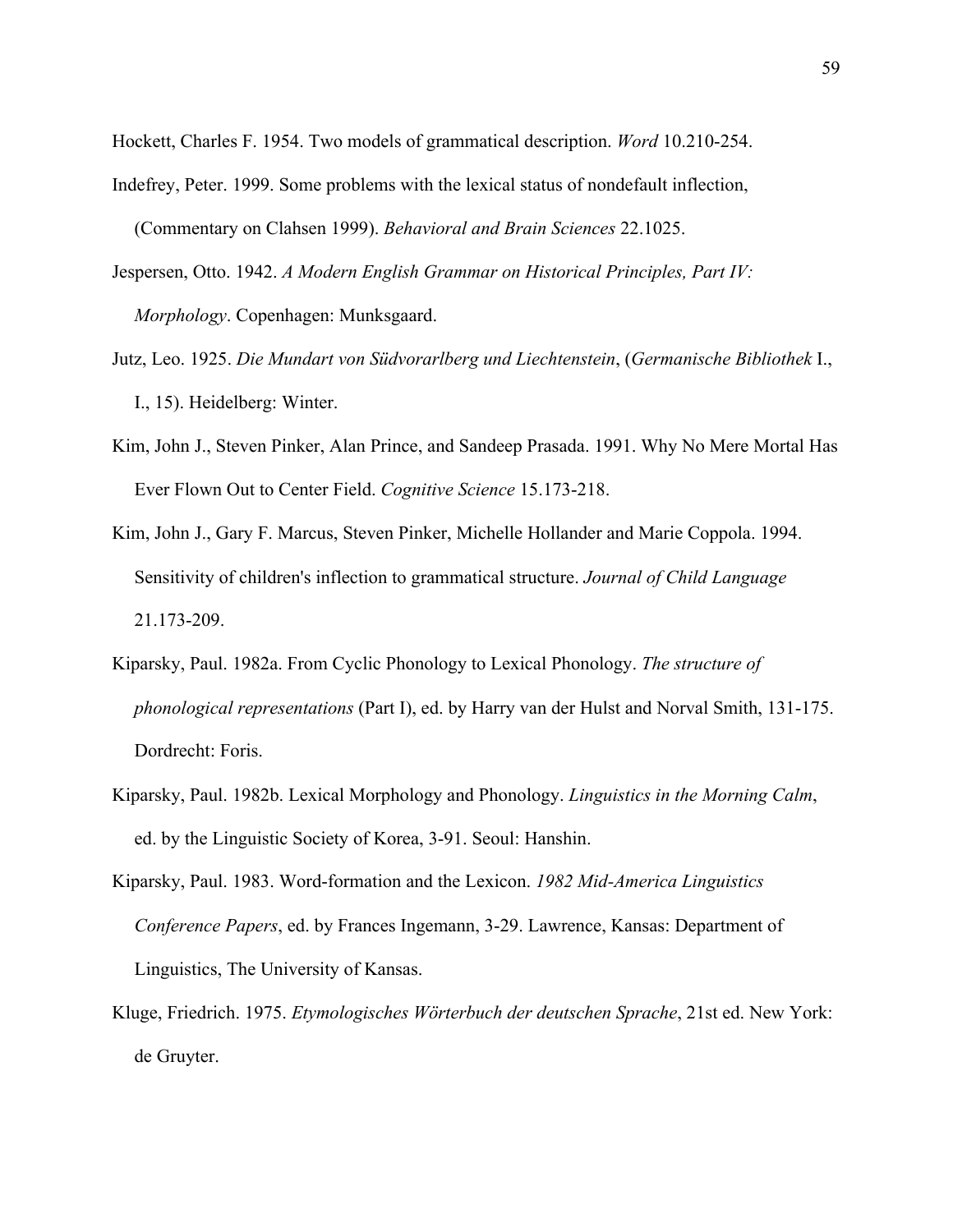- Kranzmayer, Eberhard. 1981. *Laut- und Flexionslehre der deutschen zimbrischen Mundart*, (*Beiträge zur Sprachinselforschung* 1). Wien: VWGÖ.
- Kühne, Andreas. 1999. *Zur historischen Lexikostatistik der starken Verben im Deutschen*, (*Studien zur Geschichte der deutschen Sprache* 2). Heidelberg: Winter.
- Lapointe, Steven G., Diane K. Brentari, and Patrick M. Farrell, eds. 1998. *Morphology and Its Relatioin to Phonology and Syntax*. Stanford: CSLI.
- Lavric Aureliu, Diego Pizzagalli, Simon Forstmeier, and Gina Rippon. 2001. Mapping dissociations in verb morphology. *Trends in Cognitive Sciences* 5.301-308.
- Lieber, Rochelle. 1981. Morphological Conversion within a Restrictive Theory of the Lexicon. The Scope of Lexical Rules, ed. by M. Moortgat, H. van der Hulst, and T. Hoekstra, 161-200. Dordrecht: Foris.
- Lieber, Rochelle. 1990. *On the Organization of the Lexicon*. New York: Garland.
- Lieber, Rochelle. 1992. *Deconstructing Morphology*. Chicago: The University of Chicago Press.
- Lieber, Rochelle. 1998. The Suffix *-ize* in English: Implications for Morphology. In Lapointe et al. 1998, 12-33.
- Lima, Susan D., Roberta L. Corrigan, and Gregory K. Iverson, eds. 1994. *The Reality of Linguistic Rules*, (Studies in Language Companion Series 26). Philadelphia: Benjamins.
- Long, Mary McDonald. 1944. *The English Strong Verb from Chaucer to Caxton*. Menasha, Wisconsin: Banta.
- MacWhinney, Brian and Jared Leinbach. 1991. Implementations are Not Conceptualizations: Revising the Verb Learning Model. *Cognition* 40.121–57.
- Marchand, Hans. 1969. *The Categories and Types of Present-Day English Word-Formation*, 2nd ed. Munich: Beck'sche Verlagsbuchhandlung.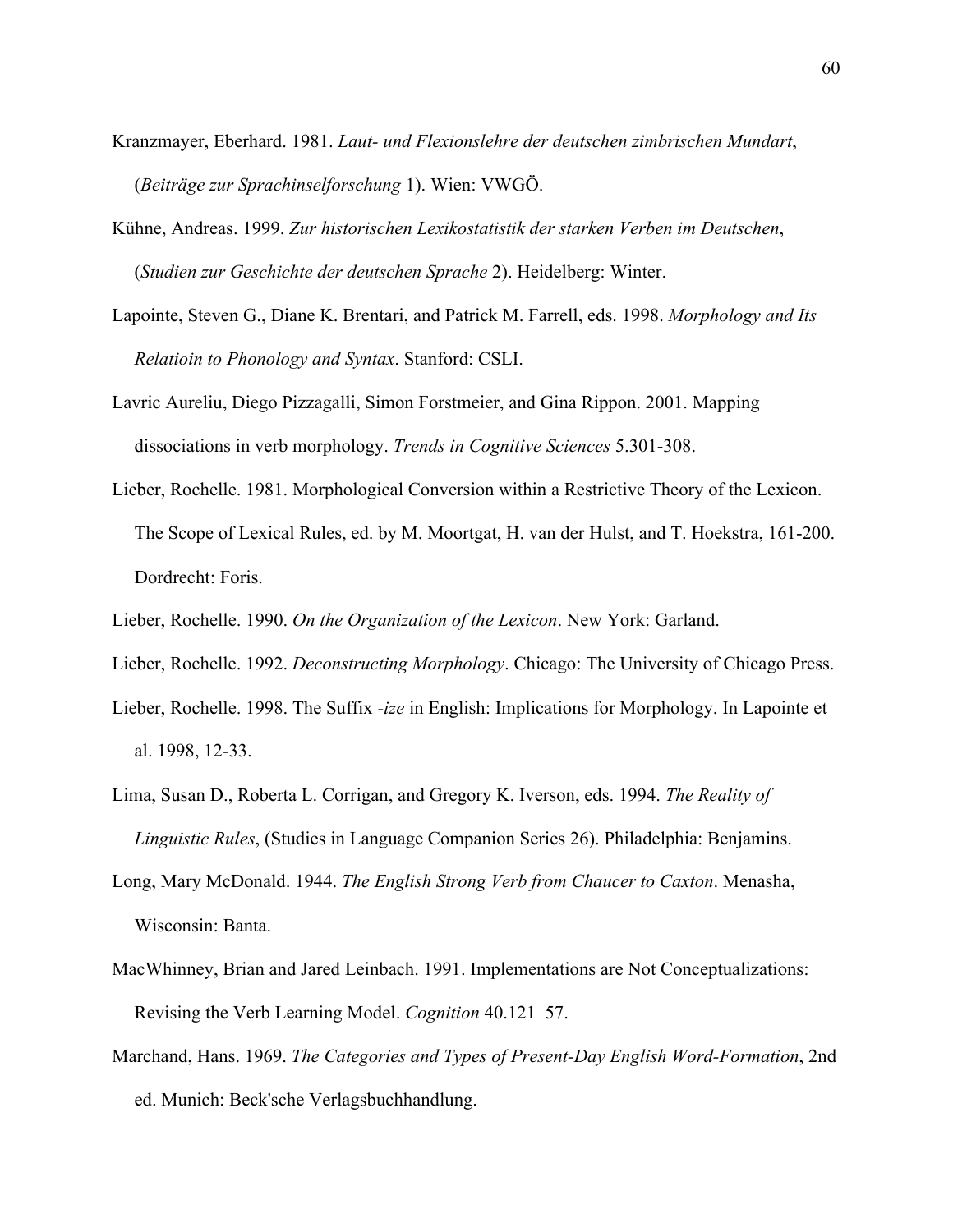- Marcus, Gary F. 2001. *The Algebraic Mind: Integrating Connectionism and Cognitive Science*. Cambridge, Mass.: MIT Press.
- Marcus, Gary F., Steven Pinker, Michael Ullman, Michelle Hollander, T. John Rosen, and Fei Xu. 1992. *Overregularization in Language Acquisition*, (*Monographs of the Society for Research in Child Development*, serial no. 228, vol. 57, no. 4). Chicago: Univ. of Chicago Press.
- Marcus, Gary F., Ursula Brinkmann, Harald Clahsen, Richard Wiese, and Steven Pinker. 1995. German Inflection: The Exception that Proves the Rule. *Cognitive Psychology* 29.189–256.
- Mark, Yudel. 1978. Gramatik vun der Yidisher Klal-Shprakh. New York: Congress for Jewish Culture.
- Marslen-Wilson, William. 1999. Abstractness and combination: The morphemic lexicon. *Language processing*, ed. by Simon Garrod and Martin J. Pickering. Hove, East Sussex: Psychology Press.
- McCarthy, John J. 2002. *A Thematic Guide to Optimality Theory*. New York: Cambridge University Press.
- Mencken, H.L. 1936. The American Language, 4th ed. New York: Knopf.
- Menn, Lise and Brian MacWhinney. 1984. The Repeated Morph Constraint: Toward an Explanation. *Language* 60.519-41.
- Mossé, Fernand. 1968. *A Handbook of Middle English*. Baltimore: Johns Hopkins University Press. [Translated from the French by James A. Walker.]
- Murray, Thomas E. 1998. More on *drug/dragged* and *snuck/sneaked*. Evidence from the American Midwest. *Journal of Linguistics* 26.209-221.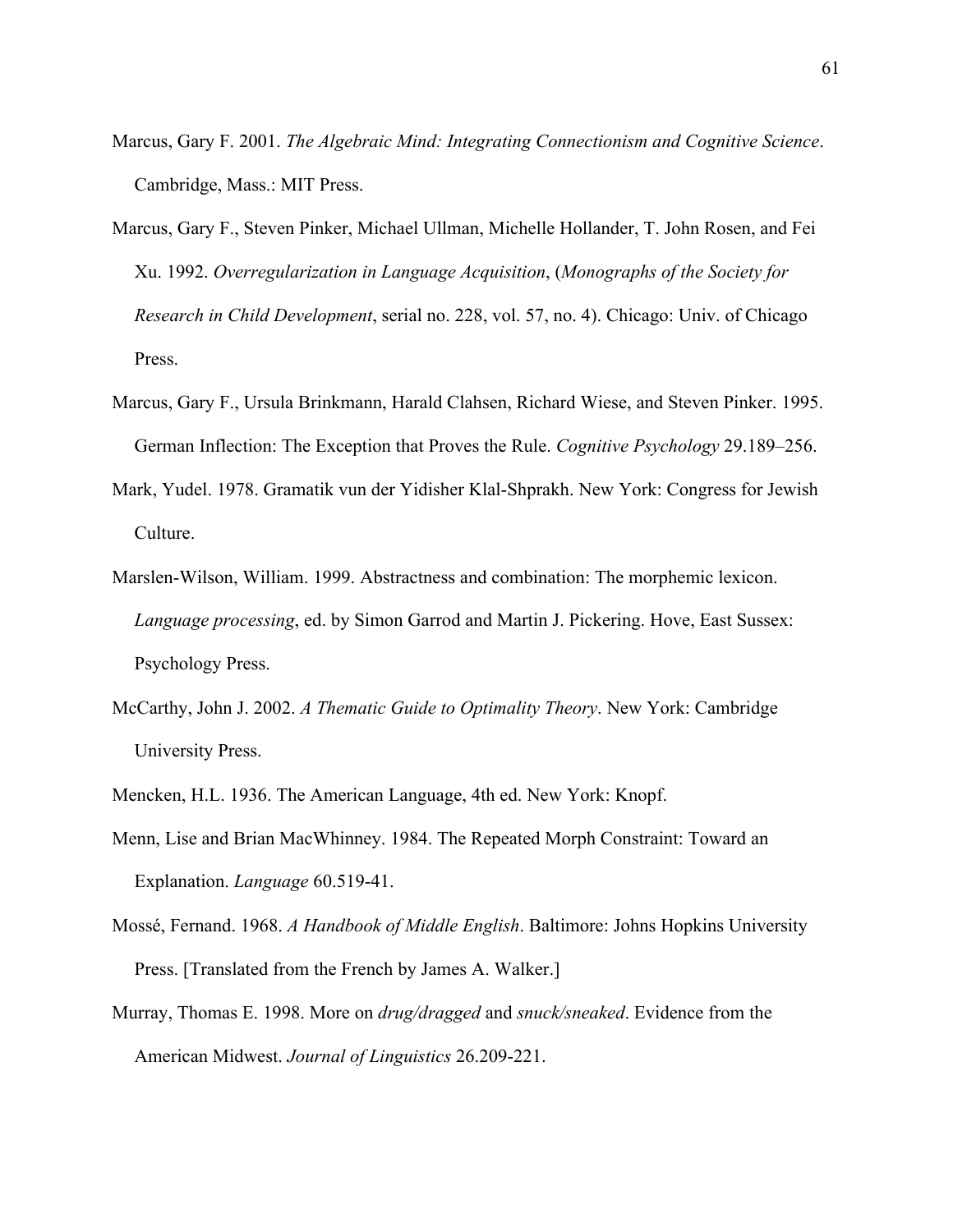- Neeleman, Ad and Joleen Schipper. 1993. Verbal prefixation in Dutch: thematic evidence for conversion. *Yearbook of Morphology 1992*, ed. by Geert Booij and Jaap van Marle, 57-92. Boston: Kluwer.
- OED = The Oxford English Dictionary, 2nd ed. (with quarterly updates from the 3rd ed.). Oxford University Press. <http://dictionary.oed.com/>
- Olsen, Susan. 1990. Konversion als ein kombinatorischer Wortbildungsprozeß. *Linguistische Berichte* 127.185-216.
- Orsolini, Margherita, Rachele Fanari and Hugo Bowles. 1998. Acquiring Regular and Irregular Inflection in a Language with Verb Classes. *Language and Cognitive Processes* 13.425-464.

Paul, Hermann. 1956. *Deutsche Grammatik*, 3rd ed., vol. 2. Halle: Niemeyer.

- Paul, Hermann. 1989. *Mittelhochdeutsche Grammatik*, 23rd ed. by Peter Wiehl and Siegfried Grosse, (*Sammlung kurzer Grammatiken germanischer Dialekte* A., 2). Tübingen: Niemeyer.
- Pfeifer, Wolfgang, ed. 1993. *Etymologisches Wörterbuch des Deutschen*, 2nd ed. Munich: Deutscher Taschenbuch Verlag.

Pinker, Steven. 1991. Rules of Language. *Science* 253.530–5.

- ——— 1997. Words and Rules in the Human Brain. *Nature* 387.547–8.
- ——— 1999. *Words and Rules*. New York: HarperCollins.
- Pinker, Steven and Alan Prince. 1988. On Language and Connectionism: Analysis of a Parallel Distributed Processing Model of Language Acquisition. *Cognition* 28.73–194.
- ——— 1994. Regular and Irregular Morphology and the Psychological Status of Rules of Grammar. In Lima et al. 1994, 321–351.
- Prokosch, E. 1939. *A Comparative Germanic Grammar*. Philadelphia: Linguistic Society of America.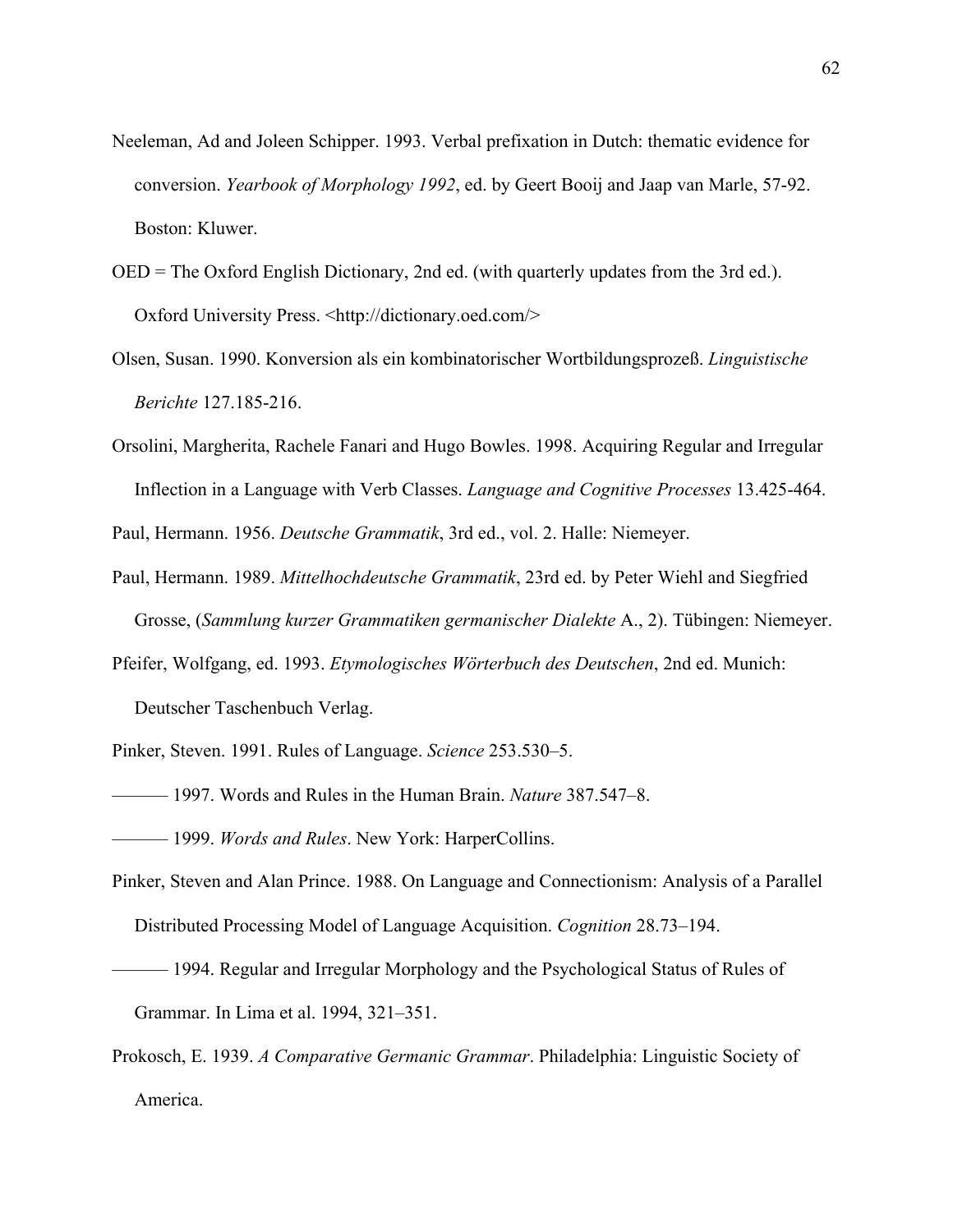Pylyshyn, Zenon W. 2001. Why the mind is (still) not a network, (Review of Marcus 2001). *Trends in Cognitive Sciences* 5.499.

Roedder, Edwin. 1936. *Volkssprache und Wortschatz des badischen Frankenlandes*. New York: Modern Language Association of America.

Rowley, Anthony R. 1990. North Bavarian. In Russ 1990, 417-437.

Rumelhart, David E. and James L. MeClelland. 1986. On Learning the Past Tenses of English Verbs. *Parallel Distributed Processing: Explorations in the Microstructure of Cognition*, vol. 1, 216-271. Cambridge, MA: Bradford.

Russ, Charles V.J., ed. 1990. *The Dialects of Modern German*. London: Routledge.

- Russell, Kevin. 1999. MOT: Sketch of an OT approach to morphology (Draft). (ROA#352-1099 <http://roa.rutgers.edu/>)
- Sanders, Gerald. 1988. Zero Derivation and the Overt Analogue Criterion. In Hammond and Noonan 1988, 155-175.
- Schreuder, Robert, Nivja de Jong, Andrea Krott, and Harald Baayen. 1999. Rules and rote: Beyond the linguistic either-or fallacy, (Commentary on Clahsen 1999). *Behavioral and Brain Sciences* 22.1038-1039.
- Schatz, Joseph. 1897. *Die Mundart von Imst*. Strassburg: Trübner.
- Schirmunski, V.M. 1962. Deutsche Mundartkunde, (Veröffentlichungen des Instituts für deutsche Sprache und Literatur 25). Berlin: Akademie-Verlag.
- Seebold, Elmar. 1970. Vergleichendes und etymologisches Wörterbuch der germanischen starken Verben, (Janua Linguarum, Series Practica 85). The Hague: Mouton.
- Seidenberg, Mark S. and Laura M. Gonnerman. 2000. Explaining derivational morphology as the convergence of codes. Trends in Cognitive Sciences 4.353-361.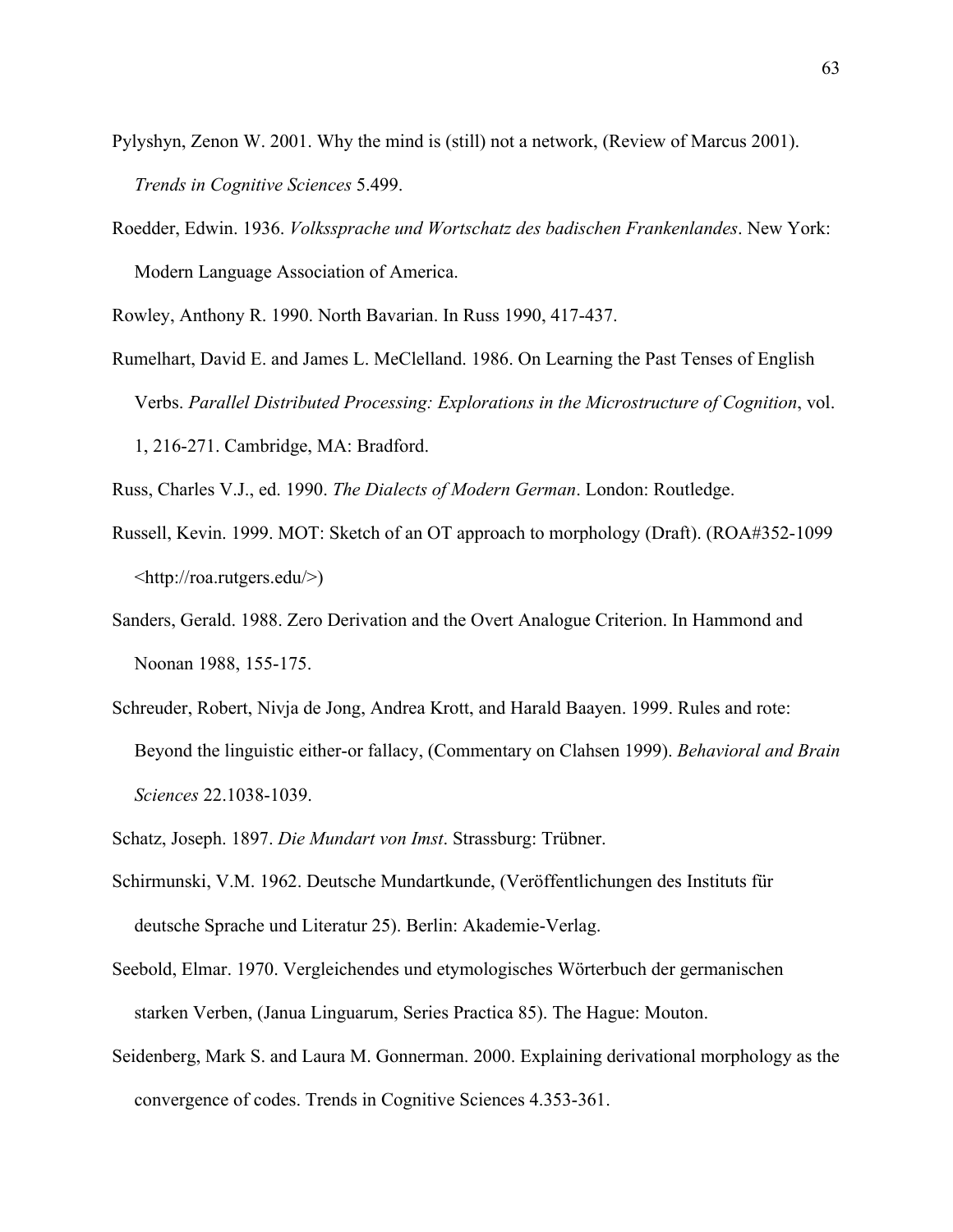Singh, Rajendra, ed. 1996. *Trubetzkoy's Orphan. Proceedings of the Montréal Roundtable "Morphonology: Contemporary Responses"*, (*Current Issues in Linguistic Theory* 144.) Philadelphia: Benjamins.

Spencer, Andrew. 1991. *Morphological Theory*. Cambridge, Mass.: Blackwell.

Spencer, Andrew. 1999. Inflectional classes, defaults, and syncretisms, (Commentary on Clahsen 1999). *Behavioral and Brain Sciences* 22.1040.

Stemberger, Joseph. 1981. Morphological Haplology. *Language* 57.791-817.

- Stemberger, Joseph. 1994. Rule-Less Morphology at the Phonology-Lexicon Interface. In Lima et al. 1994, 147-169.
- Stemberger, Joseph. 2001. Overtensing within Optimality Theory. (ROA#477-1101 <http://roa.rutgers.edu/>)
- Stump, Gregory T. 2001. Inflectional Morphology, (Cambridge Studies in Linguistics 93). New York: Cambridge University Press.
- Vogel, Petra Maria. 1996. *Wortarten und Wortartenwechsel*, (*Studia Linguistica Germanica* 39). New York: de Gruyter.
- Wahrig, Gerhard. 1980. Deutsches Wörterbuch, 2nd ed. Mosaik.
- Weinreich, Uriel. 1968. Modern English-Yiddish Yiddish-English Dictionary. New York: Schocken.
- Weldner, Heinrich. 1991. *Die Mundart von Barchfeld an der Werra*, (*Zeitschrift für Dialektologie und Linguistik*, Beiheft 68). Stuttgart: Steiner.
- Westermann, Gert. 1999. Single mechanism but not single route: Learning verb inflections in constructivist neural networks, (Commentary on Clahsen 1999). *Behavioral and Brain Sciences* 22.1042-1043.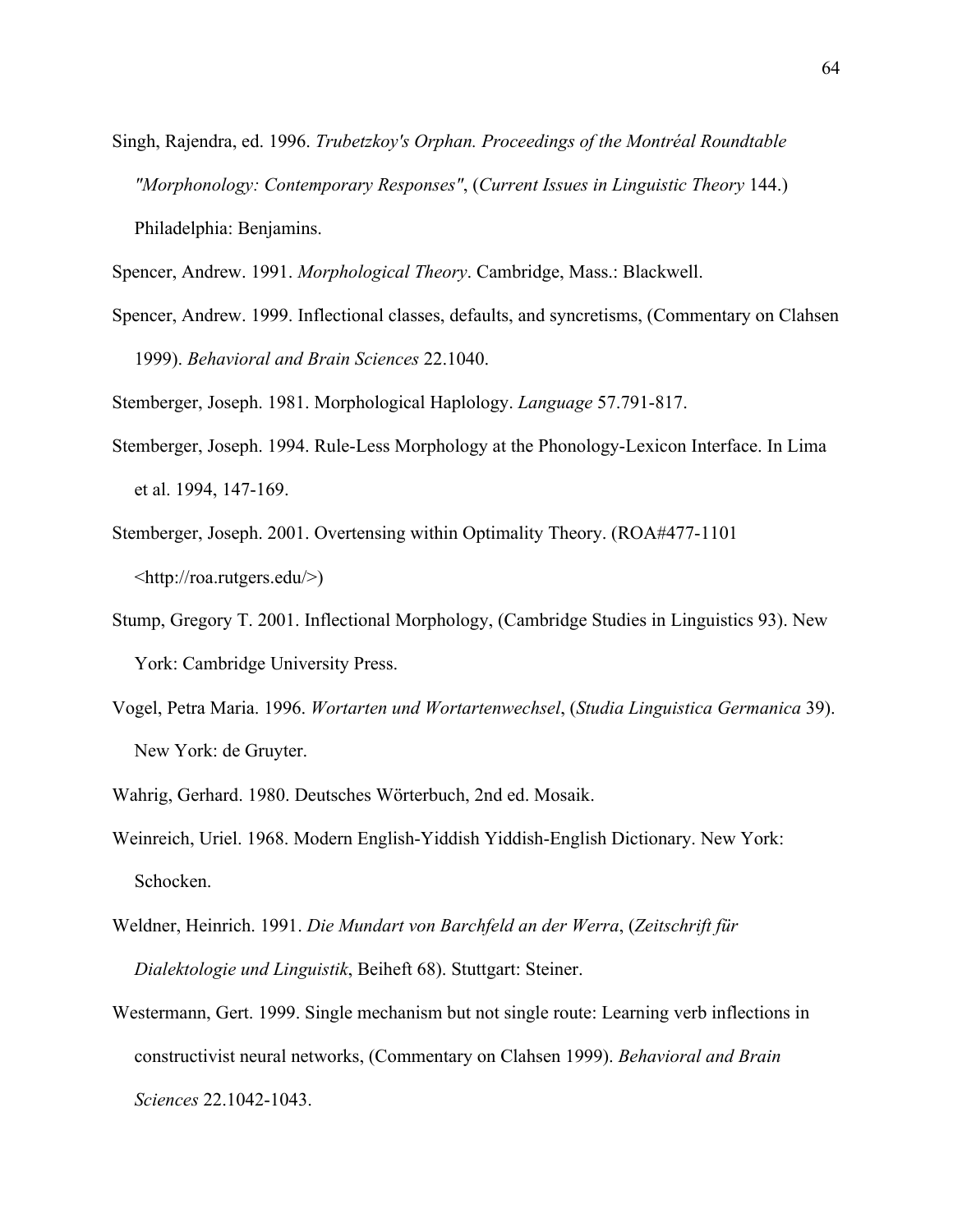- Wiese, Richard. 1999. On default rules and other rules, (Commentary on Clahsen 1999). *Behavioral and Brain Sciences* 22.1043-1044.
- Williams, Edwin. 1981. On the Notions "Lexically Related" and "Head of a Word". *Linguistic Inquiry* 12.245-274.
- Wurzel, Wolfgang Ullrich. 1984. *Flexionsmorphologie und Natürlichkeit*, (studia grammatica 21). Berlin: Akademie-Verlag.

Wyld, Henry Cecil. 1927. A Short History of English, 3rd ed. London: Murray.

Zorzi, Marco and Gabriella Vigliocco. 1999. Dissociation between regular and irregular in connectionist architectures: Two processes, but still no special linguistic rules, (Commentary on Clahsen 1999). *Behavioral and Brain Sciences* 22.1045-1046.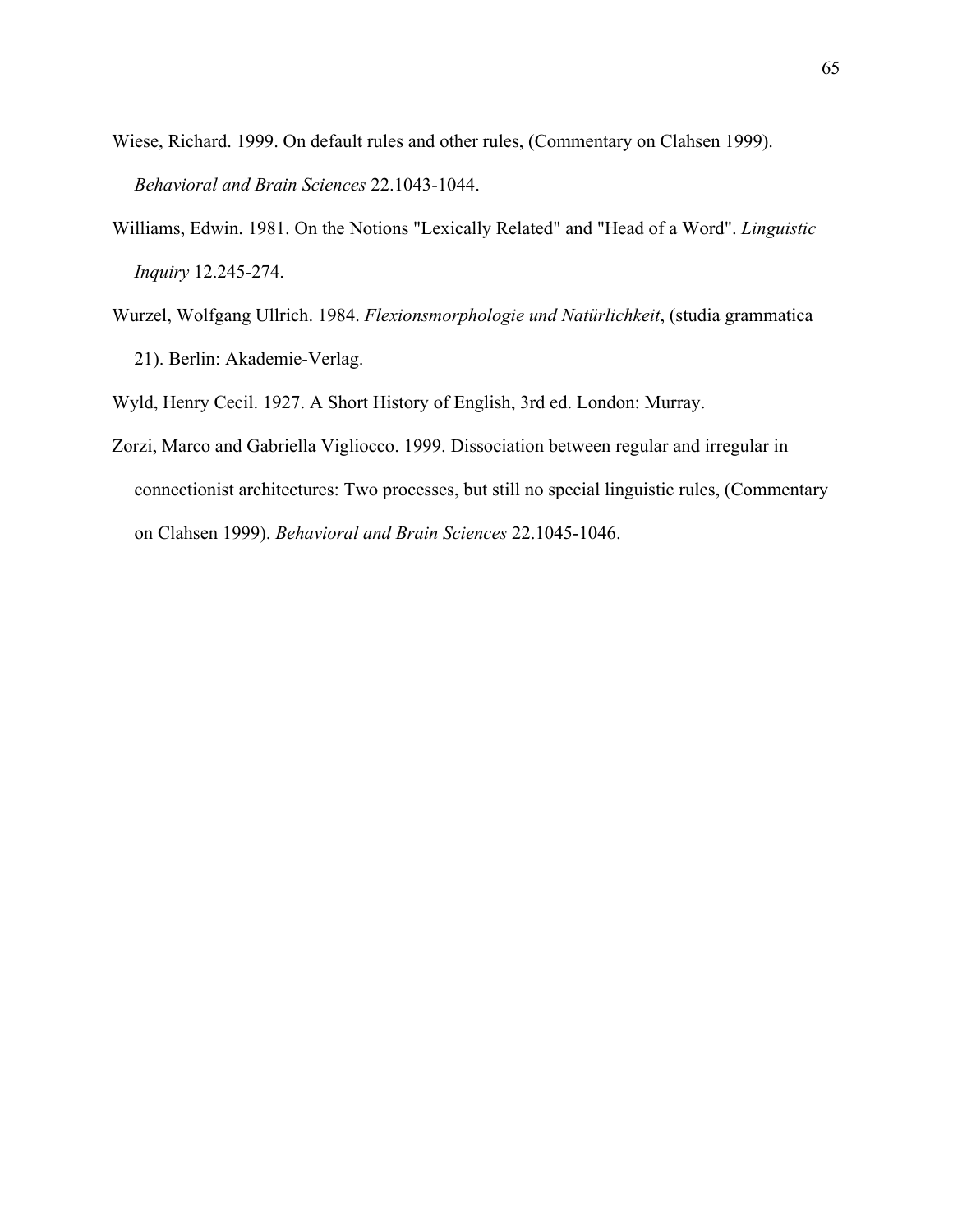i <sup>i</sup> "In modern standard German, weak inflection prevails, perhaps because the verb is perceived as a denominal derivation."

ii This historically unjustified *ä* also occurs, however, in *jäten* 'to weed' where there is no related noun, and in the case of *Schwär(e)*/*schwären*, it occurs in both the noun and the verb.

<sup>iii</sup> Another case of a weak verb derived from a now-extinct strong verb that is often mistakenly regarded as a regularization is *zehren* 'to live off, eat away at' derived from OHG *zeran* 'to fight'. *Blähen* 'to billow, cause gas' and *schweifen* 'to roam' appear to have similar histories (Pfeifer 1993; Seebold 1970).

 $\mu$ <sup>iv</sup>. The semantic connection between the adjective and the derived verb is apparent from the original verbal meaning 'to pour a beverage into a drinking vessel', which involves tilting the vessel from which one is pouring (Kluge 1975; Pfeifer 1993).

 $\gamma$  One often reads in the dual-mechanism literature that irregular inflection can only be a property of a root (e.g. Kim et al. 1991:180; Marcus et al. 1995:199). Obviously, "root" is being used loosely to refer to any morpheme that can serve as the head of a word, since it is well known that many suffixes bear irregular (non-default) inflection. This is true, for example, of virtually all German noun-forming suffixes: *-heit*, *-schaft*, *-tum*, *-er*, *-chen*, *-lein*, etc. (Marcus et al. 1995:227 fn. 18).

 $v<sup>i</sup>$  Stump (2001:104) may appear at first glance to be siding with Williams when he refers to zeroderived denominal verbs as "unheaded", but in fact he means something quite different by this term. In Stump's theory, all category-changing derivation, affixal or otherwise, results in unheaded words. A derivational affix can never be a head, only the underlying root can serve as head of a derived word. According to Stump's theory, the inflection of a denominal verb or a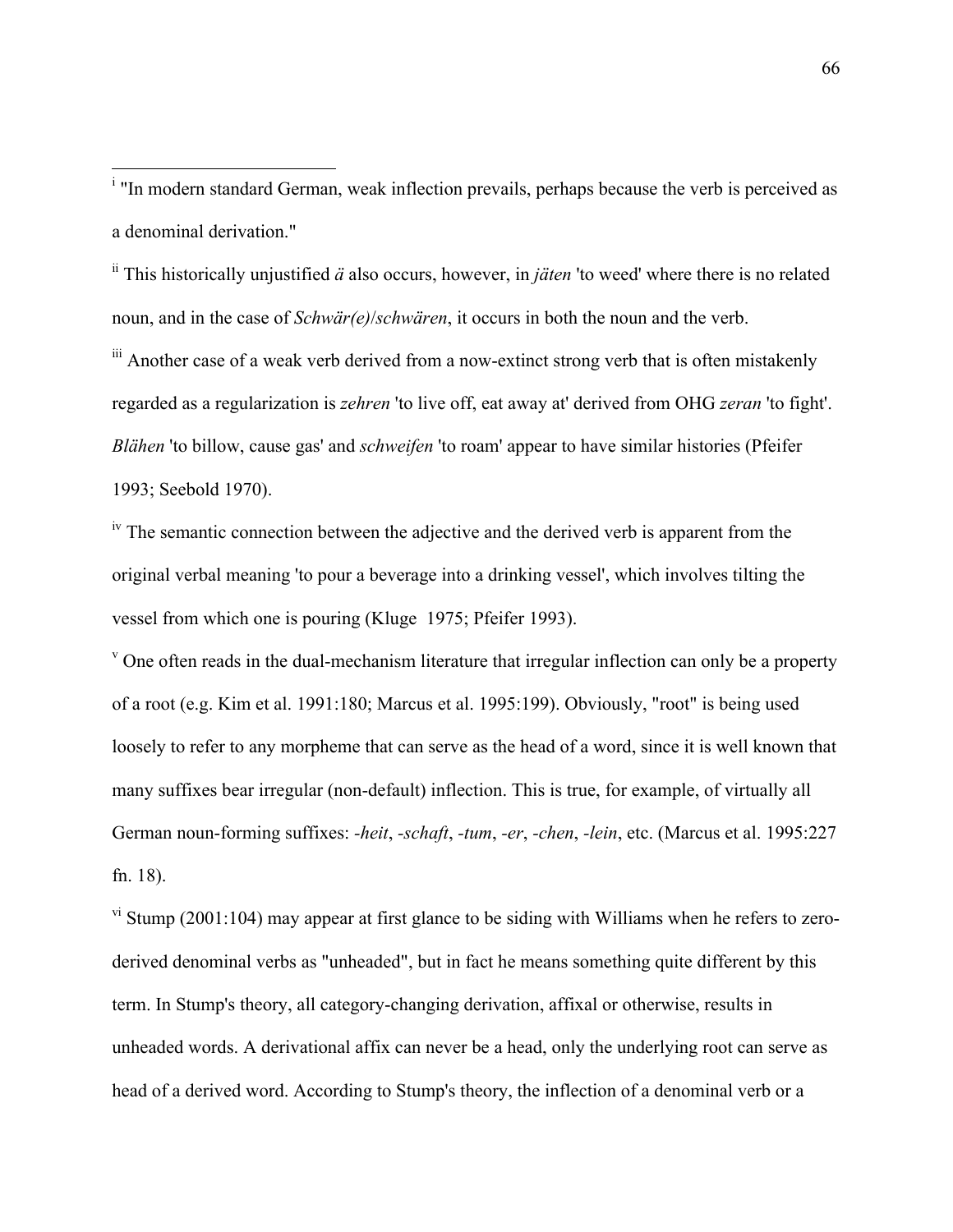deverbal noun does not necessarily have to be regular, but it must be "external", i.e. outside of the derivational suffix, if there is one, or outside of the root in the case of zero-derivation. vii Di Sciullo and Williams (1987:39) argue that the fact that the underlying verb does not contribute anything to the argument structure of a zero-derived noun is evidence for the headless status of the conversion rule, but they also admit that there are problems with this argument (1987:39 fn.3).

 $\overline{a}$ 

viii The undeniable existence of homophonous overt suffixes means that a theory with null-suffix heads would have to allow for the possibility of homophonous null suffixes, which complicates predictions about all zero-derived denominal verbs, for example, necessarily inflecting in the same way.

 $\mu$ <sup>ix</sup> The dual-mechanism literature makes it clear that non-default affixes are often also restricted to words that meet certain phonological conditions, but this restriction is usually not an inevitable consequence of the nature of the marker itself, as it frequently is with morphophonemic alternations.

 $x^*$  The information in this and the following paragraphs is drawn mainly from the OED, with some support from Brunner 1962, Jespersen 1942, and Mossé 1968.

<sup>xi</sup> There were a few OE class-1 verbs that, for phonological reasons, did have a connecting schwa in early Middle English, but only one of these verbs, *wean*, is of relevance to the present discussion.

xii The past tense of *plead* was always formed with *-ed* in Middle English. Irregular forms like *pled* make their first appearance in the 15th c.

<sup>xiii</sup> Phonetic similarity to existing verbs of that class does not seem to be the explanation. Many verbs, including several of those listed above, failed to enter the no-connecting-vowel class even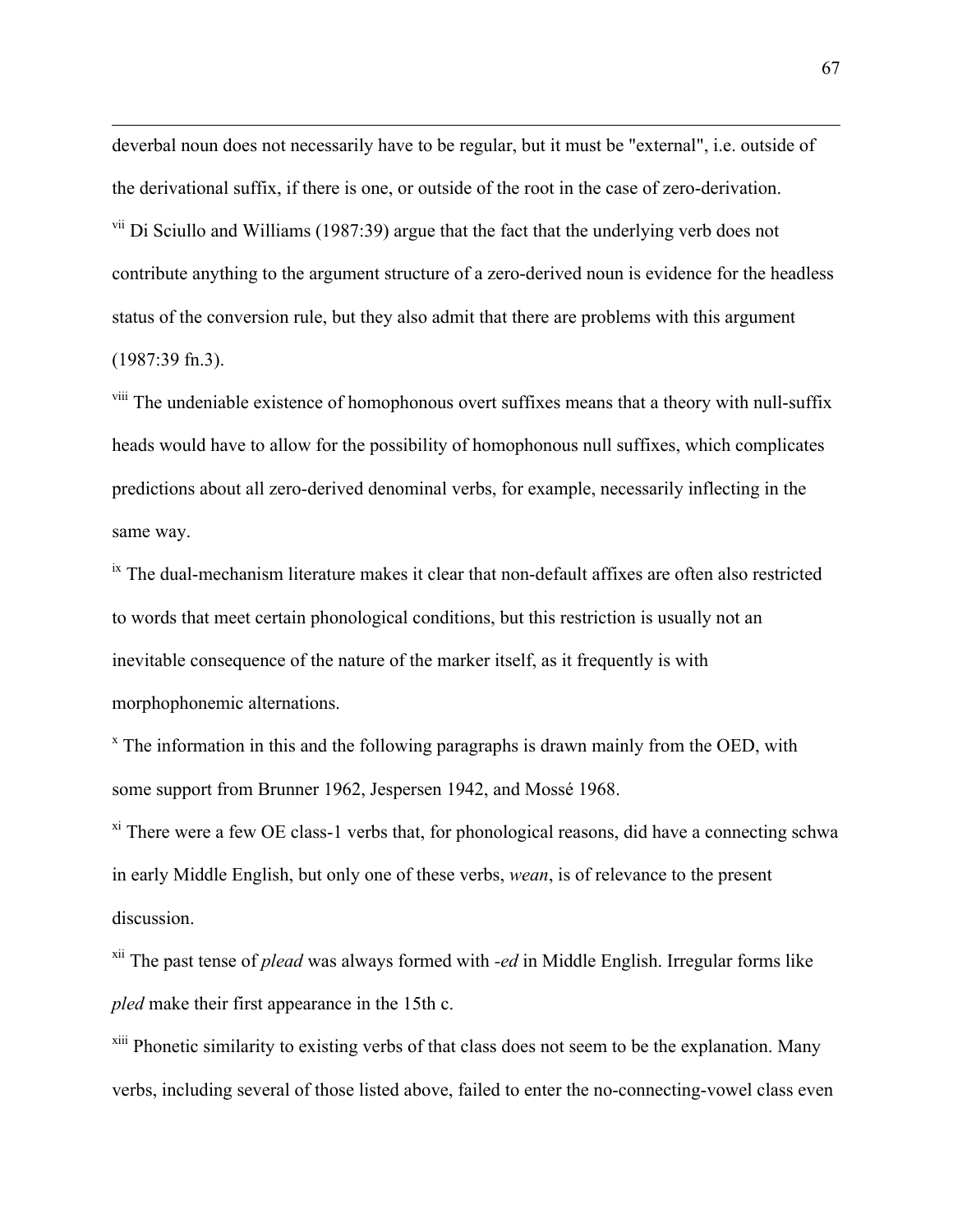though they rhymed or nearly rhymed with several members, whereas *hurt*, for example, bore little resemblance to any existing member.

 $\overline{a}$ 

xiv The isolated irregular verb *lose* has a complicated history. Its most direct OE ancestor is the class-2 weak verb *losian*, but the semantic development of the verb makes it clear that it has been strongly influenced by, if not conflated with, the originally strong verb *leese*, last attested in the 17th c. Parallel to several of the other originally strong verbs in the T/D-with-laxing class (*weep*, *creep*, *leap sleep*), *leese* developed the irregular weak past *lest* starting in the 14th c. Without the influence of *leese-lest*, the irregularization of *lose* would be a mystery for virtually any theory, since *lose* bears no phonetic resemblance to any other irregular weak verb.

xv If the verb *lean* were a straightforward descendent of OE *hleonian*, then the variant past/participle form *leant* could be regarded as another example of analogical irregularization of an original class-2 verb. This irregular form has been quite rare compared to regular *leaned* throughout the history of this verb, however, and *leant* may actually represent either a continuation of the expected past form of OE class-1 causative *hlænan* or confusion with *lend*, which in ME was homophonous with *lean* in the present tense (OED, MED). One other class-2 verb that has developed irregular weak forms is *make*, but here the irregular past is completely idiosyncratic and thus could not have anything to do with analogical attraction of any irregular pattern.

xvi Irregular forms of other class-1 denominals, including *heat* (*< hot*), *fill* (*< full*), and *deem* (< *doom*) are attested in earlier stages of English and in dialects.

xvii Synchronically in Modern English, *peel* may be denominal, but it was certainly not denominal in Middle English since the noun is not even attested until the 16th c. The fact that the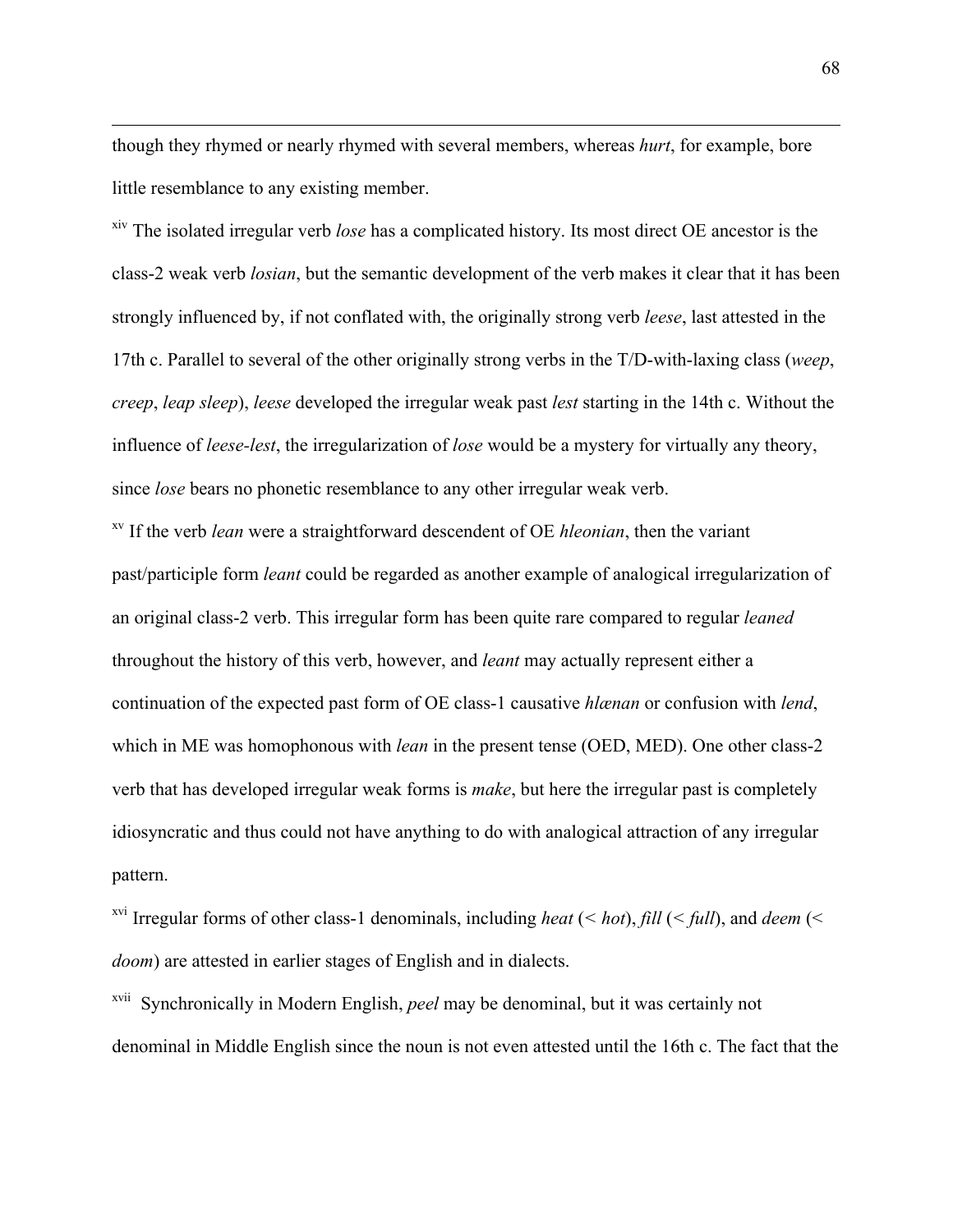verb always forms its past with a connecting vowel in Middle English is consistent with other evidence suggesting that it is descended from OE *peolian* (OED, see also s.v. *pill*, v.1). xviii Note also that of the original class-1/no-connecting-vowel verbs that have undergone regularization in spite of a phonetic shape that made them reasonably good fits for one of the weak irregular classes, the vast majority are not (synchronically) denominal, e.g. *greet*, *need*, *dread*, *whet*, *rest*, *fast*, *last*, *start*, *yearn*, *turn*, *rear* ('raise'), *steer*, *heal*, *teem*, *fell*, *quell*, *chide*, *trend*, *blend* [<ON], *wield*, *reach*, and probably *steep*. Clear cases of such regularization among transparently denominal or deadjectival class-1 verbs are relatively rare, e.g. *right*, and perhaps *thirst*. There are also underived strong verbs that have been completely regularized in spite of strong phonetic similarity to weak irregulars, e.g. *spurn*, *yield*, *mete*, and *fret*. Again, this seems to seriously undermine the dual-mechanism assumption that regular inflection of verbs that are phonetically similar to irregulars is a remarkable fact that requires something like the RTDE to explain it. The historical reality, in English at least, is that irregularization is extremely rare and regularization is considerably more common, even among non-derived verbs that are phonetically similar to (classes of) irregulars.

 $\overline{a}$ 

 $x$ <sup>xix</sup> Kiparsky (1982a:135; 1982b:10-14, 85n.7; 1983:7-13) actually argues that some zeroderivation processes occur at level 1 and others at level 2. Words formed by level-1 zeroderivation should in principle be susceptible to any kind of inflectional irregularity while those formed at level 2 are limited to level-3 inflection (see the discussion of *to string* in sec. xxx below). This distinction has no effect on the crucial point that level-3 inflection cannot be equated with default inflection.

<sup>xx</sup> Even for the verb derived from the compound noun *bowstring*, the OED entry suggests that irregular *bowstrung* is more common than *bowstringed*. One of Kim et al.'s other sentences, "*He*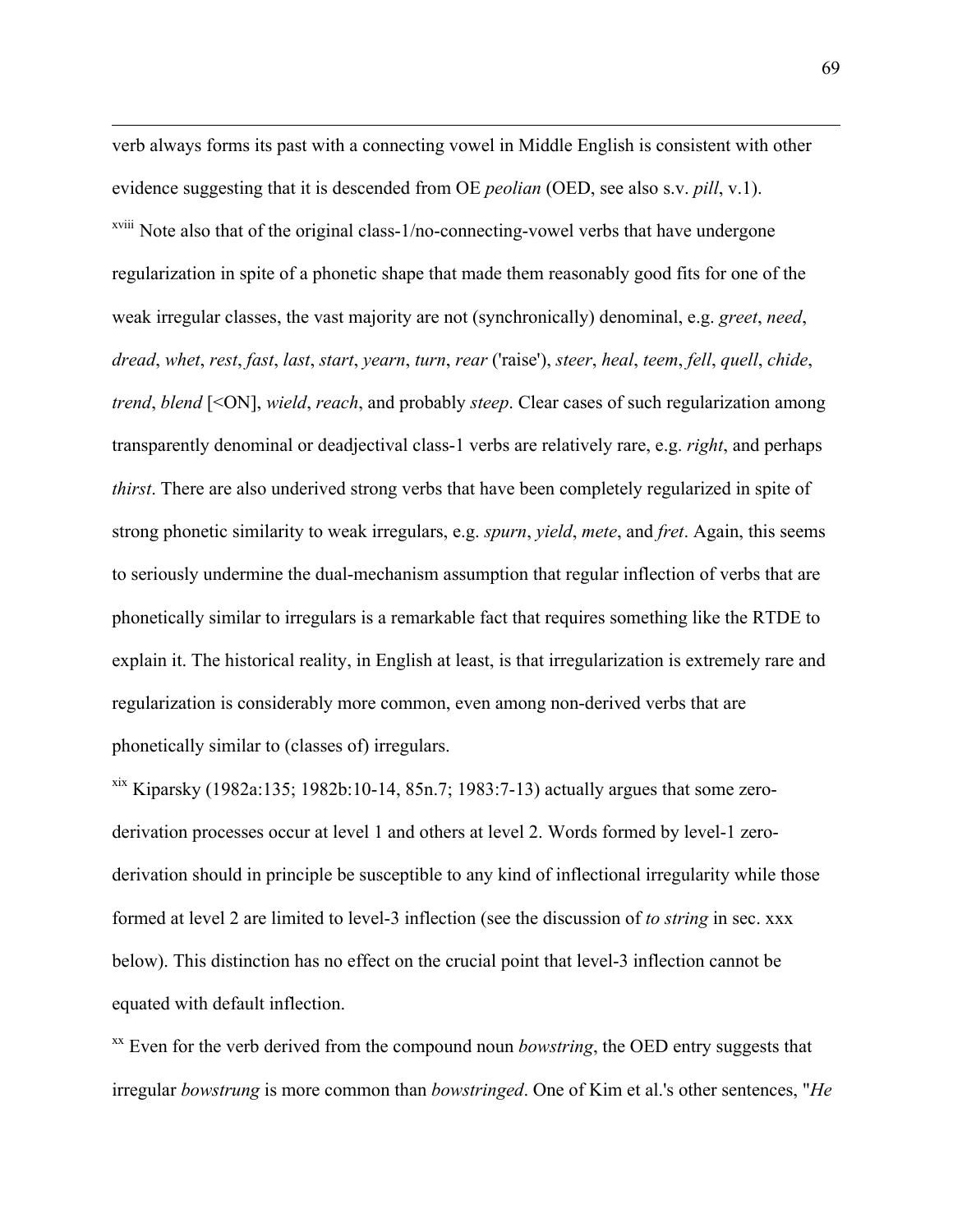*strung the tree with Christmas lights*", does not support their position at all since the object in question is conventionally referred to as a "string" of Christmas lights.

 $\overline{a}$ 

 $\frac{xxi}{x}$  These ratings are reported in Table 5 (Kim et al. 1991:207), which then gives the difference between the two ratings as ".16". Obviously, these figures do not add up. I assume that the ratings are correct and that the difference should be ".26". To the casual reader, this typographical error makes the derivation effect look larger than it really is, although the statistical analysis is presumably based on accurate numbers.

xxii Synchronically, the Old English class-1 origins of *to wet* would presumably be reflected by a highly ranked irregularity-favoring constraint that is specific to this single lexical item.  $x$ <sup>xxiii</sup> INITS = "Verbs whose stems begin with  $s$ - form their past tense and participle by replacing their stem vowel with  $\varnothing$ ." Similarly: INIT[ial]CLUSTER; FIN[al]NAS[al]; FIN[al]VEL[ar]. <sup>xxiv</sup> Some connectionists argue that localist representations will emerge on hidden units in response to patterns in the input and thus need not be built in to the network (Seidenberg and Gonnerman 2000:360; Westermann 1999).

<sup>xxv</sup> In fact, everyone agrees that the directionality of a zero-derivation is ultimately determined by the semantic and token-frequency relations between the two homophonous words (Kim et al. 1991:202; Pinker 1999:168; cf. Vogel 1996:242-245). The only difference is that the dualmechanism theory has learners using semantics and token-frequency to decide what kind of derivational structures to create ( $\lceil N_V|X \rceil$ ) or  $\lceil N_V|X \rceil$ ), whereas analogical theories simply represent semantics and token frequency (Bybee's "lexical strength") directly in the lexical network.

<sup>xxvi</sup> I am using the "proportional" notation of traditional analogical theory for convenience here. The use of a single word, in this case *core*, on the lefthand side of the proportion is a